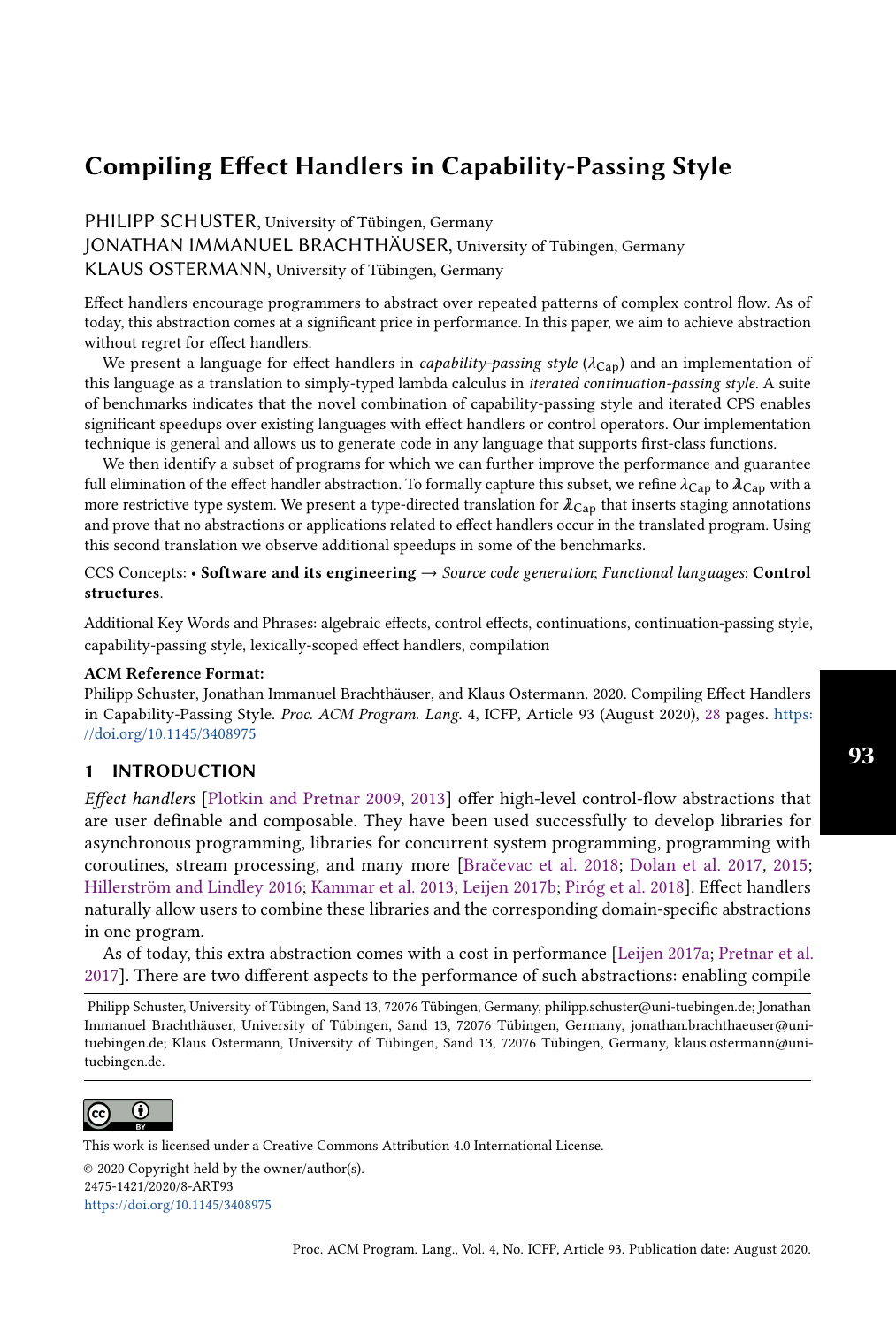time optimization [\[Pretnar et al.](#page-27-4) [2017;](#page-27-4) [Wu and Schrijvers 2015\]](#page-27-5) and optimizing the language runtime [\[Leijen 2017a\]](#page-26-5). In this work, we are only concerned with the former, with the ultimate goal to fully eliminate the abstraction overhead of effect handlers at compile time. Efficient implementations of effect handlers would enable programmers to develop many general-purpose or domain-specific control flow constructs as libraries without sacrificing performance.

The meaning of effectful programs depends on their evaluation context [\[Wright and Felleisen](#page-27-6) [1994\]](#page-27-6). In languages with support for effect handlers, the handler implementations are part of this evaluation context. Typically, language runtimes perform a dynamic lookup to find a matching handler implementation for an effect operation. These dynamic lookups incur a run-time penalty and, more importantly to this work, they preclude compile-time optimizations. To evaluate the call to an effect operation typically includes two tasks at runtime: firstly, performing a linear lookup through the evaluation context to find the corresponding effect handler and, secondly, capturing a segment of the context delimited by that very handler [\[Dolan et al.](#page-26-6) [2014;](#page-26-6) [Hillerström et al.](#page-26-7) [2017;](#page-26-7) [Kammar et al.](#page-26-3) [2013;](#page-26-3) [Leijen 2017c\]](#page-26-8). In general, the full evaluation context can only be known at run time. However, if certain information about the context is available at compile time, we can use it to specialize effectful programs.

In this paper, we present a new approach to efficiently compile effect handlers. We proceed in two steps, reflected in two languages  $\lambda_{\text{Cap}}$  and  $\lambda_{\text{Cap}}$ .

The first language,  $\lambda_{\text{Cap}}$ , features lexically scoped effect handlers in capability-passing style. Capability-passing style is an alternative to the traditional dynamic lookup for the handler. Instead of searching the implementation on the stack, handler implementations are passed as additional arguments to their use-site. It has been shown [\[Biernacki et al.](#page-25-1) [2020;](#page-25-1) [Zhang and Myers 2019\]](#page-27-7) that lexically scoped handlers offer improved reasoning to the programmer. It has also been conjectured [\[Biernacki et al.](#page-25-1) [2020\]](#page-25-1) that they may enable more efficient implementations. In this work, we answer this conjecture positively. Using capability passing and iterated continuation passing style (CPS) to implement control yields speedups of up to 150x over existing languages with effect handlers on standard benchmarks from the literature. Intended as a core language,  $\lambda_{\text{Cap}}$  makes two kinds of static information explicit. Firstly, it supports effect handlers in explicit capability-passing style [\[Brachthäuser and Schuster 2017;](#page-25-2) [Brachthäuser et al.](#page-25-3) [2020;](#page-25-3) [Zhang and Myers 2019\]](#page-27-7). By making the flow of capabilities explicit, an optimizing compiler can specialize programs to known effect handler implementations. Secondly, the type-system of  $\lambda_{\text{Cap}}$  tracks the stack shape of an effectful computation: a list of types corresponding to the types expected by enclosing handlers. Guided by the stack shape, we then perform an iterated CPS translation [\[Danvy and Filinski 1990;](#page-25-4) [Schuster and](#page-27-8) [Brachthäuser 2018\]](#page-27-8). We implement stack shape polymorphism by monomorphization $^{\rm l}$ , a common technique in performance-oriented compilers [\[Alexandrescu 2010;](#page-25-5) [Anderson et al.](#page-25-6) [2016;](#page-25-6) [Stroustrup](#page-27-9) [1997\]](#page-27-9). This specializes effectful programs to their stack shape.

The second language,  $\lambda_{Cap}$ , has the same operational semantics as  $\lambda_{Cap}$  but refines the type system to make capabilities second class. This way, the type system restricts the class of programs expressible in  $\lambda_{\text{Cap}}$  as a sub-language of  $\lambda_{\text{Cap}}$  for which we always statically know handler implementations. Yet, it still covers a large class of programs. Statically knowing both the handler for each effect operation and the stack shape, allows us to reduce all abstractions related to effect handlers at compile time (Theorem [5.5\)](#page-17-0). This yields an additional speedup for a total of up to 409x.

To evaluate the performance, in our benchmarks we compare code generated from  $\lambda_{\text{Cap}}$  and  $\lambda_{\text{Cap}}$  with Koka [\[Leijen 2017c\]](#page-26-8), Multicore OCaml [\[Dolan et al.](#page-26-6) [2014\]](#page-26-6), and Chez Scheme [\[Dybvig](#page-26-9) [2006\]](#page-26-9). The benchmarks indicate that our translation offers significant speedups for examples, which

<span id="page-1-0"></span><sup>1</sup>http://mlton.org/Monomorphise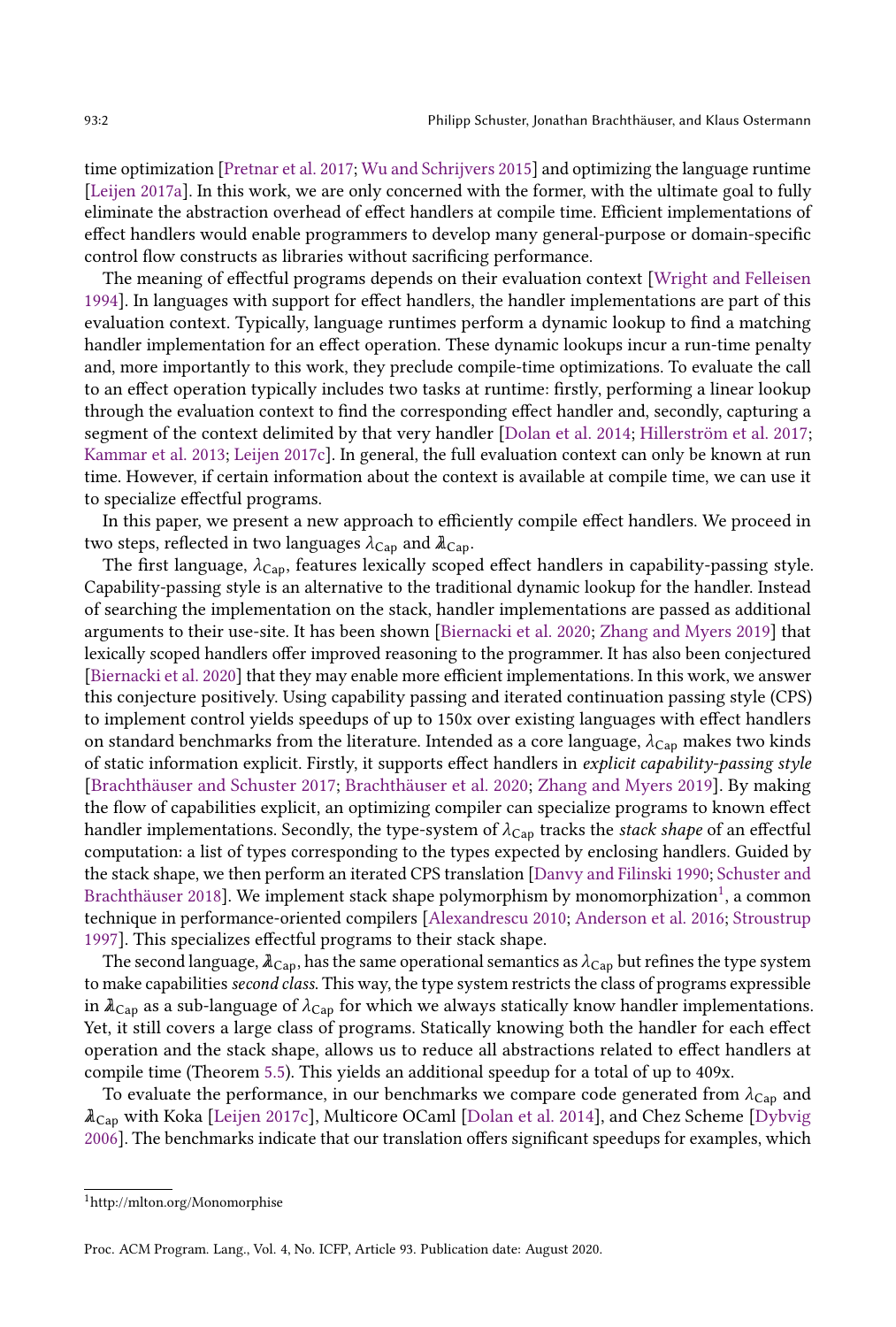heavily use effects and handlers, and shows competitive performance for examples with only simple uses of effect handlers.

Specifically, we make the following contributions:

- We present the language  $\lambda_{Cap}$  with effect handlers in explicit capability-passing style (Section [3\)](#page-5-0).
- We present a translation from  $\lambda_{\text{Cap}}$  to STLC (Section [3.3\)](#page-8-0) that preserves well-typedness (Theorem [5.1\)](#page-16-0). Effect safety follows as a corollary (Corollary [5.2\)](#page-16-1): pure programs do not have unhandled effects at run time.
- Our approach is general as it eliminates the need for a special runtime for effect handlers. We can target any language that supports first class functions.
- We present the language  $\lambda_{\text{Cap}}$ . It treats capabilities as second class and characterizes a sublanguage for which we can guarantee efficient compilation.
- We present a translation for  $\lambda_{\text{Cap}}$  into a two-level lambda calculus. All abstractions and applications related to effect handlers are statically evaluated and removed from the generated program (Section [4\)](#page-10-0).
- We prove that the translation never fails, always terminates, and that generated programs will never go wrong (Theorem [5.3\)](#page-16-2), which again entails effect safety.
- We prove that translated  $\lambda_{Cap}$  programs are free of overhead introduced by the handler abstraction (Theorem [5.5\)](#page-17-0).
- $\bullet\,$  We implemented both,  $\lambda_{\textsf{Cap}}$  and  $\lambda_{\textsf{Cap}}$  and performed benchmarks, which suggest that the code we generate is competitive with or faster than Koka, Multicore OCaml, and Chez Scheme code using control effects (Section [5.2\)](#page-17-1).

# <span id="page-2-0"></span>2 OVERVIEW

In this section, we present an informal overview of our approach, which will then be explained in detail in the subsequent sections.

When programming with effect handlers, we write effectful functions using effect operations. Figure [1a](#page-3-0) shows an example program, adapted from [Danvy and Filinski](#page-25-4) [\[1990\]](#page-25-4) and written in  $\lambda_{\text{Ca}p}$ . The effectful function choice uses the two capabilities flip and fail to choose a number between the given argument n and 1. If the n is smaller than 1, choice fails. Otherwise it flips a coin to decide if it immediately returns n or recursively calls itself with a decremented argument. The signature of effect operations is given by the following two global signatures.

effect Flip : () → Bool effect Fail : () → Void

We write the function choice in capability-passing style [\[Brachthäuser and Schuster 2017\]](#page-25-2), that is, it explicitly abstracts over the capabilities flip and fail. In the body of the function, we use the capabilities (e.g., do flip()) to call an effect operation. Explicitly binding capabilities leads to what [Biernacki et al.](#page-25-1) [\[2020\]](#page-25-1) refer to as lexical effect handlers. Effect handlers (and capability abstractions) are binders and effect operations are resolved lexically.

Handling effects. To give meaning to effect operations, we enclose effectful programs in handlers. For example, we can implement Flip and Fail to gather all choices into a list. The function handledChoice does exactly this. Handlers are written as handle ... in ... and provide capabilities. In our example, the handlers for Flip and Fail in function handledChoice bind capabilities to the names flip and fail, which we explicitly pass to the call of choice. To implement an effect operation, a handler gets access to the current continuation at the invocation of the effect operation. At the same time, the handler acts as a delimiter for these continuations. In our example, the handler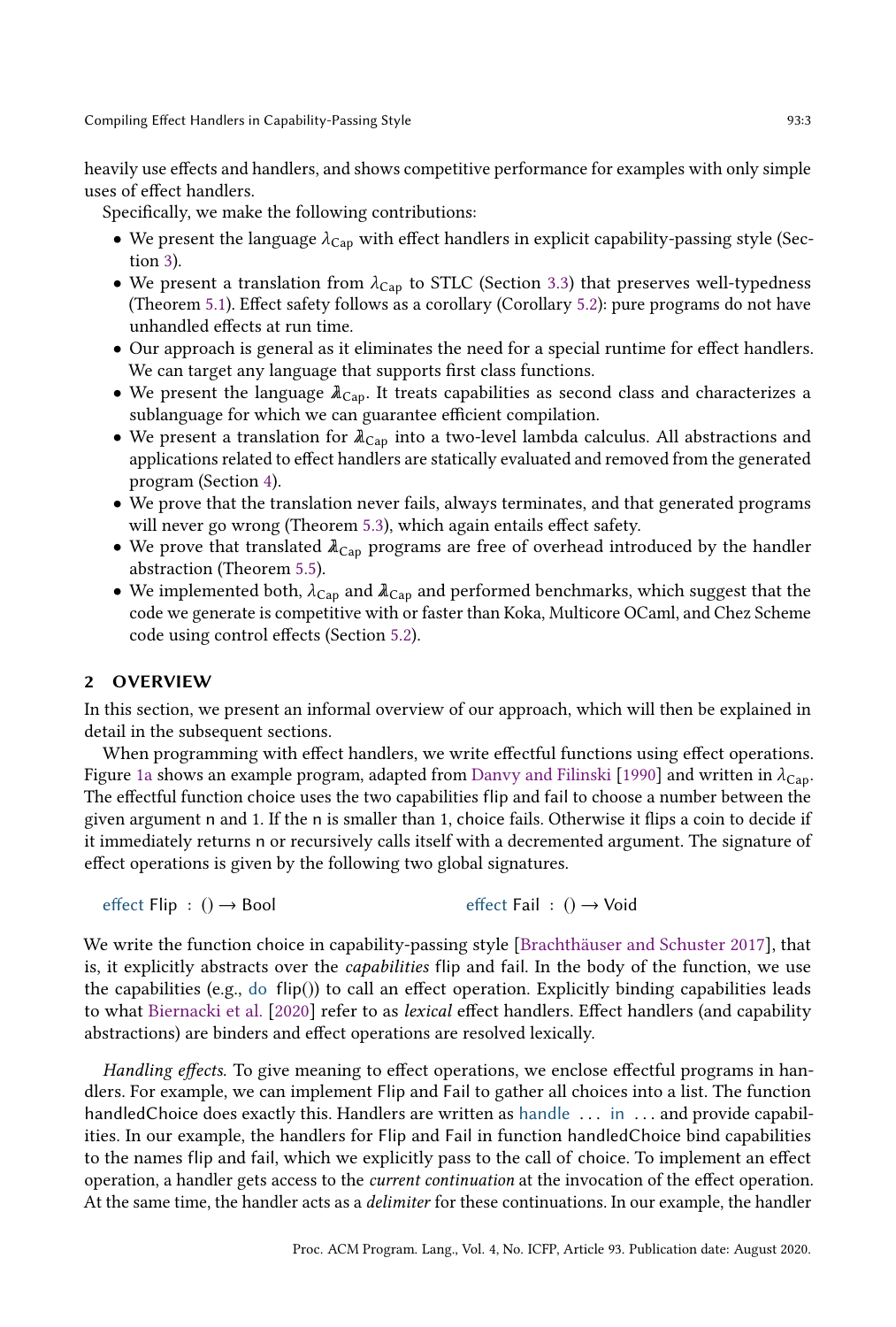<span id="page-3-0"></span>def choice[flip : Flip, fail : Fail](n) { if  $(n < 1)$  do fail() else if (do flip()) return n else choice(n − 1) } def handledChoice(n) { handle flip =  $\text{Flip}((\mathbf{k}) \Rightarrow$ append(do k(True), do k(False)) in handle fail = Fail $($ 0, k $) \Rightarrow$  Nil in Cons(choice[lift flip, fail](n), Nil) }

(a) Source program written in  $\lambda_{\text{Cap}}$  in capability-passing style.

```
let choice = λflip \Rightarrow λfail \Rightarrowletrec loop = \lambdan \Rightarrow \lambdak<sub>1</sub> \Rightarrow \lambdak<sub>2</sub> \Rightarrowif (n < 1) then fail () k<sub>1</sub> k<sub>2</sub>
      else flip () (\lambda x \Rightarrow \lambda k_3 \Rightarrowif x then k_1 n k_3 else loop (n - 1) k_1 k_3)
         k<sub>2</sub>in loop
                                                                                                          let handledChoice = \lambdan \Rightarrowlet flip = \lambda () \Rightarrow \lambdak \Rightarrowappend (k True) (k False) in
                                                                                                             let fail = \lambda () \Rightarrow \lambdak<sub>1</sub> \Rightarrow \lambdak<sub>2</sub> \Rightarrow k<sub>2</sub> Nil in
                                                                                                             let liftedFlip = \lambda () ⇒ \lambdak<sub>1</sub> ⇒ \lambdak<sub>2</sub> ⇒
                                                                                                                   flip () (\lambdax \Rightarrow k<sub>1</sub> x k<sub>2</sub>) in
                                                                                                                choice liftedFlip fail n
                                                                                                                   (\lambda x_1 \Rightarrow \lambda k_2 \Rightarrow k_2 \text{ (Cons } x_1 \text{ Nil)})(\lambda x_2 \Rightarrow x_2)
```
(b) Code generated from  $\lambda_{Cap}$  in iterated CPS.

```
letrec choiceFlipFail = \lambdan \Rightarrow \lambdak<sub>1</sub> \Rightarrow \lambdak<sub>2</sub> \Rightarrowif (n < 1) then k_2 Nil
     else
           let x_1 = k_1 n k_2 in
           let x_2 = choiceFlipFail (n − 1) k<sub>1</sub> k<sub>2</sub> in
               append x_1 x_2let handledChoice = \lambdan \RightarrowchoiceFlipFail n
                                                                                              (\lambda x_1 \Rightarrow \lambda k_2 \Rightarrow k_2 \text{ (Cons } x_1 \text{ Nil)})(\lambda x_2 \Rightarrow x_2)
```
(c) Code generated from  $\lambda_{Cap}$  with inlined handlers (highlighted in grey).

Fig. 1. Running example in our language  $\lambda_{Cap}$  and its translation into CPS.

for Flip calls the continuation k twice, once with True and once with False. It expects the results of these two calls to be lists, appends them, and answers with the appended list. The implementation for fail ignores k and immediately answers with the empty list.

*Effect safety.* The *answer type* is the return type of the computation that a handler encloses [\[Danvy](#page-25-4)] [and Filinski 1990\]](#page-25-4). The stack shape of a computation describes the list of answer types at its enclosing handlers, from outermost to innermost. In our example, both handlers have the same answer type IntList and the stack shape at the call-site of choice is thus IntList, IntList. To achieve answer-type safety (i.e., capturing and applying the continuation is type safe) and effect safety (i.e., all effects are eventually handled), the type system of  $\lambda_{Cap}$  indexes the types of capabilities and the types of effectful functions by the stack shape they assume. Adapting notation by [Zhang and Myers](#page-27-7) [\[2019\]](#page-27-7), we write the type of the choice function at this call-site as:

| capabilities                                                                                                                                                                | effectful return type |
|-----------------------------------------------------------------------------------------------------------------------------------------------------------------------------|-----------------------|
|                                                                                                                                                                             |                       |
| $[Flip]_{\text{IntList},\text{IntList}} \rightarrow [Fail]_{\text{IntList},\text{IntList}} \rightarrow \text{Int} \rightarrow [\text{Int}]_{\text{IntList},\text{IntList}}$ |                       |

The function choice is an effectful function that takes a capability for Flip, a capability for Fail, and an Int, and returns an Int. It assumes a stack shape IntList, IntList. To safely invoke an effect operation, the stack shape of the computation at the invocation site and the stack shape of the capability have to agree. Since we created the capability flip at the outer handler, its type is  $\lceil$  Flip  $\lceil$ <sub>IntList</sub>. To use it inside of the inner handler, as an argument to choice, our effect system

Proc. ACM Program. Lang., Vol. 4, No. ICFP, Article 93. Publication date: August 2020.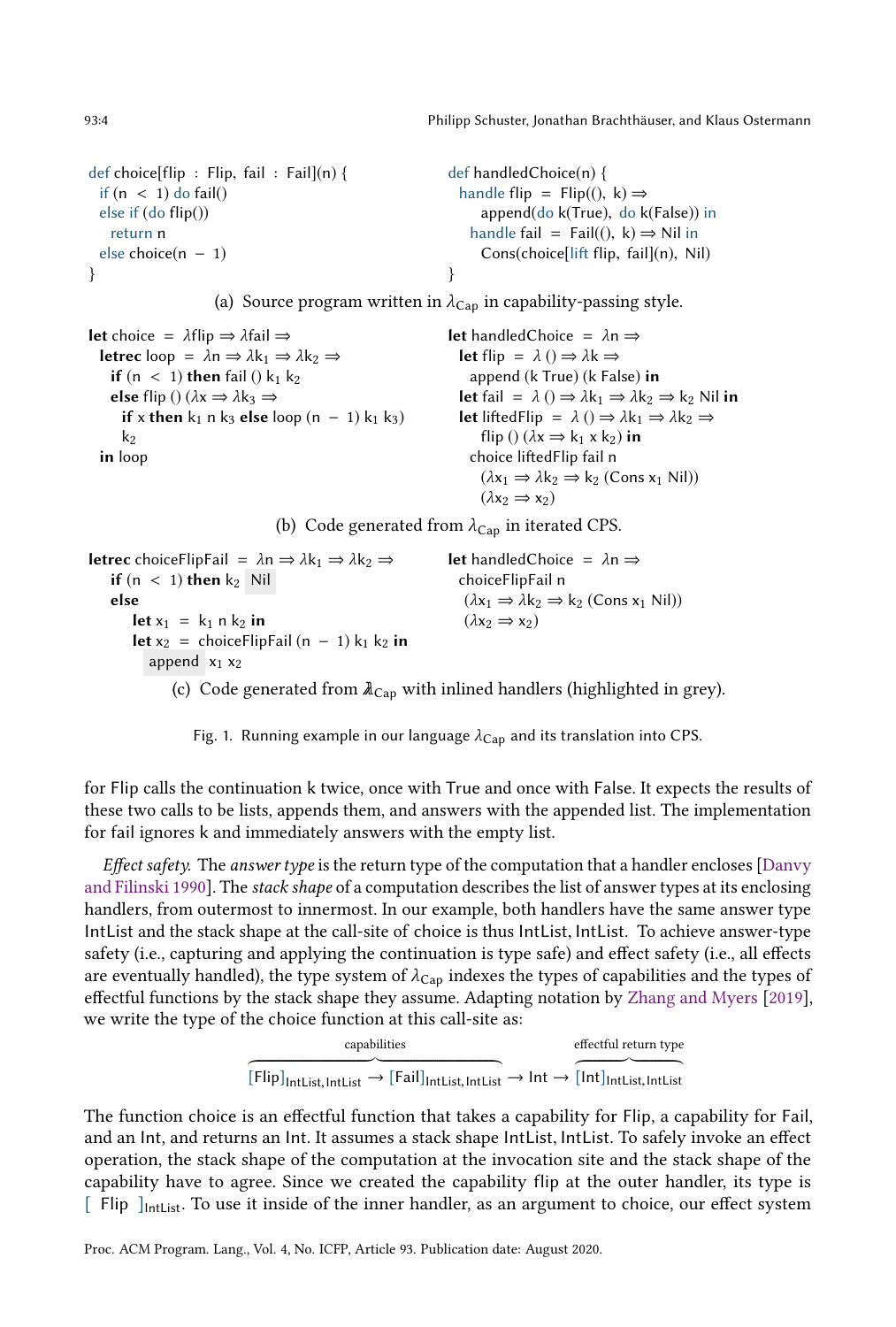Compiling Effect Handlers in Capability-Passing Style 61 and 1998 193:5

requires us to explicitly adapt it using lift. This way, the capability can be used in a context with the larger stack shape IntList, IntList.

Compilation of  $\lambda_{\text{Cap}}$ . We translate our source language  $\lambda_{\text{Cap}}$  to STLC (with letrec) in iterated continuation-passing style (CPS) [\[Danvy and Filinski 1990\]](#page-25-4). Directed by the statically known stack shape, our translation introduces one continuation argument for every delimiting handler. Figure [1b](#page-3-0) shows the result of specializing choice to the stack shape IntList, IntList at its call-site. The generated code uses two continuations corresponding to the two delimiters for Flip and Fail. At its call-site we supply five arguments to choice: two capabilities, the argument n, and two continuations corresponding to the two delimiters. The first continuation represents the context around choice at its call-site. It is itself in CPS and takes a continuation. The second continuation is the empty continuation. Capability flip has been translated at stack shape IntList and so abstracts over only one continuation. We now see that lift has operational meaning as it adjusts flip to be compatible to a context with two continuations by composing them.

If we were using the same choice function at a different call-site, within for example three enclosing handlers, it would be typed at a different stack shape and consequently specialized differently:

let choice =  $λ$ flip  $\Rightarrow$   $λ$ fail  $\Rightarrow$ letrec loop =  $λn$  ⇒  $λk_1$  ⇒  $λk_2$  ⇒  $λk_3$  ⇒ if  $(n < 1)$  then fail  $()$  k<sub>1</sub> k<sub>2</sub> k<sub>3</sub> else flip ()  $(\lambda x \Rightarrow \lambda k_4 \Rightarrow \lambda k_5 \Rightarrow$  if x then k<sub>1</sub> n k<sub>4</sub> k<sub>5</sub> else loop (n − 1) k<sub>1</sub> k<sub>4</sub> k<sub>5</sub> ) k<sub>2</sub> k<sub>3</sub> in loop

We abstract over one more continuation and apply functions to one more continuation (highlighted in grey). Through monomorphization we have created a second specialized version of the same function. Operationally, only the number of elements in the stack shape, i.e. the number of continuations, matters, not their order. In a typed setting, though, we have to specialize to the types contained in the stack shape. While this translation specializes choice to different stack shapes, it still abstracts over capabilities flip and fail.

Compilation of  $\lambda_{\text{Cap}}$ . Our running example does not treat capabilities as first class [\[Osvald et al.](#page-27-10) [2016\]](#page-27-10) and so can be typed under the more restrictive rules of  $\lambda_{\text{Can}}$ , which enforce a second-class usage of capabilities. Consequently, we can use our second translation, which works for  $\lambda_{\text{Can}}$  only, to also specialize the code to the concrete handler implementations. In this translation we distinguish between static and dynamic abstractions and reduce capability abstractions and applications statically. This way, the implementations of Flip and Fail provided by the corresponding handlers are inlined into the body of choice. Figure [1c](#page-3-0) shows the final code we generate for this example. We chose the name choiceFlipFail to reflect the specialization to these handler implementations. The cost of the handler abstraction has been fully removed and the function is specialized to both the effect operation implementations and the stack shape at its call-site. There is no explicit runtime search for a matching handler like in Koka [\[Leijen 2017c\]](#page-26-8), Eff [\[Plotkin and Pretnar 2013\]](#page-27-2), Frank [\[Lindley et al.](#page-26-10) [2017\]](#page-26-10), Multicore OCaml [\[Dolan et al.](#page-26-6) [2014\]](#page-26-6), or Helium [\[Biernacki et al.](#page-25-1) [2020\]](#page-25-1). Instead, the implementations of the effect operations have been inlined into the body of choice. Correspondingly, the call-site in handledChoice does not provide capabilities anymore, it only delimits the control effects. There is no search for a delimiter on the stack, either. We directly invoke the corresponding continuation. Finally, lifting of the capability is performed during translation.

To sum up our approach: Programs are written in explicit capability-passing style. Effectful functions and capabilities are indexed by the stack shape. Capabilities need to be lifted explicitly to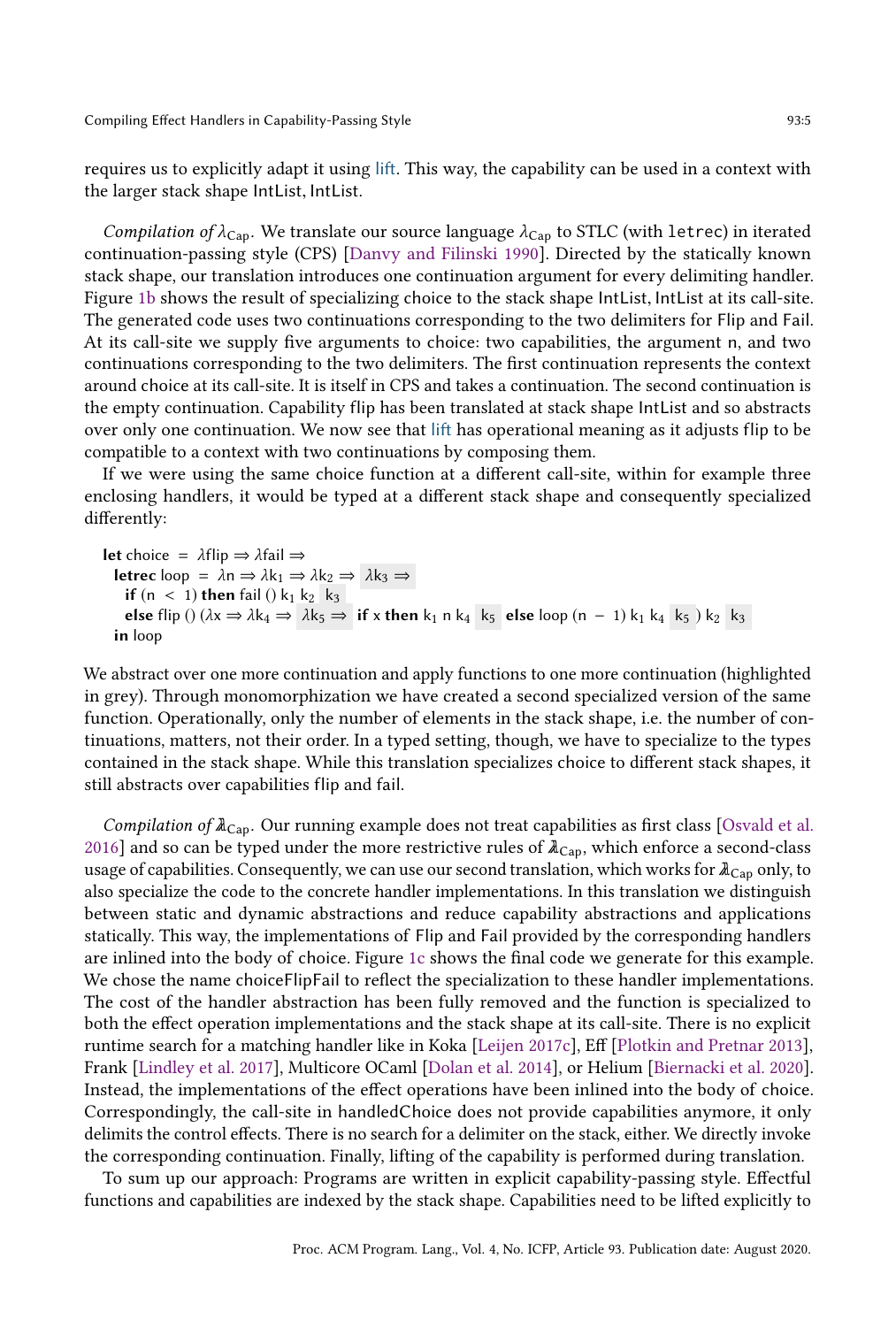#### <span id="page-5-1"></span>Syntax of Terms:

#### Expressions

|              |                                            | $e ::=$ True   False    primitive constants           |
|--------------|--------------------------------------------|-------------------------------------------------------|
|              | x                                          | term variables                                        |
| $\mathbf{L}$ | $(x: \tau) \Rightarrow s$                  | lambda abstraction                                    |
|              |                                            | fix $f(x : \tau) \Rightarrow s$ recursive abstraction |
|              | $[c: [F]_{\overline{\tau}}] \Rightarrow e$ | capability abstraction                                |
|              | el h                                       | capability application                                |
|              |                                            |                                                       |

#### **Statements**

| $s$ ::= | e(e)                               | application |
|---------|------------------------------------|-------------|
|         | val $x \leftarrow s$ ; s           | sequence    |
|         | return e                           | return      |
|         | $\text{do } h(e)$                  | effect call |
|         | handle $c = h$ in s effect handler |             |

#### Capabilities

| $h \equiv c \mid k$              | capability variables   |
|----------------------------------|------------------------|
| $\mathbb{F}(x, k) \Rightarrow s$ | handler implementation |
| lift $h$                         | lifted capability      |

#### Syntax of Types:

| <b>Types</b>       |                                                                                                                              |
|--------------------|------------------------------------------------------------------------------------------------------------------------------|
|                    | $\tau$ ::= lnt   Bool    base types                                                                                          |
|                    | $\left[\begin{array}{cc} & \tau \rightarrow \lceil \tau \rceil_{\overline{\tau}} \end{array}\right]$ effectful function type |
|                    | $\left[\begin{array}{ccc} \mathbb{F} & \frac{1}{\tau} \to \tau \end{array}\right]$ capability function type                  |
|                    | <b>Operation Names</b>                                                                                                       |
|                    | $\mathbb{F}$ ::= Flip   Fail   Emit   Resume <sub>i</sub>                                                                    |
|                    | <b>Operation Signatures</b>                                                                                                  |
|                    | $\Sigma ::= \emptyset   \Sigma, \mathbb{F} : \tau \rightarrow \tau'$                                                         |
|                    | <b>Type Environment</b>                                                                                                      |
|                    | $\Gamma ::= \emptyset   \Gamma, x : \tau$                                                                                    |
|                    | <b>Capability Environment</b>                                                                                                |
|                    | $\Theta ::= \emptyset   \Theta, c :   \mathbb{F}  _{\overline{\tau}}$                                                        |
| <b>Stack Shape</b> |                                                                                                                              |
|                    | $\overline{\tau} ::= \emptyset   \overline{\tau}, \tau$                                                                      |
|                    |                                                                                                                              |

Fig. 2. Syntax of terms and types ( $\lambda_{\text{Cap}}$ ).

adjust them to the stack shape. Using this information, we specialize functions written in  $\lambda_{\text{Cap}}$  to work with the correct number of continuations. For a refined sub-language  $\lambda_{Cap}$ , we guarantee that capabilities are always inlined. We specialize functions to their context and remove the cost associated with handler abstractions. In the following sections we will formally develop these ideas.

# <span id="page-5-0"></span>3 CAPABILITY PASSING

In this section, we formally introduce  $\lambda_{Cap}$  – a language with effects, handlers, and capabilities. The presentation follows the calculus by [Zhang and Myers](#page-27-7) [\[2019\]](#page-27-7) with some notable differences discussed in Section [6.1.](#page-20-0)

# 3.1 Syntax of Terms

Figure [2](#page-5-1) defines the syntax of  $\lambda_{Cap}$ . Like other presentations of languages with effect handlers [\[Hiller](#page-26-7)[ström et al.](#page-26-7) [2017;](#page-26-7) [Kammar and Pretnar 2017;](#page-26-11) [Pretnar 2015\]](#page-27-11), our language is based on a fine-grain call-by-value lambda calculus [\[Levy et al.](#page-26-12) [2003\]](#page-26-12). That is, we syntactically distinguish between expressions (often also referred to as "values") and statements (also called "computations"). Only statements can have effects. In this sense, our expressions are "trivial" while statements are "seriousž [\[Reynolds 1972\]](#page-27-12). Other than most effect languages, which do not represent capabilities explicitly, we also syntactically distinguish between expressions and capabilities.

Expressions. As usual, the syntax of expressions includes primitive constants (like 5, True, and Nil), function abstraction (i.e.,  $(x : \tau) \Rightarrow s$ ), and recursive function abstraction (i.e. fix  $f((x : \tau) \Rightarrow s)$ ). Additionally, capability abstraction (i.e.,  $[c : [F]_{\overline{t}}] \Rightarrow e$ ) binds a capability c for effect operation  $\overline{F}$ , which is usable in the expression e in a context with stack shape  $\bar{\tau}$ . An application of an effectful function to an argument can have control effects and thus is not an expression but a statement. In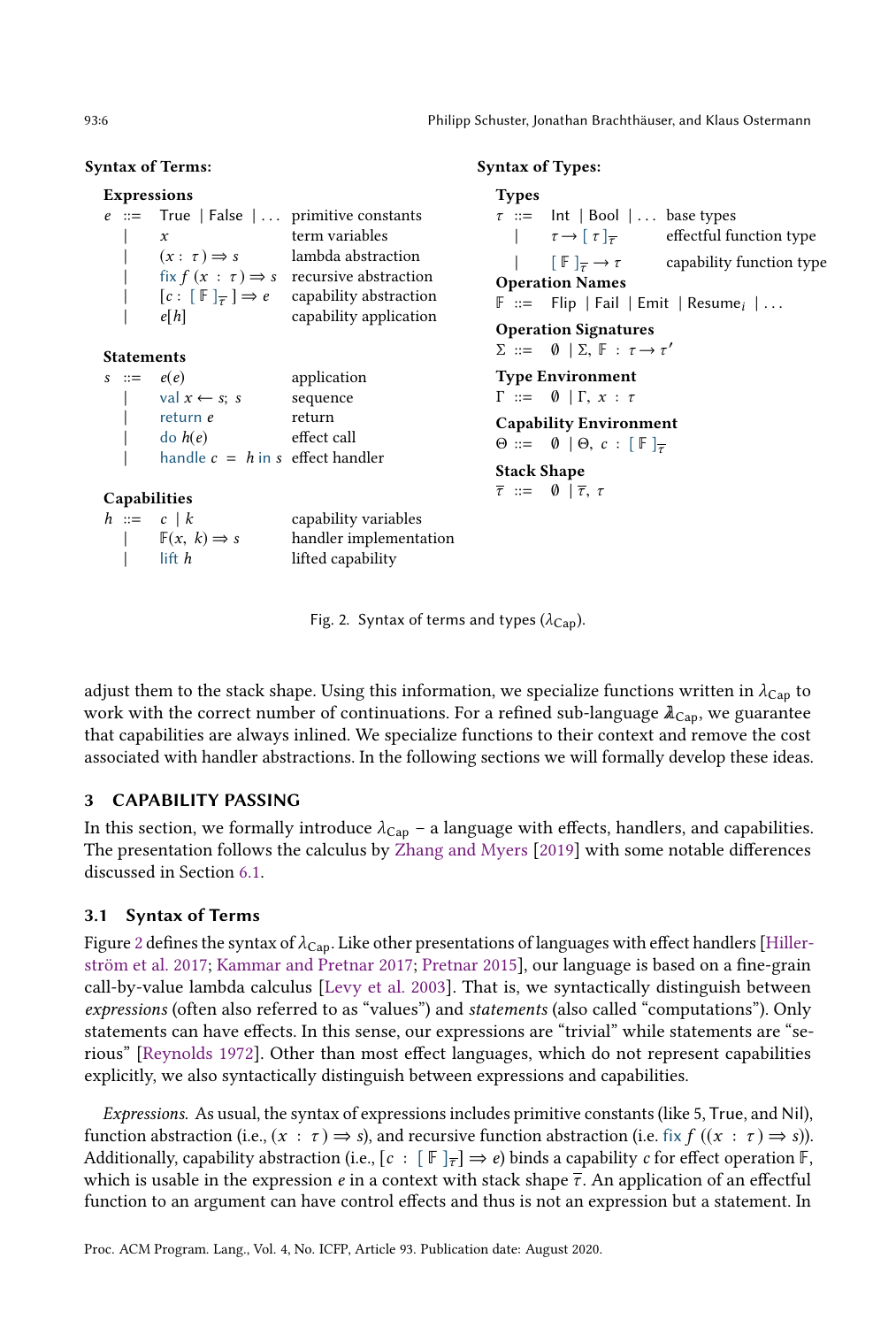contrast, capability application (i.e.,  $e[h]$ ) is pure and results in an expression. Similarly, primitive operators (like append $(e, e)$ ) cannot have control effects and are trivial expressions.

Statements. Both, function application (i.e.,  $e(e')$ ) and calling capabilities (i.e., do  $h(e)$ ) are considered effectful. The latter corresponds to an effect call in other languages with effect handlers. Expressions are embedded into statements with return e and we use the syntax val  $x \leftarrow s$ ; s' to sequence the evaluation of the two statements s and s'. The result of s is available in s' under the name x. Finally, we handle effectful programs with handle  $c = h$  in s. The capability variable c will be bound to the handler implementation  $h$  in the statement s. The handler also installs a delimiter for the continuation that is captured when  $c$  is used.

Capabilities. We separate expression variables from capability variables. The latter are drawn from a different namespace (e.g., flip, fail, or k). Similarly, we use the meta-variables  $x$  for term variables and  $c$  and  $k$  for capability variables. This stratification into expressions and capabilities is not strictly necessary in  $\lambda_{Cap}$ , but it will become important in  $\lambda_{Cap}$ . To facilitate comparison we use the same syntax of terms for both languages. The lift  $h$  construct adjusts a capability  $h$  to be compatible to a larger stack shape. Capabilities are handler implementations constructed with  $F(x, k) \Rightarrow$  s. The argument x and the continuation k are bound in the implementation of the effect operation given by s. As we will see, we model continuations as capabilities and thus  $k$  has to be invoked with do  $k(e)$ .

# 3.2 Type System of  $\lambda_{\text{Can}}$

Types include base types (e.g., Int and Bool), effectful function types  $\tau \to [t'']_{\tau}$ , and capability abstractions  $\lceil \mathbb{F} \rceil_{\overline{\tau}} \to \tau$ . There are two equally valid intuitions about effectful function types. One can read a function type as "Given an argument of type  $\tau$  , the function produces a result  $\tau'$  , potentially using control effects in  $\bar{\tau}^*$ . However, there is also a second reading "Given  $\tau$ , the function can only be called in a context with stack shape  $\overline{\tau}$  to produce a result of type  $\tau^{\prime}$ ". We will mostly apply the latter intuition. Stack shapes are comma separated lists of types  $\tau$ , representing the types at the delimiters (i.e. handlers) from outermost to innermost. They serve a similar purpose like effect rows of Koka [\[Leijen 2017c\]](#page-26-8) or Links [\[Hillerström and Lindley 2016\]](#page-26-2). Like effect rows in Koka and Links, our stack shapes guarantee that our control effects are handled and all continuations are correctly delimited. However, unlike effect rows, stack shapes are ordered. As an example, the stack shape Int, String describes a context with an outer handler at type Int and an inner handler at type String. Capability abstractions take a capability parameter. Like effectful functions, the type of each capability parameter  $[$   $\mathbb{F}$   $]_{\overline{\tau}}$  is restricted to a specific stack shape  $\overline{\tau}$ . We use the meta-variable F to denote a globally fixed set of operation names and assume a global signature environment  $\Sigma$  that maps operation names to their input and output types. We model continuations as capabilities and include a family  $\mathsf{Resume}_i$  in the set of operation names. Each syntactic occurrence of handle . . . in . . . induces a distinct operation name Resume<sub>i</sub>. The typing of the corresponding use of handle fully determines the signature of Resume<sub>i</sub> in  $\Sigma$ .

Following the distinction between expressions and capabilities, we also assume two separate environments. A type environment  $\Gamma$  that assigns variables x to types  $\tau$  and a capability environment Θ that associates capability variables *c* with operation names  $\mathbb F$  and stack shapes  $\overline{\tau}$ . This, again, is not necessary in  $\lambda_{\text{Cap}}$  but will be in  $\lambda_{\text{Cap}}$ .

3.2.1 Typing Rules. The typing rules in Figure [3](#page-7-0) are defined by three mutually recursive typing judgements – one for each syntactic category. The judgement form Θ  $\Gamma$   $\vdash_{\text{stm}} s : [\tau]_{\tau}$  assigns a pair of a type  $\tau$  and a stack shape  $\overline{\tau}$  to the statement s. Note that [  $\tau$  ] $_{\overline{\tau}}$  is not one type but two separate outputs of the judgement.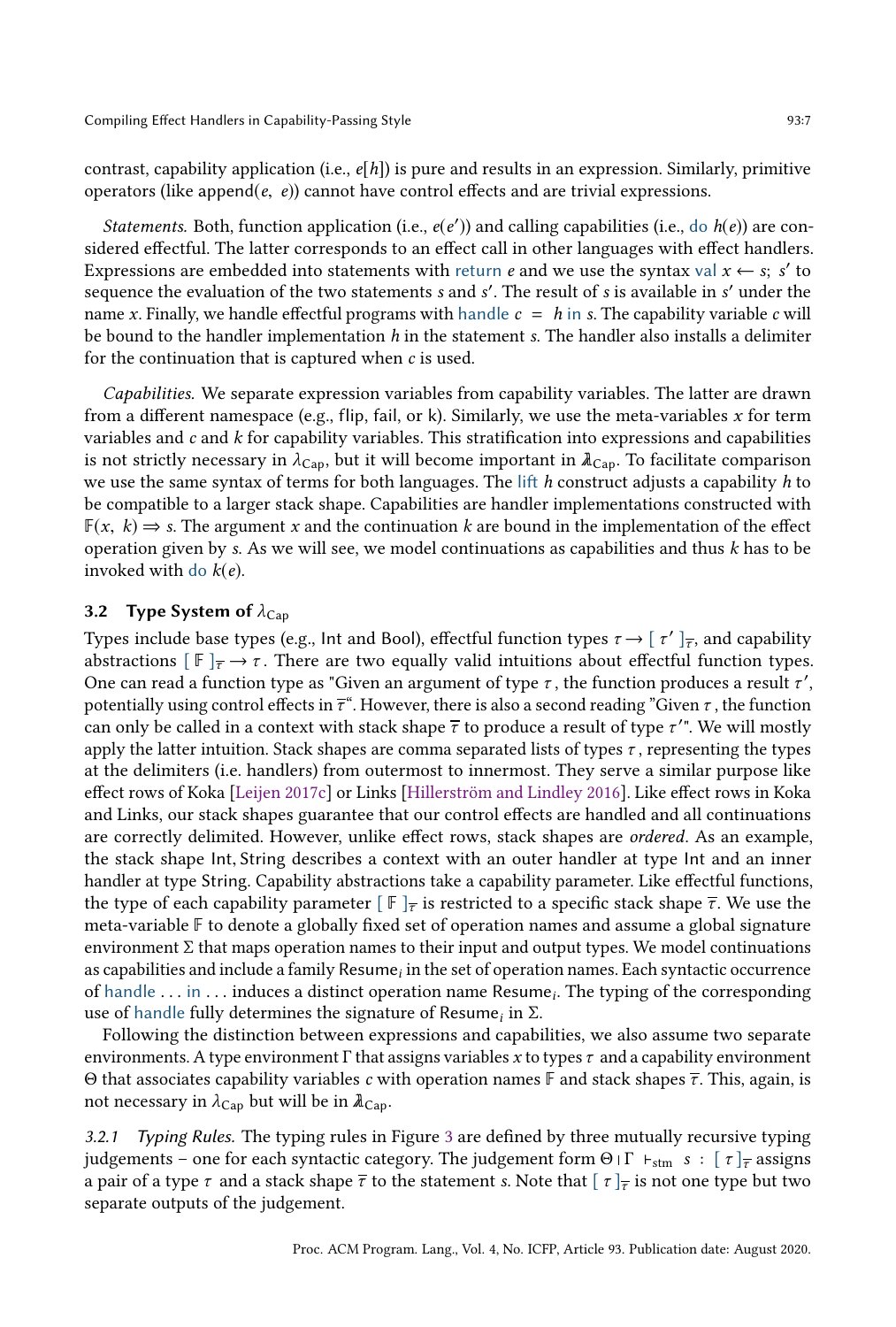#### 93:8 Philipp Schuster, Jonathan Brachthäuser, and Klaus Ostermann

<span id="page-7-0"></span>Expression Typing. 
$$
\Theta | \Gamma + \exp e : \tau
$$
  
\n $\Theta | \Gamma, x : \tau + \sin s : [\tau']_{\overline{\tau}}$   
\n $\Theta | \Gamma, f : \tau \to [\tau']_{\overline{\tau}}$   
\n $\Theta | \Gamma, f : \tau \to [\tau']_{\overline{\tau}}$   
\n $\Theta | \Gamma + \exp (x : \tau) \to s : \tau \to [\tau']_{\overline{\tau}}$   
\n $\Theta, c : [\Gamma]_{\overline{\tau}} | \Gamma + \exp e : \tau$   
\n $\Theta, c : [\Gamma]_{\overline{\tau}} | \Gamma + \exp e : \tau$   
\n $\Theta, c : [\Gamma]_{\overline{\tau}} | \Gamma + \exp e : \tau$   
\n $\Theta | \Gamma + \exp [e : [\Gamma]_{\overline{\tau}}] \to e : [\Gamma]_{\overline{\tau}} \to \tau$   
\n $\Theta | \Gamma + \exp [e : [\Gamma]_{\overline{\tau}}] \to e : [\Gamma]_{\overline{\tau}} \to \tau$   
\n $\Theta | \Gamma + \exp [e | \Gamma]_{\overline{\tau}} | \tau$   
\n $\Theta | \Gamma + \exp [e | \Gamma]_{\overline{\tau}} | \tau$   
\n $\Theta | \Gamma + \exp [e | \Gamma]_{\overline{\tau}} | \tau$   
\n $\Theta | \Gamma + \exp [e | \Gamma]_{\overline{\tau}} | \tau$   
\n $\Theta | \Gamma + \exp [e | \Gamma]_{\overline{\tau}} | \tau$   
\n $\Theta | \Gamma + \exp [e | \Gamma]_{\overline{\tau}} | \tau$   
\n $\Theta | \Gamma + \exp [e | \Gamma + \exp [e | \Gamma]_{\overline{\tau}} | \tau$   
\n $\Theta | \Gamma + \exp [e | \Gamma + \exp [e | \Gamma]_{\overline{\tau}} | \tau$   
\n $\Theta | \Gamma + \exp [e | \Gamma + \exp [e | \Gamma]_{\overline{\tau}} | \tau$   
\n $\Theta | \Gamma + \exp [e | \Gamma + \exp [e | \Gamma]_{\overline{\tau}} | \tau$   
\n $\Theta | \Gamma + \exp [e | \Gamma + \exp [e | \Gamma]_{\overline{\tau}} | \tau$   
\n $\Theta | \Gamma + \exp [e | \Gamma + \exp [e | \Gamma]_{$ 

Fig. 3. Typing rules for 
$$
\lambda_{\text{Cap}}
$$
.

 $Θ$  Ι Γ  $\vdash$ <sub>cap</sub>  $\mathbb{F}(x, k) \Rightarrow s : [\mathbb{F}]_{\overline{\tau}, \tau}$ 

The typing rules include standard rules for variables (Var), abstraction (Lam), recursive abstraction (Fix), and application (App). Sequencing with rule Val requires that the stack shapes of the two statements s and s' agree. Similarly in rule Do the stack shape of the used capability and the do statement have to agree. In rule RET, the resulting statement is compatible with any stack shape  $\bar{\tau}$ .

The rules for capability abstraction (Cap-Lam) and application (Cap-App) are similar to the corresponding rules for value abstraction and application. However, capability abstraction introduces the capability variable c in the capability environment  $\Theta$  and capability application uses the capability typing judgement  $\Theta \cap \Gamma$   $\vdash_{\text{cap}} h : [\Gamma]_{\overline{\tau}}$  to check h against operation name  $\overline{\mathbb{F}}$  in stack shape  $\overline{\tau}$ .

The three most interesting rules are HANDLE, CAP-LIFT, and CAP-HANDLER. They require some detailed explanation. Handlers introduce delimiters for the continuations captured by the effect operation they handle. This becomes visible in the rule HANDLE. While in the conclusion, we type a statement handle  $c = h$  in s against a stack shape  $\overline{\tau}$ , the premises can assume a larger stack shape  $\overline{\tau}$ ,  $\tau$ . By installing the delimiter, statement s can safely use the capability c, which has additional control effects at the answer type  $\tau$ . To guarantee answer type safety, the return type  $\tau$  of the delimited statement s and the innermost answer type of the larger stack shape  $\overline{\tau}$ ,  $\tau$  have to agree. Our type system does not support implicit effect subtyping. Instead, capabilities need to be lifted explicitly. Take the following ill-typed example:

handle 
$$
c_1 = h_1
$$
 in handle  $c_2 = h_2$  in do  $c_1(x)$ 

We bind a capability variable  $c_1$  at an outer handler, but want to use it inside of a nested inner handler. While using the capability within the inner handler would be safe, the stack shapes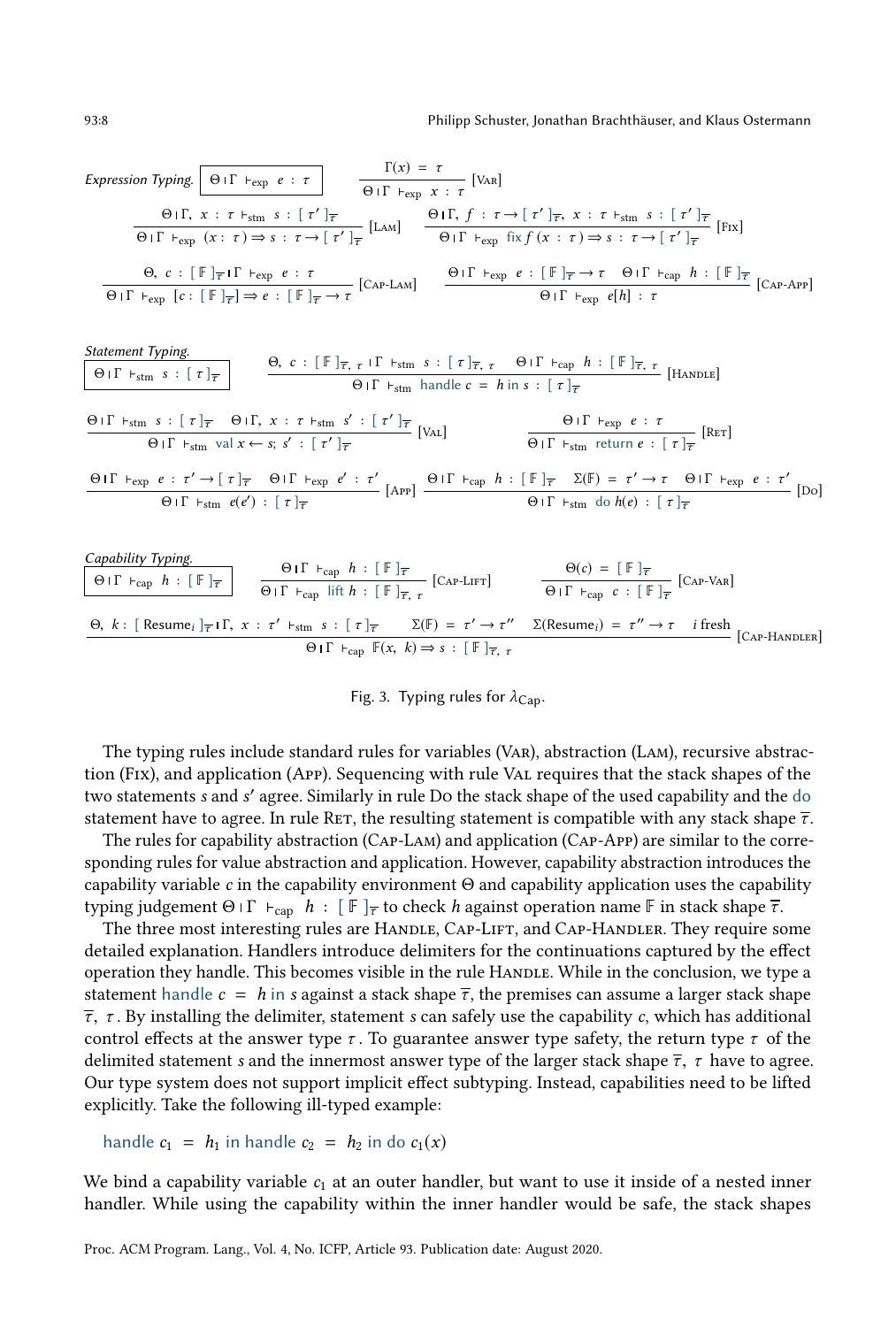do not match up. To account for this, we allow explicit lifting of capabilities with lift  $h$ . In the example, we could thus invoke do (lift  $c_1(x)$ ). Rule Cap-LIFT adjusts a capability h typed against  $[\mathbb{F}]_{\overline{\tau}}$  to be compatible with a larger stack shape  $[\mathbb{F}]_{\overline{\tau}, \tau}$ . This is in spirit similar to *adaptors* in the language Frank [\[Convent et al.](#page-25-7) [2020\]](#page-25-7), to lift in Helium [\[Biernacki et al.](#page-25-8) [2019\]](#page-25-8), and to inject in Koka [\[Leijen 2018\]](#page-26-13). However, instead of adjusting arbitrary effectful expressions, we only perform the adjustments on capabilities. As we will see, this allows us to guarantee that the lifting itself is performed at compile time. Finally, rule CAP-HANDLER checks the body of a handler implementation  $F(x, k) \Rightarrow$  s against a stack shape  $\overline{\tau}$ ,  $\tau$ . A handler implementation for an effect operation F takes an argument of type  $\tau'$  and a continuation k, which can be thought of as an effectful function  $\tau'' \to [\tau]_{\overline{\tau}}$ . We model resumptions as effect operations. The body s of the handler is evaluated in stack shape  $\overline{\tau}$ , that is, outside of the delimiter that introduced it.

# <span id="page-8-0"></span>3.3 Translation of  $\lambda_{\text{Cap}}$  to STLC

In this subsection, we describe the semantics of  $\lambda_{\text{Cap}}$  in terms of a translation to simply-typed lambda calculus [\[Barendregt 1992\]](#page-25-9), extended with a standard letrec operator to express fix. We translate  $\lambda_{\text{Cap}}$  into iterated CPS where capabilities are still present at runtime. In the translation of  $\lambda_{\text{Cap}}$ (Section [4.2\)](#page-12-0), we use a two-level lambda calculus as the target, marking some abstractions as static and others as dynamic. This allows us to prevent administrative redexes and, more importantly, to eliminate all abstractions related to handlers and capabilities.

Figure [4](#page-9-0) defines the translation on types and mutually recursive translations of the different syntactic categories of terms. We extend the translation of [Schuster and Brachthäuser](#page-27-8) [\[2018\]](#page-27-8) to the setting of effect handlers. At its heart, our translation is thus an iterated CPS translation [\[Danvy](#page-25-4) [and Filinski 1990\]](#page-25-4) <mark>but building on the control operator</mark> s $hif_{0}$  [\[Danvy and Filinski 1989;](#page-25-10) [Materzok](#page-26-14) [and Biernacki 2012\]](#page-26-14) rather than shift, because it more closely fits effect handlers [\[Forster et al.](#page-26-15) [2017;](#page-26-15) [Hillerström et al.](#page-26-7) [2017;](#page-26-7) [Kammar et al.](#page-26-3) [2013\]](#page-26-3). In Theorem [5.1,](#page-16-0) we show that our translation takes well-typed  $\lambda_{\text{Cap}}$  programs to well-typed STLC programs.

3.3.1 Target Language. The target of our translation is a call-by-value STLC extended with letrec, base types, and primitive operations. As usual, we write lambda abstraction as  $\lambda x \Rightarrow e$ , but use the infix notation  $e \oslash e'$  for application [\[Nielson and Nielson 1996\]](#page-26-16). We sometimes use let bindings in the target language assuming the standard shorthand: let  $x = e$  in  $e' \doteq (\lambda x \Rightarrow e')$  @ e.

3.3.2 Translation of Types. The translation of types  $\mathcal{T} \llbracket \cdot \rrbracket$  maps base types to base types in STLC and effectful function types  $\tau \to [t']_{\overline{\tau}}$  to functions from  $\tau$  to effectful computations  $C[\![t']_{\overline{\tau}}]$ . Capability function types are translated to function types in the target language, where the argument type  $[ \mathbb{F} ]_{\overline{\tau}}$  (for Σ( $\mathbb{F} ) = \tau \to \tau'$ ) is translated like an effectful function type  $\tau \to [ \tau' ]_{\overline{\tau}}$ .

The meta function  $C\llbracket \tau \rrbracket_{\overline{\tau}}$  computes the type in STLC corresponding to an effectful computation with return type  $\tau$  in stack shape  $\overline{\tau}$ . Programs in an empty stack cannot use any control effects and consequently are not CPS translated. The translation of non-empty stack shapes recursively translates the rest of the stack shape. It adds one layer of CPS translation with this recursively translated type as answer type. For example, we have the following translations:

 $C[\begin{bmatrix} \text{Bool} \end{bmatrix}]_0$  = Bool<br>  $C[\begin{bmatrix} \text{Bool} \end{bmatrix}]_{\text{Int}}$  = (Boo  $\dot{=}$  (Bool  $\rightarrow$  Int)  $\rightarrow$  Int  $C_{\parallel}$  Bool  $\parallel$  String, Int  $\equiv$  (Bool  $\rightarrow$  C $\parallel$  Int  $\parallel$ <sub>String</sub>)  $\rightarrow$  C $\parallel$  Int  $\parallel$ <sub>String</sub>  $\dot{=} (\text{Bool} \rightarrow ((\text{Int} \rightarrow \text{String}) \rightarrow \text{String}))$  $\rightarrow$  ((Int  $\rightarrow$  String)  $\rightarrow$  String)

We can see that our translation performs a CPS transformation for each entry in the stack shape  $\bar{\tau}$ .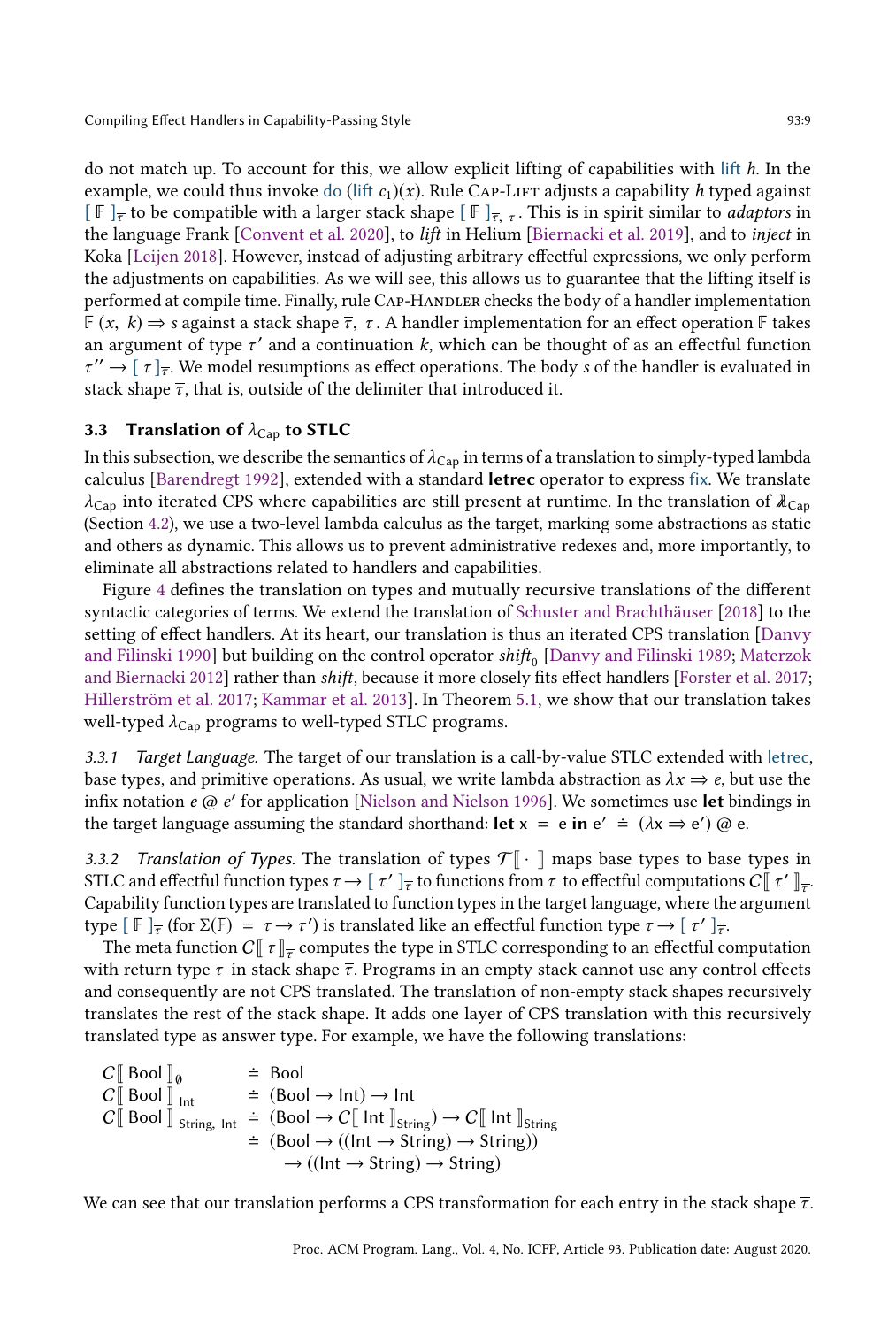#### <span id="page-9-0"></span>Translation of Types:

| $\mathcal{T} \llbracket \text{Int} \rrbracket$                                                                    | = $\text{Int}$                                                                                                                                     |                                            |
|-------------------------------------------------------------------------------------------------------------------|----------------------------------------------------------------------------------------------------------------------------------------------------|--------------------------------------------|
| $\mathcal{T} \llbracket \tau \rightarrow \lbrack \tau' \rbrack_{\overline{\tau}} \rrbracket$                      | = $\mathcal{T} \llbracket \tau \rrbracket \rightarrow C \llbracket \tau' \rrbracket_{\overline{\tau}}$                                             |                                            |
| $\mathcal{T} \llbracket \lbrack \mathbb{F} \rbrack_{\overline{\tau}} \rightarrow \tau \rrbracket$                 | = $\mathcal{T} \llbracket \lbrack \lbrack \mathbb{F} \rbrack_{\overline{\tau}} \rbrack \rightarrow \mathcal{T} \llbracket \tau \rrbracket$         |                                            |
| $\mathcal{T} \llbracket \lbrack \lbrack \mathbb{F} \rbrack_{\overline{\tau}} \rbrack \rightarrow \tau \rrbracket$ | = $\mathcal{T} \llbracket \lbrack \lbrack \lbrack \mathbb{F} \rbrack_{\overline{\tau}} \rbrack \rightarrow \mathcal{T} \llbracket \tau \rrbracket$ |                                            |
| $\mathcal{T} \llbracket \lbrack \lbrack \lbrack \tau \rrbracket_{\overline{\tau}} \rbrack$                        | = $\mathcal{T} \llbracket \lbrack \lbrack \lbrack \tau \rrbracket \rightarrow C \llbracket \tau' \rrbracket_{\overline{\tau}}$                     |                                            |
| $C \llbracket \tau \rrbracket_0$                                                                                  | = $\mathcal{T} \llbracket \tau \rrbracket$                                                                                                         | = $\mathcal{T} \llbracket \tau \rrbracket$ |
| $C \llbracket \tau \rrbracket_{\overline{\tau}}$                                                                  | = $\mathcal{T} \llbracket \tau \rrbracket$                                                                                                         | = $\mathcal{T} \llbracket \tau \rrbracket$ |
| $C \llbracket \tau \rrbracket_{\overline{\tau}}$                                                                  | = $\mathcal{T} \llbracket \tau \rrbracket$                                                                                                         | = $\mathcal{T} \ll$                        |

#### Translation of Expressions:

 $\mathcal{E}$  True  $\mathbb{I}$  = True  $\mathcal{E}[[x]] = x$  $\mathcal{E}[(x : \tau) \Rightarrow s]$  =  $\lambda x \Rightarrow \mathcal{S}[s]_{\tau}$ where  $\Theta \perp \vec{\Gamma}$   $\vdash_{\exp} (x : \tau) \Rightarrow s : \tau \rightarrow [\tau']_{\tau}$  $\mathcal{E} \llbracket \text{ fix } f(x : \tau) \Rightarrow s \rrbracket$  = lettec  $f = (\lambda x \Rightarrow \mathcal{S} \llbracket s \rrbracket_{\overline{\tau}})$  in f where  $\Theta \perp \Gamma \vdash_{\exp} \text{fix } f(x : \tau) \Rightarrow s : \tau \to [\tau']_{\overline{\tau}}$  $\mathcal{E}[[c : [F]_{\overline{\tau}}] \Rightarrow e$  $= \lambda c \Rightarrow \mathcal{E} \parallel e \parallel$  $\mathcal{E} \left[ \left[ e \right] h \right] \left[ e \right] = \mathcal{E} \left[ e \left[ \left[ \left[ \mathcal{Q} \mathcal{H} \right] h \right] \right] \right]$ where  $\Theta \upharpoonright \Gamma \vdash_{\text{cap}} h : [\mathbb{F}]_{\overline{\tau}}$ 

#### Translation of Statements:

```
S\parallel e(e')) \left[\frac{1}{\tau}\right] \odot \mathcal{E} \left[\left[e\right]\right] \odot \mathcal{E} \left[\left[e'\right]\right]S[ val x \leftarrow s; s'\mathbb{I}_{\emptyset} = let x = S \mathbb{I} s \mathbb{I}_{\emptyset} in S \mathbb{I} s' \mathbb{I}_{\emptyset}S \mid \text{val } x \leftarrow s; s'\bar{\mathbb{F}}_{\tau, \tau} =
      \lambda k \Rightarrow S[[s]]_{\overline{\tau}, \tau} \overset{\sim}{\omega} (\lambda x \Rightarrow S[[s']]_{\overline{\tau}, \tau} \overset{\sim}{\omega} k)S_{\parallel} return e_{\parallel_0} = \delta_{\parallel} e \parallel = \lambda k \Rightarrow= \lambda k \Rightarrow k \varpi \& \mathcal{E} \mathbb{I} e \mathbb{I}S \mid \text{do } h(e) \mid_{\overline{\tau}} = \mathcal{H} \mid h \mid_{\overline{\tau}} @ \mathcal{E} \mid e \mid_{\tau}S\| handle c = h in s\|_{\overline{x}}let c = \mathcal{H} \left[ h \right]_{\overline{\tau}, \tau} in S \left[ s \right]_{\overline{\tau}, \tau} \omega (\lambda x \Rightarrow S \left[ \text{ return } x \right]_{\overline{\tau}})where \Theta \cap \Gamma \vdash_{\text{stm}} handle c = h in s : [\tau]_{\overline{\tau}}
```
#### Translation of Capabilities:

 $\mathcal{H} \llbracket c \rrbracket_{\overline{\tau}}$  = c  $\mathcal{H} \llbracket \mathbb{F}(x, k) \Rightarrow s \rrbracket_{\overline{\tau}}$   $\tau$  =  $\lambda x \Rightarrow \lambda k \Rightarrow S \llbracket s \rrbracket_{\overline{\tau}}$  $\mathcal{H}$ | lift  $h \rVert_{0, \tau}$  =  $\lambda x \Rightarrow \lambda k \Rightarrow k \otimes (\mathcal{H} \rVert h \rVert_{0} \otimes x)$  $\mathcal{H}[\![\,{\rm lift}\, h\,]\!]_{\overline{\tau},\,\, \tau,\,\, \tau'}$  $\mathcal{L} =$  $\lambda x \Rightarrow \lambda \overrightarrow{k} \Rightarrow \lambda \overrightarrow{k}' \Rightarrow \mathcal{H} \llbracket h \rrbracket_{\overline{\tau}, \tau} \omega x \omega (\lambda y \Rightarrow k \omega y \omega \overrightarrow{k}')$ 

Fig. 4. Translation of  $\lambda_{\text{Can}}$  to STLC.

3.3.3 Translation of Expressions. In the translation of expressions, we map capability abstraction to ordinary function abstraction and capability application to ordinary function application. The translation of function abstraction and capability application is type directed: the stack shape  $\overline{\tau}$ guides the translation of the function body and the handler, respectively.

Proc. ACM Program. Lang., Vol. 4, No. ICFP, Article 93. Publication date: August 2020.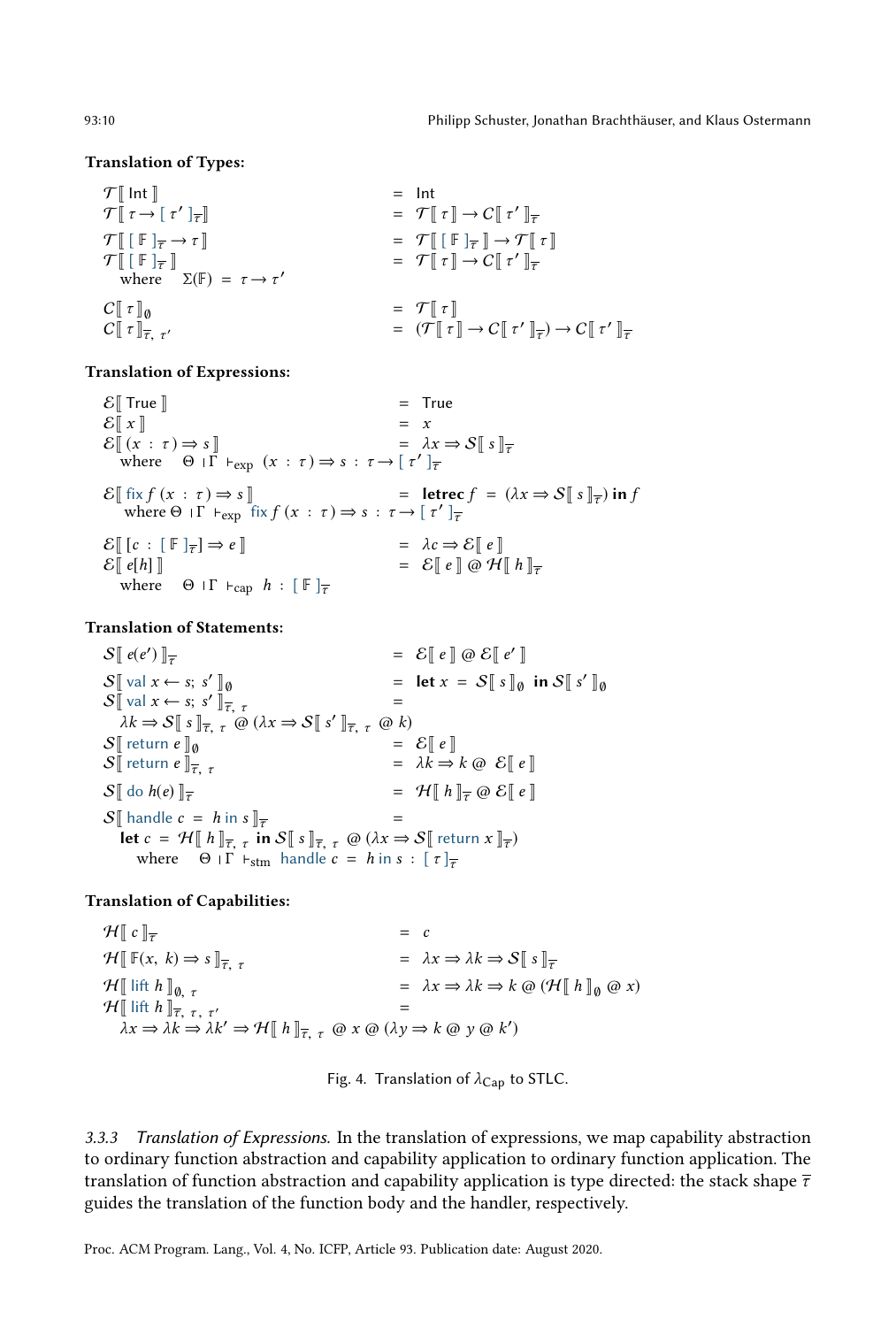3.3.4 Translation of Statements. The translation of statements  $\mathcal{S}[\![s]\!]_{\overline{\tau}}$  is indexed by a stack shape  $\overline{\tau}$ . Source statements s with return type  $\tau$  in stack shape  $\overline{\tau}$  are translated to effectful computations of type  $C\llbracket \tau \rrbracket_{\overline{\tau}}$ . In the case of a pure statement without effects, the stack shape is empty and we do not perform a CPS translation. Returning translates to just the returned expression and, to preserve sharing of results, sequencing translates to a let binding. In the case where the stack shape is non-empty, we perform a single layer of CPS-translation. We translate the use of a capability (do  $h(e)$ ) to a function application. The translation of handle  $c = h$  in s binds c to the translation of  $h$  in the translated body s. Importantly, it also delimits effects by applying the translated body to the empty continuation.

3.3.5 Translation of Capabilities. To translate handler implementations, the body s is translated as a statement with a smaller stack shape  $\overline{\tau}$ . This models the fact that the handler implementation is evaluated outside of the delimiter it introduces. The translation of a handler implementation is only defined for non-empty stack shapes  $\overline{\tau}$ ,  $\tau$ . Our typing rules make sure that this is always the case. The translation of lifted capabilities looks a bit involved. The goal is to make capability h, typed against a stack shape  $\overline{\tau}$ , usable with an extended stack shape  $\overline{\tau}$ ,  $\tau$ . Since the number of elements in the stack shape corresponds to the number of continuation arguments, we have to adapt the capability to take one more continuation. In the case of a stack shape with at least two elements, the translation abstracts over the argument x and the first two continuations  $k$  and  $k'$ . It then applies the translated capability to the argument and a single continuation that is the composition of  $k$  and k ′ . The case of a singleton stack shape never occurs in a closed well-typed program and is purely listed for our formalization.

Example. Let us translate the following example in the empty stack shape:

S[ handle  $c = h$  in val  $x \leftarrow$  do  $c$ (True); return  $e \parallel_{\theta}$ 

Assuming an answer type of Int, we obtain:

let 
$$
c = \mathcal{H} \parallel h \parallel_{\text{int}}
$$
 in

\n
$$
S \parallel \text{val } x \leftarrow \text{do } c(\text{True}); \text{ return } e \parallel_{\text{int}} \omega (\lambda x \Rightarrow S \parallel \text{ return } x \parallel_0)
$$
\n
$$
\lambda k \Rightarrow S \parallel \text{do } c(\text{True}) \parallel_{\text{int}} \omega (\lambda x \Rightarrow S \parallel \text{ return } e \parallel_{\text{int}} \omega k)
$$
\n
$$
c \omega \text{True} \qquad \lambda k' \Rightarrow k' \omega \epsilon \parallel e \parallel
$$

By  $S$ [ return  $x$ ]<sub>0</sub> = x, the overall example translates to:

**let** 
$$
c = \mathcal{H}[[h]]_{int}
$$
 **in**  
 $\lambda k \Rightarrow c \text{ @ True } @ (\lambda x \Rightarrow (\lambda k' \Rightarrow k' \text{ @ } \mathcal{E}[[e]]) \text{ @ } k) \text{ @ } (\lambda x \Rightarrow x)$ 

This illustrates that capability passing translates to normal function abstraction and application and that we support control effects by translating to iterated CPS.

# <span id="page-10-0"></span>4 ZERO COST EFFECT HANDLERS

We now refine  $\lambda_{\text{Cap}}$  to a sub-language  $\lambda_{\text{Cap}}$ . On this sub-language we are able to fully eliminate the overhead introduced by handler abstractions. We present a second translation, this time to 2-level lambda calculus. This allows us to prove that all abstractions and applications related to effect handlers will be statically reduced at compile time.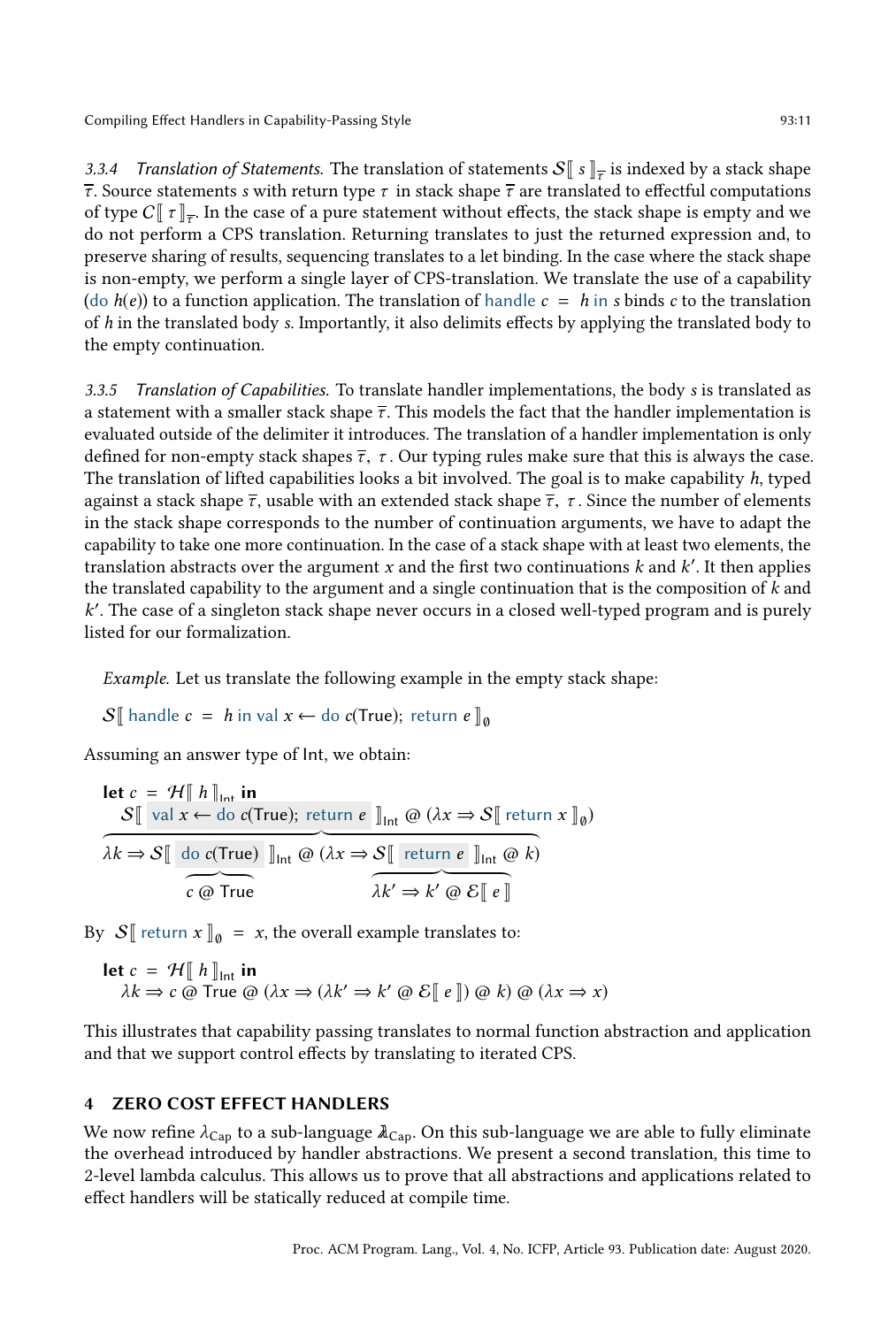### <span id="page-11-0"></span>Syntax of Types:

|                     | <b>Dynamic Types</b>                                                   | <b>Operation Signatures</b>                             |                                                                      |
|---------------------|------------------------------------------------------------------------|---------------------------------------------------------|----------------------------------------------------------------------|
|                     | $\tau$ ::= lnt   Bool                                                  | base types                                              | $\Sigma ::= \emptyset   \Sigma, \mathbb{F} : \tau \rightarrow \tau'$ |
|                     | effectful function type<br>$\tau \rightarrow [\tau]_{\overline{\tau}}$ |                                                         | <b>Type Environment</b>                                              |
| <b>Static Types</b> |                                                                        |                                                         | $\Gamma ::= \emptyset   \Gamma, x : \tau$                            |
|                     | $\sigma \ ::= \ [\mathbb{F}]_{\overline{\tau}} \rightarrow \sigma$     | capability function type                                | <b>Capability Environment</b>                                        |
|                     | $\tau$                                                                 | dynamic type                                            | $\Theta ::= \emptyset   \Theta, c : [\mathbb{F}]_{\overline{\tau}}$  |
|                     | <b>Operation Names</b>                                                 | <b>Stack Shape</b>                                      |                                                                      |
|                     | $\mathbb{F}$ ::= Flip   Fail   Emit   Resume <sub>i</sub>              | $\overline{\tau} ::= \emptyset   \overline{\tau}, \tau$ |                                                                      |

#### Typing Rules:

Expression Typing. 
$$
\Theta \upharpoonright \Gamma + \exp e : \sigma
$$
  $\overline{\Theta} \upharpoonright \Gamma + \exp x : \tau$   $\left[\text{Var}\right]$   
\n $\overline{\Theta \upharpoonright \Gamma + \exp(x : \tau) \Rightarrow s : \tau \rightarrow \left[\tau'\right]_{\overline{\tau}}}$   $\left[\text{LAM}\right]$   
\n $\overline{\Theta \upharpoonright \Gamma + \exp(x : \tau) \Rightarrow s : \tau \rightarrow \left[\tau'\right]_{\overline{\tau}}}$   $\left[\text{LAM}\right]$   
\n $\overline{\Theta \upharpoonright \Gamma + \exp f(x : \tau) \Rightarrow s : \tau \rightarrow \left[\tau'\right]_{\overline{\tau}}}$   $\left[\text{LAM}\right]$   
\n $\overline{\Theta \upharpoonright \Gamma + \exp f(x : \tau) \Rightarrow s : \tau \rightarrow \left[\tau'\right]_{\overline{\tau}}}$   $\left[\text{Fax} \upharpoonright \Gamma\right]$   
\n $\overline{\Theta \upharpoonright \Gamma + \exp e : \left[\mathbb{F} \upharpoonright_{\overline{\tau}} \rightarrow \sigma \left[\text{CAP-LAM}\right]}$   
\n $\overline{\Theta \upharpoonright \Gamma + \exp e \left[\text{E} \upharpoonright_{\overline{\tau}} \rightarrow \sigma \left[\text{CAP-LAM}\right]}$   
\n $\overline{\Theta \upharpoonright \Gamma + \exp e \left[\text{E} \upharpoonright_{\overline{\tau}} \rightarrow \sigma \left[\text{CAP-LAM}\right]}$ 

Fig. 5. Syntax of types and expression typing rules for  $\lambda_{Cap}$  - syntax of terms and typing rules for statements and capabilities are the same as for  $\lambda_{Cap}$ .

### 4.1 Syntax of  $\lambda_{\text{Cap}}$

Figure [5](#page-11-0) lists the syntax of types of  $\lambda_{Cap}$ . The syntax of terms is exactly the same as the one for  $\lambda_{\text{Cap}}$ . In the syntax of types we now distinguish between *dynamic types* and *static types*, similarly to the syntactic separation of expressions and capabilities (this difference is highlighted in grey). Static types are sequences of capability parameters ending in a dynamic type, which ensures that all capability arguments come before any other arguments. This is the only difference to  $\lambda_{\text{Cap}}$  in Figure [2.](#page-5-1) Later in this section, we will see that terms of static types will be eliminated (due to inlining and specialization) during translation while terms of dynamic types will appear in the generated program.

Changes to the typing rules for  $\lambda_{Cap}$  (Figure [5\)](#page-11-0) compared to  $\lambda_{Cap}$  (Figure [3\)](#page-7-0) are also highlighted in grey. Importantly, while the judgement form Θ Ι Γ  $\vdash_{\text{exp}} e : \sigma$  may assign a static type  $\sigma$  to expressions, the typing rules for statements and capabilities remain unchanged. Their premises still require expressions to be typed against a dynamic type  $\tau$ . This way, we make sure that all effectful functions are always fully applied to the corresponding capabilities.

We treat capabilities as second class [\[Osvald et al.](#page-27-10) [2016\]](#page-27-10). That is, they cannot be returned from a function. This becomes evident in the typing rules. In the rule RET (Figure [3\)](#page-7-0):

$$
\frac{\Theta \mid \Gamma \vdash_{\exp} e : \tau}{\Theta \mid \Gamma \vdash_{\text{stm}} \text{ return } e : [\tau]_{\overline{\tau}}}
$$
 [Rer]

the returned pure expression  $e$  has to be typed against a dynamic type  $\tau$ . Expressions thus are always fully specialized (that is, applied to capabilities) before they can be returned. Similarly,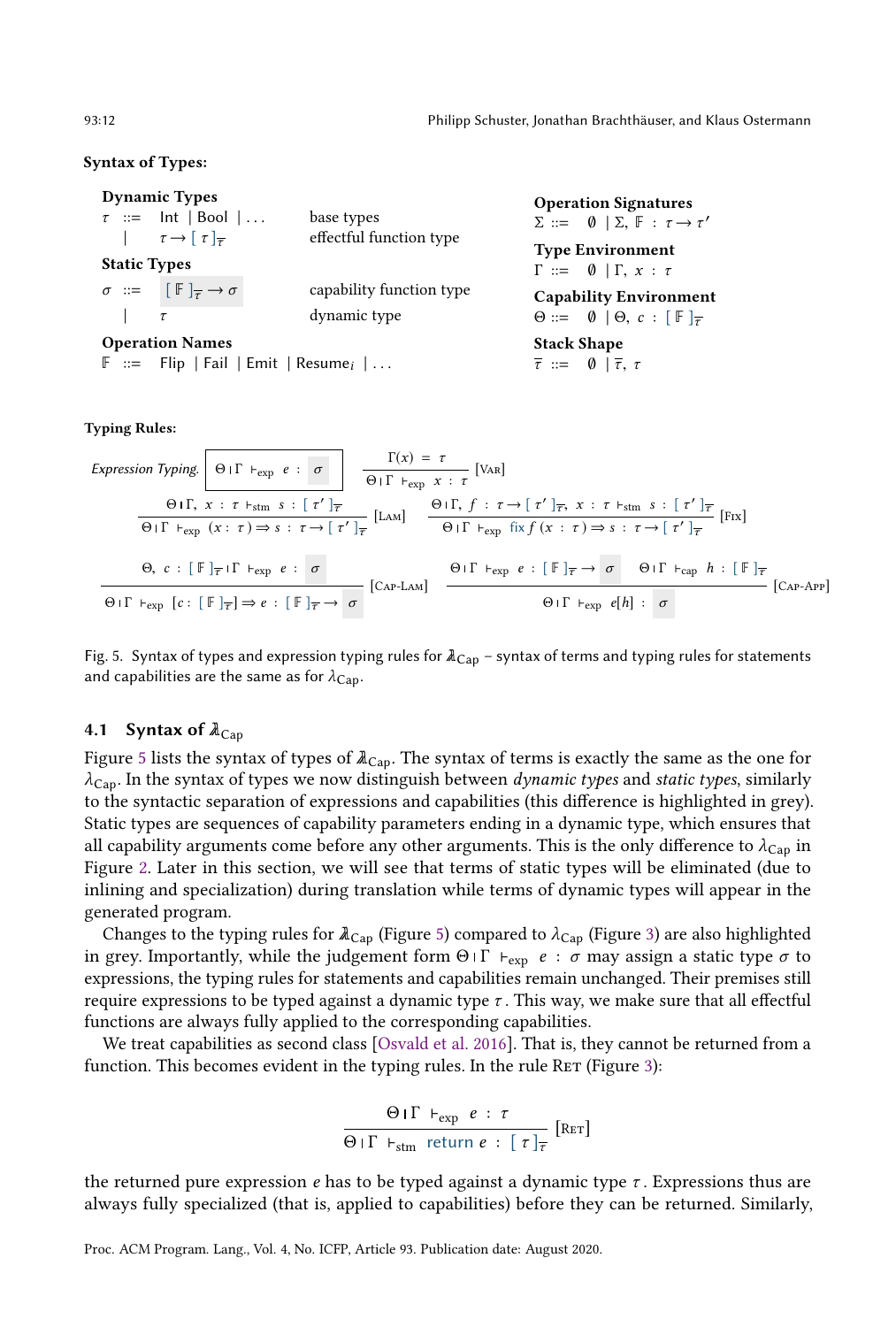argument expressions in rule App are required to be of a dynamic type  $\tau'$ , which means that we cannot abstract over capability abstractions.

We model resumptions as capabilities, which makes them second class. This is in order to guarantee full elimination of the handler abstraction at compile time. Since capabilities will be inlined, so will resumptions.

### <span id="page-12-0"></span>4.2 Translation of  $\lambda_{Cap}$  to 2-level Lambda Calculus

The programs generated by the translation of  $\lambda_{Cap}$  in Figure [4](#page-9-0) abstract over handler implementations and pass them along at runtime. In the translation of  $\lambda_{Cap}$ , we avoid this passing of capabilities at run time and statically specialize functions to the capabilities that they use. Maybe more importantly, we also specialize the inlined capabilities to the *context* they are used in. This enables optimizations across effect calls.

Figure [6](#page-13-0) presents the refined translation from  $\lambda_{Cap}$  to 2-level lambda calculus [\[Jones et al.](#page-26-17) [1993;](#page-26-17) [Nielson and Nielson 1996;](#page-26-16) [Taha and Sheard 2000\]](#page-27-13). The translation is the same as the one in Figure [4](#page-9-0) except for annotations to distinguish static from dynamic program fragments. The annotations are automatically inserted as part of the definition of our translation. In Theorem [5.3](#page-16-2) we prove "stage-time correctness", i.e., that we never confuse static and dynamic functions. This is only possible because the type system of  $\lambda_{\text{Cap}}$  restricted the use of capabilities, making them second class.

We want to guarantee that certain redexes never occur in the generated program. In particular, there are two classes of redexes that we want to avoid. Firstly, we avoid generating administrative beta redexes in our CPS translation. This standard use multi-level lambda calculi in the translation of control operators has been introduced by [Danvy and Filinski](#page-25-11) [\[1992\]](#page-25-11). We build on a variant, which is generalized to the setting of iterated CPS [\[Schuster and Brachthäuser 2018\]](#page-27-8). Even though not listed in Figure [4,](#page-9-0) in our benchmarks we also do this for the unrestricted language in Figure [2.](#page-5-1) Secondly, we avoid generating redexes associated with the effect handler abstraction. The significant contribution of this paper is that handling effects, calling effect operations, and lifting capabilities does not introduce any redexes in the generated program.

4.2.1 2-level Lambda Calculus. The general idea of multi-level lambda calculi [\[Nielson and Nielson](#page-26-16) [1996\]](#page-26-16) is to mark some abstractions and applications as static and some as residual. Static redexes will be reduced during translation, while residual redexes will be generated, that is, residualized. We adopt the terminology of [Taha and Sheard](#page-27-14) [\[1997\]](#page-27-14) and refer to the annotations as staging annotations. We use standard notation that we briefly review. On the type level we use red color and an underline for types of *residual* terms (i.e. terms that will be residualized). For example  $Int \rightarrow Int$  is the type of a generated function from integers to integers. We write types of static (i.e. stage time) terms in blue with an overbar. For example  $Int \equiv \text{Int}$  is the type of a static function between residualized integers. Similarly, on the term level we write residual terms in red with an underline. For example,  $1 + 2$ is the term that adds the integer one and the integer two. This redex will occur in the generated program. We write terms that we evaluate during translation in blue with an overbar. For example  $(\overline{\lambda x \Rightarrow x})$   $\overline{\omega}$  5 will statically evaluate to the term 5. We use  $\underline{C}$   $\llbracket \tau \rrbracket_{\overline{\tau}}$  to describe the type of residual effectful computations. The whole computation type  $C \llbracket \tau \rrbracket_{\overline{\tau}}$  as defined in Figure [4](#page-9-0) is residualized. The type  $\overline{C}[\![\, \tau\, ]\!]_{\overline{\tau}}$  represents static computations. Importantly, while the answer types are residual (e.g.,  $\tau$ ) the structure of the computation is static.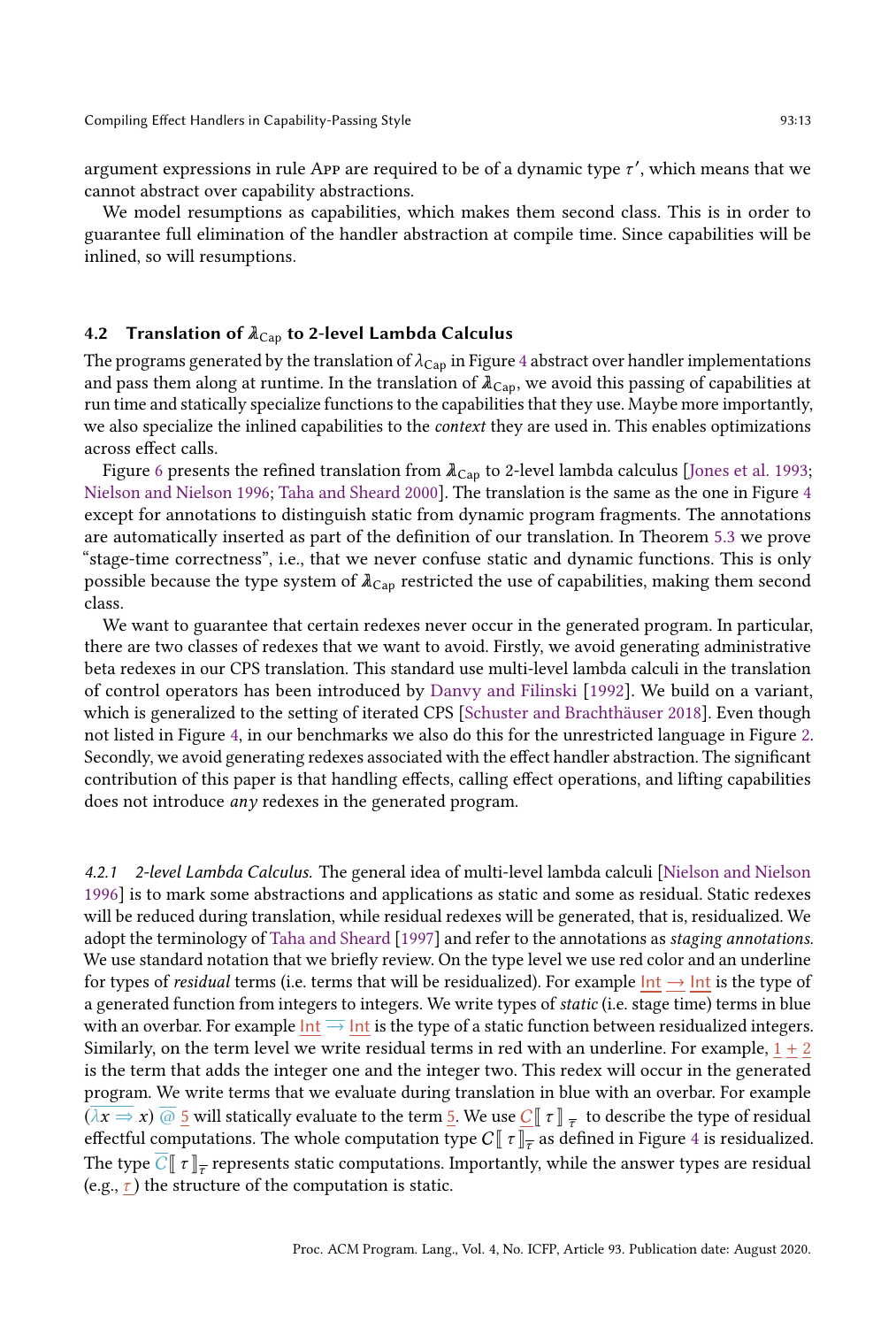#### <span id="page-13-0"></span>Translation of Types:

 $\mathcal{T}$  | Int ||  $=$  Int  $\mathcal{T}[\![\tau \rightarrow [\tau']\!]_{\overline{\tau}}$  $\mathbb{F}$  =  $\overline{\mathcal{T}}$   $\mathbb{F}$   $\tau$   $\mathbb{F}$   $\rightarrow$   $\mathbb{C}$   $\mathbb{F}$   $\tau'$   $\mathbb{F}$  $\mathcal{T}$  $[\lbrack \lbrack \rbrack \rbrack$  $\overline{\tau}$   $\rightarrow$   $\sigma$  $\lbrack \rbrack$  $= \mathcal{T} \left[ \left[ \mathbb{F} \right]_{\overline{\tau}} \right] \rightarrow \mathcal{T} \left[ \sigma \right]$  $\mathcal{T}$  $[[F]_{\overline{\tau}}]$  $\mathbb{F}$  =  $\mathcal{T} \llbracket \tau \rrbracket \Rightarrow \overline{C} \llbracket \tau' \rrbracket_{\overline{\tau}}$ where  $\Sigma(\mathbb{F}) = \tau \rightarrow \tau'$  $C[\![\tau]\!]_0$  =  $\mathcal{T}[\![\tau]\!]$  $C[\![\tau]\!]_{\overline{\tau},\tau'}$ ′ = (TJ τ K → CJ τ ′ Kτ ) → CJ τ ′ Kτ  $\overline{C} \begin{bmatrix} \tau \\ \tau \end{bmatrix}_{\alpha}$  =  $\mathcal{T} \begin{bmatrix} \tau \\ \tau \end{bmatrix}$  $C[\![\tau]\!]_{\overline{\tau},\tau'}$ ′ = (TJ τ K → CJ τ ′ Kτ ) → CJ τ ′ Kτ

Translation of Expressions:

 $\mathcal{E}$  True  $\mathbb{I}$  = True  $\mathcal{E}[[x]] = x$  $\mathcal{E}[(x : \tau) \Rightarrow s]$  =  $\lambda x \Rightarrow \text{REIFY}_{\tau} S[s]_{\tau}$ where  $\Theta \perp \Gamma$   $\vdash_{exp} (x : \tau) \Rightarrow s : \tau \rightarrow [\tau']_{\overline{\tau}}$  $\mathcal{E}$  fix  $f(x : \tau) \Rightarrow s$  ]  $\frac{\text{letter}}{f} = (\lambda x \Rightarrow \text{REF} y_{\overline{\tau}} S \llbracket s \rrbracket_{\overline{\tau}})$  in f where  $\Theta$  |  $\Gamma$  +  $\exp$  fix  $f(x : \tau) \to s : \tau \to [\tau']_{\overline{\tau}}$  $\mathcal{E}[[c : [F]_{\overline{\tau}}] \Rightarrow e]$ <br> $\mathcal{E}[[e[h]]$  $= \overline{\lambda c} \Rightarrow \mathcal{E} \parallel e \parallel$  $\mathbb{E}\left[e[h]\right]$  =  $\mathcal{E}\left[e\right]$   $\overline{\omega} \mathcal{H}\left[h\right]$   $\overline{\tau}$  where  $\Theta$  IF teen  $h: \mathbb{F}$   $\overline{\tau}$  $Θ$  ΙΓ ⊦<sub>cap</sub>  $h : [F]_{\overline{\tau}}$ 

Translation of Statements:

 $S\parallel e(e')$ )  $\Vert_{\overline{\tau}}$  = REFLECT<sub> $\overline{\tau}$ </sub> ( $\mathcal{E}[\![e]\!]$  <u>@</u>  $\mathcal{E}[\![e']\!]$  $S$ [ val  $x \leftarrow s; s'$  $\mathbb{I}_{\emptyset}$  =  $\underline{\text{let}} x = S \mathbb{I} s \mathbb{I}_{\emptyset}$   $\underline{\text{in}} S \mathbb{I} s' \mathbb{I}_{\emptyset}$  $S_{\parallel}$  val  $x \leftarrow s; s'$  $\mathbb{I}_{\overline{\tau},\mathcal{I}}$  =  $\mathbb{I}_{\overline{\tau},\mathcal{I}}$  =  $\overline{\lambda k \Rightarrow} \mathcal{S} \llbracket s \rrbracket_{\overline{\tau}, \tau} \overline{\omega} \overline{\omega} \overline{\lambda x \Rightarrow} \mathcal{S} \llbracket s' \rrbracket_{\overline{\tau}, \tau} \overline{\omega} k$  $S[\![ \text{ return } e \!]_0$  =  $S[\![ \text{ return } e \!] = \lambda k \Rightarrow$  $S[\![ \text{ return } e \!]_{\overline{\tau}, \tau}$  =  $\overline{\lambda k \Rightarrow k \overline{\omega}} \mathcal{E}[\![ e \!]$ <br>  $S[\![ \text{ do } h(e) \!]_{\overline{\tau}}$  =  $\mathcal{H}[\![ h \!] \overline{\omega} \mathcal{E}[\![ e \!]$  $= \mathcal{H} \| h \| \overline{\omega} \mathcal{E} \| e \|$  $S\|$  handle  $c = h$  in  $s\|_{\overline{\tau}}$  =  $\overline{\det} c = \mathcal{H}[[h]]_{\overline{\tau}, \tau}$   $\overline{\text{in}} \mathcal{S}[[s]]_{\overline{\tau}, \tau}$   $\overline{\text{\textcircled{\textcirc}}} (\overline{\lambda x} \Rightarrow \mathcal{S}[[\text{return }x]]_{\overline{\tau}})$ where  $\Theta \cap \Gamma$   $\vdash$   $\text{stm}$  handle  $c = h$  in  $s : [\tau]_{\overline{\tau}}$ 

Translation of Capabilities:

 $\mathcal{H} \llbracket c \rrbracket_{\overline{r}}$  = c  $\mathcal{H}[\mathbb{F}(x, k) \Rightarrow s]_{\overline{\tau}_{\tau}}$  =  $\overline{\lambda x \Rightarrow \overline{\lambda k \Rightarrow} S[s]_{\overline{\tau}}$  $\mathcal{H}[\![\text{ lift } h]\!]_{\emptyset, \tau}$  =  $\overline{\lambda x \Rightarrow \overline{\lambda k \Rightarrow k \otimes (\mathcal{H}[\![\, h\,]\!]_{\emptyset} \otimes x)}$ <br> $\mathcal{H}[\![\text{ lift } h]\!]_{\tau, \tau, \tau'}$  =  $\mathcal{H}$  lift  $h$   $\vert_{\overline{\tau}, \tau, \tau'}$  $\mathcal{L} =$  $\overline{\lambda x \Rightarrow \overline{\lambda k \Rightarrow \overline{\lambda k'}} \Rightarrow \mathcal{H} \llbracket h \rrbracket_{\overline{\tau}} \overline{\omega} \overline{x} \overline{\omega} \overline{(\overline{\lambda y \Rightarrow k \overline{\omega} y \overline{\omega} k')}$ 

Fig. 6. Translation of  $\lambda_{\text{Cap}}$  to 2-level lambda calculus.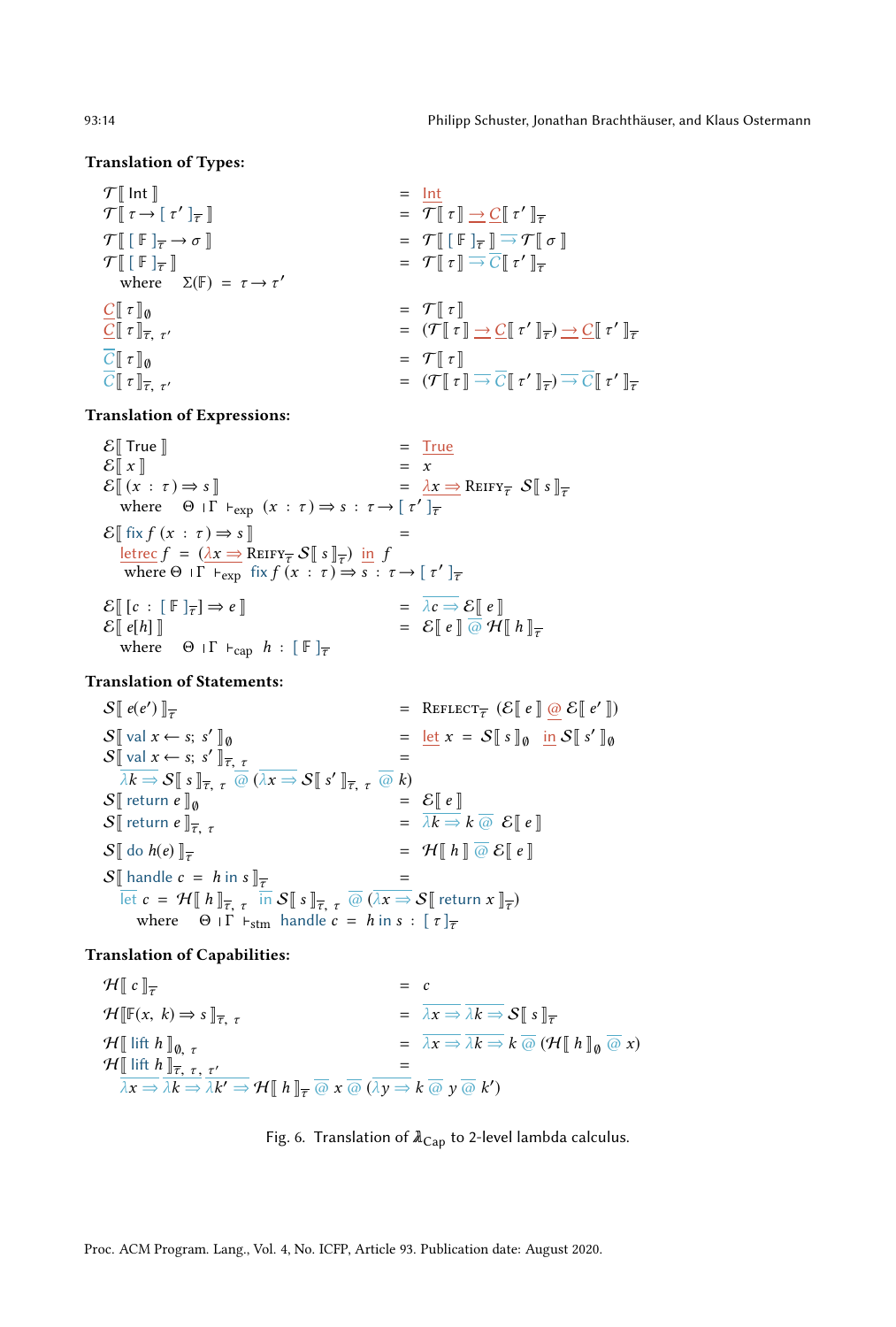4.2.2 Reify and Reflect. To mediate between residual effectful computations and static effectful computations, we define two mutually recursive meta functions REIFY and REFLECT.

REIFY  $\overline{\tau}$  :  $\overline{C} \llbracket \tau \rrbracket_{\overline{\tau}} \rightarrow \underline{C} \llbracket \tau \rrbracket_{\overline{\tau}}$ REIFY<sub>0</sub> s  $\div$  s REIFY  $\overline{\tau}, \tau \ s \doteq \ \frac{\lambda k \Rightarrow \text{REIFY}_{\overline{\tau}}(s \overline{\omega} \ (\overline{\lambda x \Rightarrow \text{REFLECT}_{\overline{\tau}}(k \underline{\omega} \ x)))$ REFLECT  $\overline{\tau}$  :  $\underline{C}[\![\tau]\!]_{\overline{\tau}} \to \overline{C}[\![\tau]\!]_{\overline{\tau}}$ REFLECT<sub> $\emptyset$ </sub> s  $\div$  s REFLECT  $\overline{\tau}, \tau$   $s \doteq \overline{\lambda k \Rightarrow}$  REFLECT  $\overline{\tau}$   $(s \circledcirc (\lambda x \Rightarrow$  REIFY  $\overline{\tau}$   $(k \circledcirc x))$ 

The meta function REIFY converts a static computation of type  $\overline{C}[\![$   $\tau]\!]_{\overline{\tau}}$  to a residual computation of type  $C[$   $\tau$   $]_{\overline{\tau}}$ . In other words, it residualizes the statement. It is defined by induction over the stack shape, introducing one continuation argument for every type in the stack shape. Dually, the meta function REFLECT converts a residual computation of type  $\underline{C}[\![\;\tau]\!]_{\overline{\tau}}$  to a static computation of type  $\overline{\mathcal{C}}\llbracket\ \tau\rrbracket_{\overline{\tau}}.$  For every type in the stack shape, it generates one application to a reified continuation. This way, functions always abstract over and are always applied to all arguments and continuations.

4.2.3 Expressions. We always translate constants, variables and effectful functions to residual terms. The translation of effectful functions and effectful recursive functions requires us to reify function bodies. While we do not reduce function applications present in the original program, we want to perform capability passing at compile time. Therefore, we translate capability functions to static abstractions and capability application to static application. This ensures that they are reduced at compile time and no redexes involving capability passing will be generated.

4.2.4 Statements. We translate statements typed against  $[~\tau~]_{\overline{\tau}}$  to static computations of type  $\overline{C}[\![~\tau~]_{\overline{\tau}}$ . We want to preserve function applications, so we generate an application and reflect the resulting statement. To preserve sharing, we translate sequenced pure statements to a residual let binding. When translating sequencing and returning of effectful statements, we mark all continuation abstractions and applications as static. This allows us to avoid administrative beta-redexes. We translate the binding of capability variables in handlers and the use of capabilities to static binding and application. This ensures that capabilities are fully inlined at their call-site.

4.2.5 Capabilities. Handler implementations translate to static functions that take a static argument and a static continuation. In contrast to effectful functions, we do not reify the bodies of handler implementations. This way, the context of a call to a capability will be inlined into the handler implementation, which leads to the optimization across effect operations that we want to achieve. Lifting a capability to be compatible with a larger stack shape is fully static as well: the composition of contexts is performed at compile time. By inspecting the translation of do, handle and handlers, we can observe that they only introduce static abstractions and applications. The translation is designed to not generate any redexes associated with effect handlers.

Example. Applying the translation to 2-level lambda calculus to the example from Section [3.3,](#page-8-0) we obtain

 $\overline{\text{let}}$  c = H[ h]<sub>Int</sub> in  $\overline{\lambda k\Rightarrow c}\ \overline{\omega}\ \overline{\text{True}}\ \overline{\omega}\ (\overline{\lambda x\Rightarrow (\overline{\lambda k'\Rightarrow k'\ \overline{\omega}\ \mathcal{E}\mathbb{F}\ e\mathbb{F})\ \overline{\omega}\ k)\ \overline{\omega}}\ (\overline{\lambda x\Rightarrow x})$ 

which reduces statically to:

 $\mathcal{H}\llbracket h \rrbracket_{\mathsf{Int}} \overline{\omega}$  True  $\overline{\omega}$   $(\overline{\lambda x} \Rightarrow \mathcal{E}\llbracket e \rrbracket)$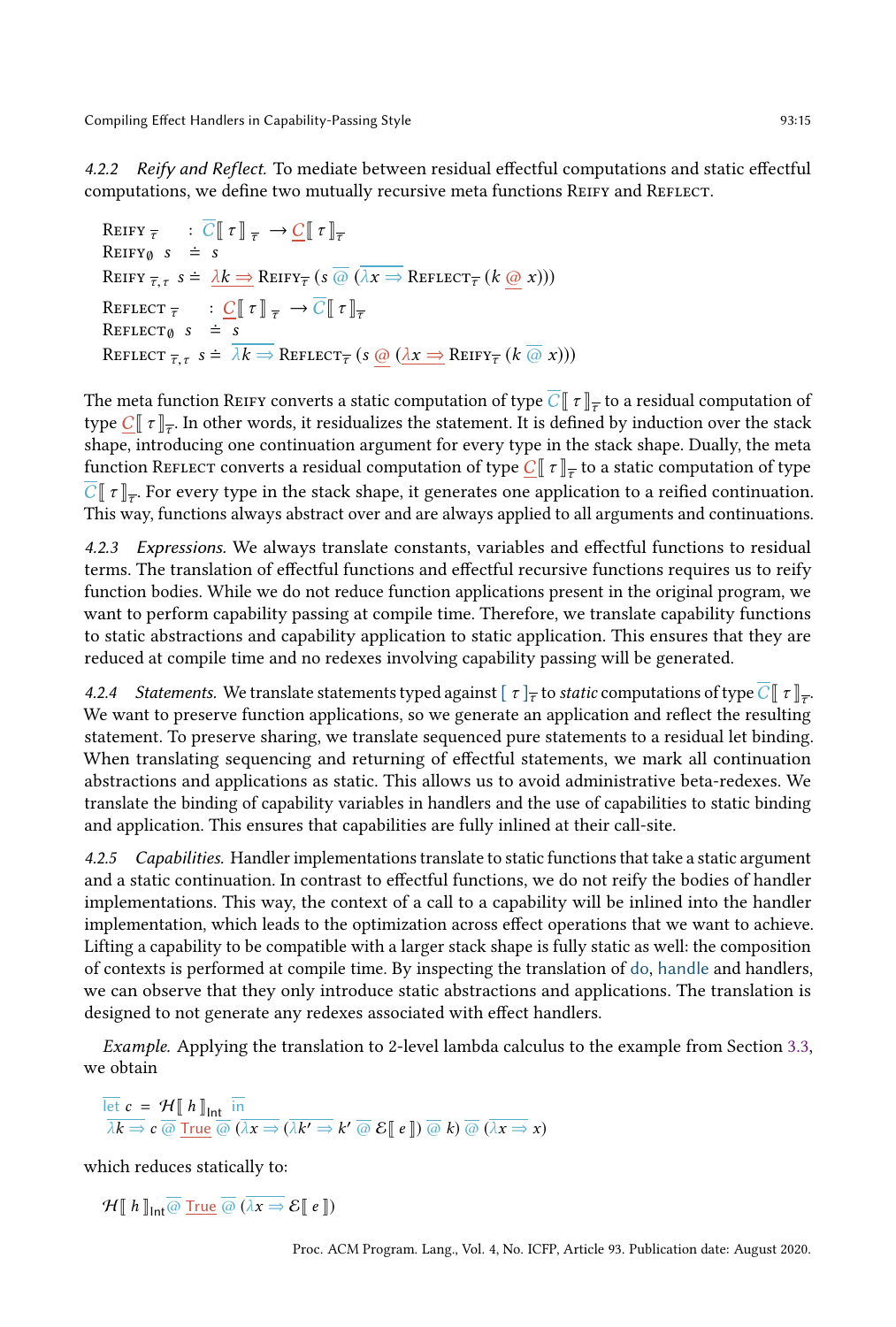This illustrates that the handler implementation is inlined at the position of the call to the effect operation. Furthermore, the continuation  $\lambda x \Rightarrow \mathcal{E} \parallel e \parallel$  will be inlined into the handler implementation at compile time.

Example. We specialize recursive functions to the handler implementations that they use at their call-site. For example, we translate the expression

 $\mathcal{E}$  [h : [ Fail ]<sub>Int</sub>]  $\Rightarrow$  fix f (x : Int)  $\Rightarrow$  val y  $\leftarrow$  do h(); f(x)]

to the following static capability abstraction:

 $\overline{\lambda h}$   $\Rightarrow$  letrec  $f = \lambda x \Rightarrow$  $REIFY_{int}$   $\overline{(\lambda k \Rightarrow h \overline{\omega})}$   $\overline{(\lambda y \Rightarrow (REFLECT_{int} (f \overline{\omega} x)) \overline{\omega} k)}$ in f

At the call-site, the translated function will be statically applied to a capability. This way, the function and all its recursive calls will be specialized to this capability. This also entails that the recursive call can only occur in a context with the same stack shape and the same capabilities.

#### 4.3 Abstracting over Handlers

Other than in  $\lambda_{\text{Cap}}$ , capabilities in  $\lambda_{\text{Cap}}$  are second class [\[Osvald et al.](#page-27-10) [2016\]](#page-27-10). This allows us to prove that they never appear in translated programs, but prevents us from writing certain kinds of programs in  $\lambda_{Cap}$ . In particular, we cannot abstract over handlers as handler functions, a common idiom in Koka for example. Consider the following example written in  $\lambda_{\text{Cap}}$  following this idiom:

```
def handleFailList(prog : [ Fail ]<sub>IntList</sub> \rightarrow () \rightarrow [ Int ]<sub>IntList</sub>) {
  handle fail = Fail((), k) \Rightarrow Nil in prog[fail]()}
```
We define a handler function that handles the Fail effect by discarding the continuation and answering with the empty list. This handler is useful and such a definition might be part of the standard library. However, this example is ruled out by the more restrictive type system of  $\lambda_{\text{Cap}}$ . Being a parameter, prog has a dynamic type, but capability application prog[fail] demands that prog has a static type. We thus cannot define handlers as handler functions in  $\lambda_{\text{Ca}p}$ .

We can, however, still define and reuse handlers in multiple places. Consider the following example using a hypothetical language construct defhandler:

```
defhandler handleFailList = Fail(
), k\Rightarrow Nil in
handle fail = handle Fail List in ...
. . .
```
This language construct is macro-expressible in  $\lambda_{\text{Cap}}$  as

defhandler c = h in e  $\div$  ([c]  $\Rightarrow$  e) h

Because capability abstractions are reduced statically, the newly defined handler will be inlined at all of its call sites, maintaining the guarantee that functions are specialized to the effect handlers.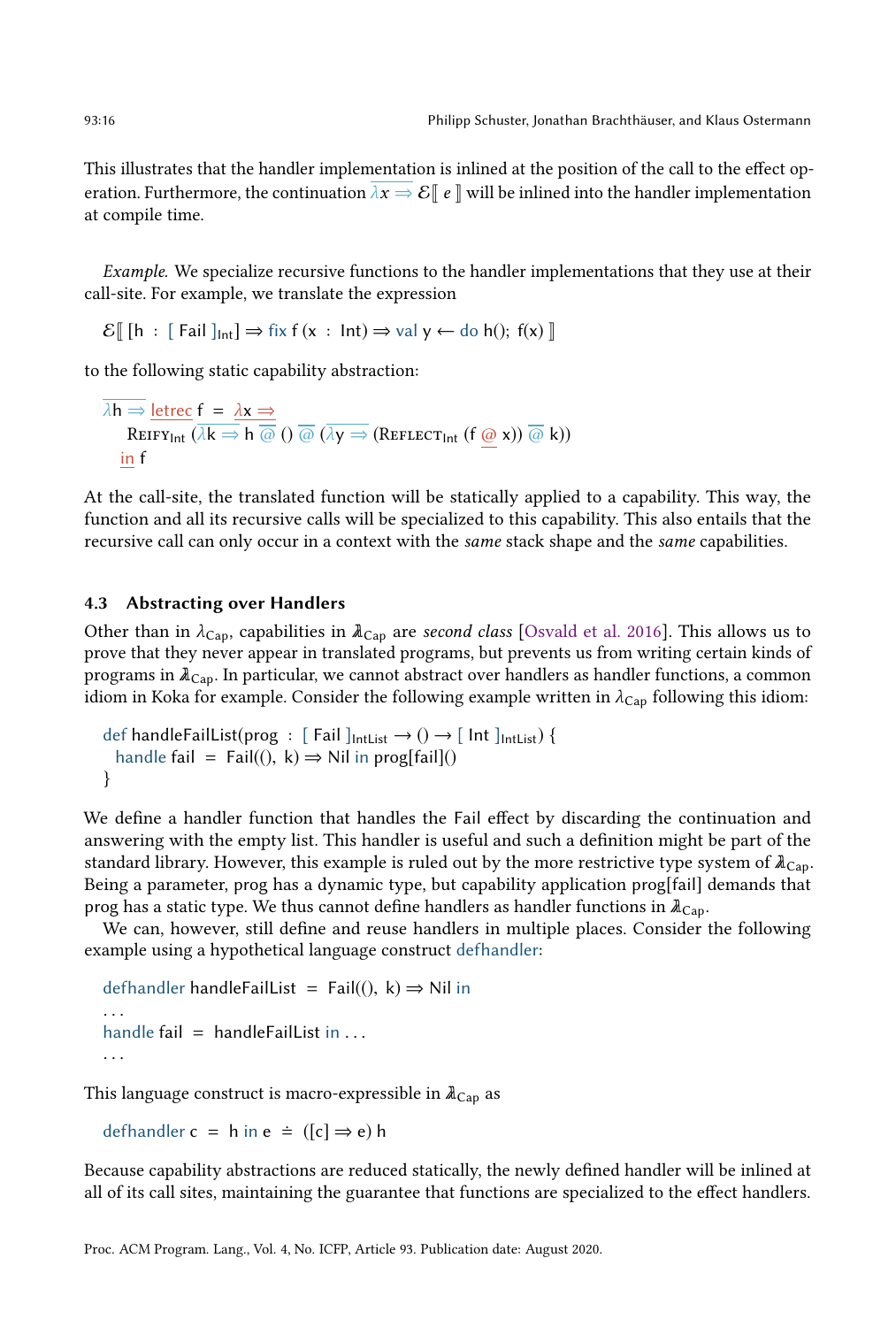# 5 EVALUATION

We implemented<sup>[3](#page-16-3)</sup>  $\lambda_{\text{Cap}}$  and  $\lambda_{\text{Cap}}$  as shallow embeddings into the dependently typed programming language Idris [\[Brady 2013\]](#page-25-12). We use typed HOAS [\[Pfenning and Elliot 1988\]](#page-27-15) and represent the AST of residualized programs of type  $\tau$  as values of a data type indexed by the type  $\tau$ . We use the host language Idris to both express source programs, as well as to express static abstractions and applications. For example, the type  $Int \rightarrow Int$  would correspond to the Idris type Exp (Int  $\rightarrow Int$ ) and the type Int  $\overline{\rightarrow}$  Int would correspond to the Idris type Exp Int  $\rightarrow$  Exp Int. Throughout our implementation, we use dependent types to index source and target programs by their types, including stack shapes, which we represent as a type-level list of types. For example the  $\lambda_{\text{Cap}}$  type Int  $\rightarrow$  [ Bool ]<sub>Int,String</sub> would correspond to the Idris type Exp (Int  $\rightarrow$  Eff [String, Int] Bool). Our translation follows the inductive structure of this type-level list.

# 5.1 Theoretical Results

Our translations satisfy a few meta-theoretic properties. In our implementation, we were careful to make these properties hold by construction. Firstly, our unstaged translation of  $\lambda_{Cap}$  (as presented in Figure [4\)](#page-9-0) preserves well-typedness.

<span id="page-16-0"></span>THEOREM 5.1 (TYPABILITY OF TRANSLATED TERMS  $-$  UNSTAGED).

 $\Theta$ <sup>|</sup>  $\Gamma$   $\vdash$   $\text{stm}$   $s$  :  $[\tau]_{\overline{\tau}}$  implies  $\mathcal{T}[\Theta], \mathcal{T}[\Gamma] \vdash \mathcal{S}[\sigma]$   $s]_{\overline{\tau}}$  :  $C[\sigma]$   $\tau]_{\overline{\tau}}$  $\Theta$  |  $\Gamma$   $\vdash_{\text{cap}} h$  :  $[ \mathbb{F} ]_{\overline{\tau}}$  implies  $\mathcal{T}[\![\Theta]\!], \mathcal{T}[\![\Gamma]\!] \vdash \mathcal{H}[\![\ \tilde{h}]\!]$  :  $\mathcal{T}[\![\ [\tilde{\mathbb{F}}\ ]_{\overline{\tau}}]\!]$  $\Theta$  |  $\Gamma$  +<sub>exp</sub>  $e: \tau$  implies  $\mathcal{T}[\![\Theta]\!], \mathcal{T}[\![\Gamma]\!]$  +  $\mathcal{E}[\![e]\!]$  :  $\mathcal{T}[\![\tau]\!]$ 

PROOF. By induction over the typing derivations and case distinction on the stack shapes – see Appendix C.1. □

Importantly, we obtain effect safety as corollary.

<span id="page-16-1"></span>COROLLARY 5.2 (EFFECT SAFETY). Given a closed statement s, if  $\emptyset \mid \emptyset \vdash s : [\tau]_{\emptyset}$ , then evaluating  $S\$  s  $\|$ <sup>0</sup> will not get stuck.

Effect safety immediately follows from Theorem [5.1](#page-16-0) and soundness of STLC. Well-typedness is also preserved by the staged translation (Figure [6\)](#page-13-0).

<span id="page-16-2"></span>THEOREM  $5.3$  (TYPABILITY OF TRANSLATED TERMS  $-$  STAGED).

 $\Theta$  |  $\Gamma$  +  $_{\text{stm}}$  s:  $[\tau]_{\overline{\tau}}$  implies  $\mathcal{T}[\hspace{-0.04cm}[ \Theta ]\hspace{-0.04cm}], \mathcal{T}[\hspace{-0.04cm}[ \Gamma ]\hspace{-0.04cm}] \vdash \mathcal{S}[\hspace{-0.04cm}[ \ s \ ]\hspace{-0.04cm}]_{\overline{\tau}}: \overline{C}[\hspace{-0.04cm}[ \ \tau ]\hspace{-0.04cm}]_{\overline{\tau}}$  $\Theta$  |  $\Gamma$   $\vdash_{\text{cap}} h$  :  $[ \mathbb{F} ]_{\overline{\tau}}$  implies  $\mathcal{T}[\hspace{-0.04cm}[ \Theta ]\hspace{-0.04cm}]$ ,  $\mathcal{T}[\hspace{-0.04cm}[ \Gamma ]\hspace{-0.04cm}]$   $\vdash \mathcal{H}[\hspace{-0.04cm}[ \hspace{-0.04cm}[ \hspace{-0.04cm} h \hspace{-0.04cm}] \hspace{-0.04cm}]$  :  $\mathcal{T}[\hspace{-0.04cm}[ \hspace{-0.04cm}[ \hspace{-0.04cm} \bar{\math$  $Θ$  | Γ  $\vdash_{\text{exp}}$  *e* : σ implies  $\mathcal{T}[\Theta], \mathcal{T}[\Gamma] \vdash \mathcal{E}[[e]]$  :  $\mathcal{T}[[\sigma]]$ 

Proof. By induction over the typing derivations and case distinction on the stack shapes – see Appendix C.2. □

Our translation thus takes well-typed source programs to well-typed 2-level lambda calculus programs. From Theorem [5.3](#page-16-2) and soundness of the 2-level lambda calculus follows stage-time correctness: the translation only applies static functions statically and residualizes applications of residual functions. In our implementation, we ensure this by distinguishing static and residual expressions on the type level.

Stage time correctness means that code generation does not fail for well-typed programs:

<span id="page-16-4"></span>THEOREM 5.4 (FULL RESIDUALIZATION). Given a closed statement s, if  $\emptyset \cup \emptyset \vdash s : [\tau]_{\emptyset}$  then its translation  $\mathcal{S}[\![\ s\ ]\!]_0$  can be fully reduced to a residualized term.

<span id="page-16-3"></span> $3$ We submitted our implementation, generated code, benchmarking code and measurements as supplementary material.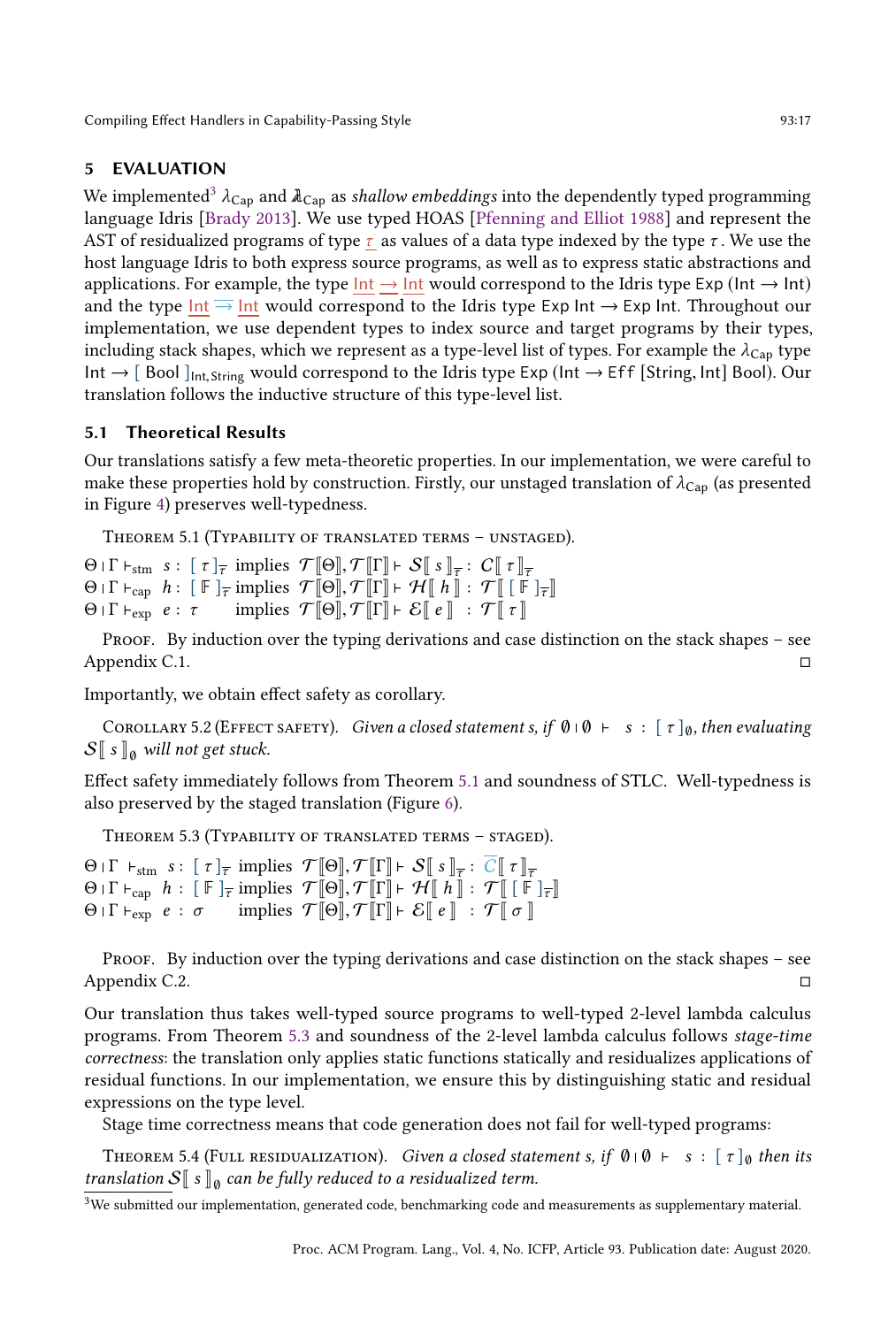Proof. By Theorem [5.3,](#page-16-2) we have that ⊦  $S[\![s]\!]_{\emptyset}$  :  $\overline{C}[\![\;r]\!]_{\emptyset}$ . We can compute  $\overline{C}[\![\;r]\!]_{\emptyset} = \mathcal{T}[\![\;r]\!]$ . By induction on the rules of  $\mathcal{T}$  | \, we get that translation of dynamic types  $\tau$  results in a residual type τ ′ . Soundness of the 2-level lambda calculus guarantees that stage-time reduction will not get stuck. Our translation does not introduce any static letrec, which guarantees termination.  $□$ 

By Corollary [5.4](#page-16-4) and soundness of the 2-level lambda calculus, it is easy to see that effect safety (Corollary [5.2\)](#page-16-1) also extends to the staged translation. That is, reducing the residualized term will not get stuck.

Our careful separation of capability abstractions and applications from function abstractions and applications in  $\lambda_{\text{Cap}}$  allows us to guarantee that abstracting over effect operations with handlers does not incur any runtime overhead.

<span id="page-17-0"></span>THEOREM 5.5 (FULL ELIMINATION). The translations of capability abstraction, capability application, do  $h(e)$ , handle  $c = h$  in s,  $\mathbb{F}(x, k) \Rightarrow s$ , and lift h do not introduce any residual lambda abstractions or applications, except for those in the translation of their subterms.

Proof. By inspection of our translation with staging annotations in Figure [6.](#page-13-0) All abstractions and applications that the translations immediately introduce are marked as static.  $□$ 

In particular, capability passing is performed statically, handlers are fully inlined, local continuations are fully inlined, and continuations at the call-site of effect operations are inlined in the (already inlined) handler implementations.

While our translation guarantees the elimination of effect handlers, there is still a cost that originates from the use of control effects. Handled statements are translated with one more element in the stack shape. To support continuation capture, effectful function abstractions are CPS transformed and receive one additional continuation argument per stack shape entry, that is, for every enclosing handler. In other words, the only additional cost per handler is induced by the number of continuation arguments and materializes in REIFY and REFLECT.

### <span id="page-17-1"></span>5.2 Performance Results

We assess the performance of the code generated from  $\lambda_{Cap}$  and  $\lambda_{Cap}$  and compare it to existing languages with effect handlers and control effects. The benchmarked programs (Triple, Queens, Count, and Generator) can be expressed in both  $\lambda_{\text{Cap}}$  and  $\lambda_{\text{Cap}}$ . All except for Generator are taken from the literature.

The results are shown in Figure [7.](#page-18-0) All benchmarks were executed on a 2.60GHz Intel(R) Core(TM) i7 with 11GB of RAM. We compare our implementations with Koka (0.9.0) [\[Leijen 2017c\]](#page-26-8), Multicore OCaml (4.06.1) [\[Dolan et al.](#page-26-6) [2014\]](#page-26-6), and an implementation of delimited control operators in Chez Scheme (9.5.3) [\[Dybvig et al.](#page-26-18) [2007\]](#page-26-18). For each comparison, we generate code in CPS in the corresponding language (that is, JavaScript, OCaml, and Scheme) and make sure to use the same primitive functions and data structures that the baseline uses. For each of the example functions we generate code using the translations of  $\lambda_{Cap}$  (Figure [4\)](#page-9-0) and  $\lambda_{Cap}$  (Figure [6\)](#page-13-0). In our implementation of both translations, we additionally apply standard techniques [\[Danvy and Filinski 1992;](#page-25-11) [Schuster](#page-27-8) [and Brachthäuser 2018\]](#page-27-8) to avoid generating administrative eta redexes, although these are not shown in Figure [4.](#page-9-0) We report the mean and standard deviation of the runtime of the programs under consideration.

We report numbers for four example programs. The Triple program is inspired by the example in [Danvy and Filinski](#page-25-4) [\[1990\]](#page-25-4). It uses the running example choice from Section [2](#page-2-0) to find triples of numbers that sum up to a given target number. The Queens example places queens on a chess board and is taken from [Kiselyov and Sivaramakrishnan](#page-26-19) [\[2018\]](#page-26-19). The Count benchmark appears in [Kammar et al.](#page-26-3) [\[2013\]](#page-26-3), [Kiselyov and Ishii](#page-26-20) [\[2015\]](#page-26-20), and [Wu and Schrijvers](#page-27-5) [\[2015\]](#page-27-5) and counts down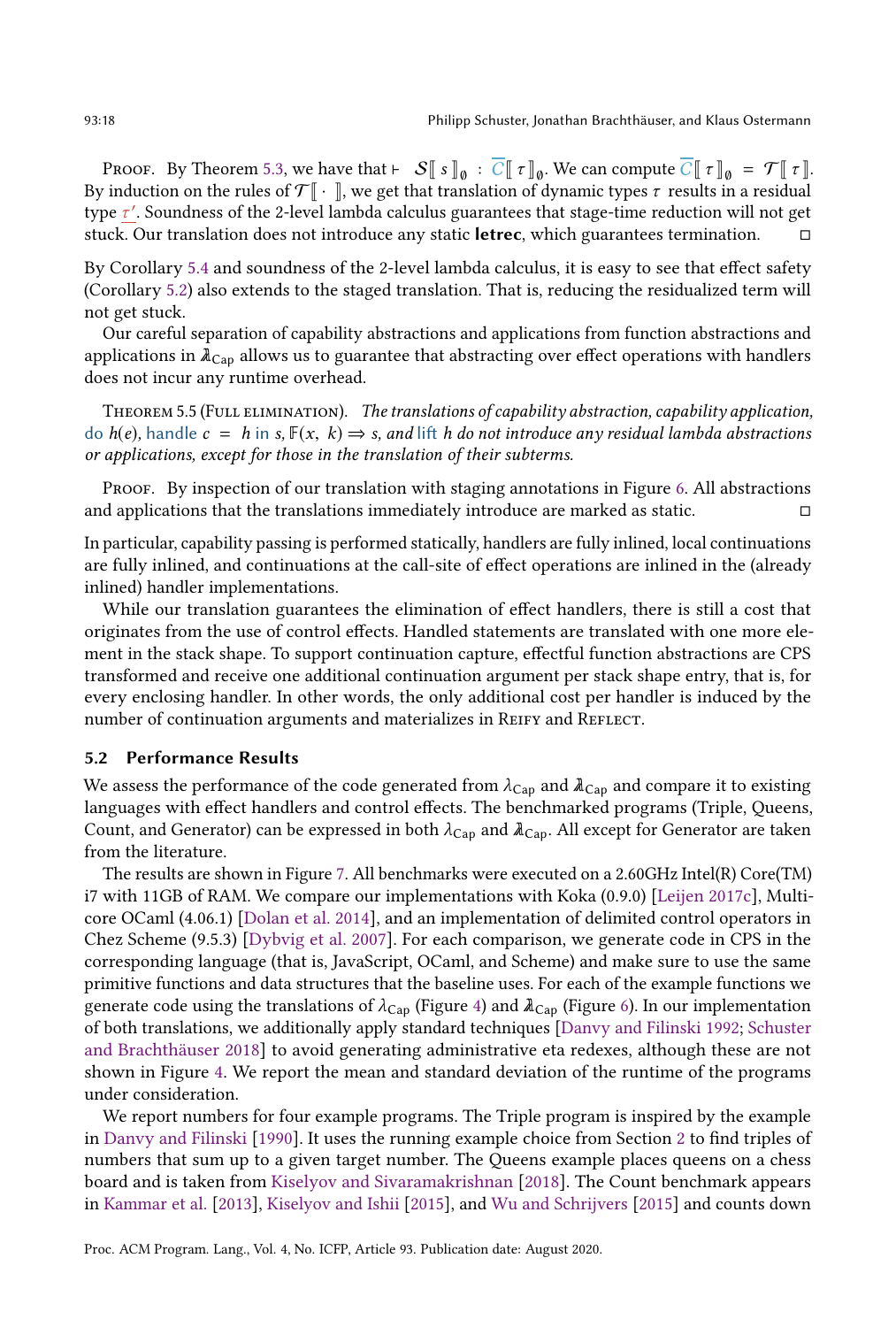<span id="page-18-0"></span>

|                        | Time in ms (Standard Deviation) |                     |                     |                 |  |
|------------------------|---------------------------------|---------------------|---------------------|-----------------|--|
| <b>Benchmark</b>       | <b>Baseline</b>                 | $\lambda_{\rm Cap}$ | $\lambda_{\rm Cap}$ | <b>Native</b>   |  |
| Koka                   |                                 |                     |                     |                 |  |
| Triple                 | $2504.1 \pm 19.5$               | $66.2 \pm 2.2$      | $23.9 \pm 0.6$      | $6.2 \pm 0.2$   |  |
| Queens (18)            | $403.4 \pm 9.3$                 | $170.8 \pm 1.7$     | $171.4 + 1.2$       | $161.9 \pm 4.1$ |  |
| Count $(2K)$           | $56.0 \pm 1.8$                  | $0.4 \pm 0.0$       | $0.2 \pm 0.0$       | $0.0 \pm 0.0$   |  |
| Generator (1K)         | $43.9 \pm 1.8$                  | $0.4 \pm 0.0$       | $0.1 \pm 0.0$       | $0.0 \pm 0.0$   |  |
| <b>Chez Scheme</b>     |                                 |                     |                     |                 |  |
| Triple                 | $68.6 + 1.1$                    | $3.7 + 0.1$         | $3.7 + 0.1$         | $1.8 + 0.0$     |  |
| Queens (18)            | $93.7 \pm 3.5$                  | $89.6 \pm 0.6$      | $88.1 \pm 1.0$      | $89.5 \pm 1.2$  |  |
| Count $(1M)$           | $445.2 \pm 27.2$                | $10.5 \pm 0.6$      | $10.5 \pm 0.8$      | $1.9 \pm 0.0$   |  |
| Generator (1M)         | $664.2 \pm 14.6$                | $17.6 \pm 0.5$      | $17.7 \pm 0.5$      | $2.1 \pm 0.0$   |  |
| <b>Multicore OCaml</b> |                                 |                     |                     |                 |  |
| Triple                 | $25.0 \pm 2.4$                  | $4.5 \pm 0.1$       | $2.4 + 0.1$         | $2.0 + 0.1$     |  |
| Queens (18)            | $57.9 \pm 2.2$                  | $33.1 \pm 0.7$      | $33.7 \pm 0.6$      | $34.8 \pm 2.7$  |  |
| Count $(1M)$           | $72.5 \pm 0.9$                  | $19.4 \pm 0.5$      | $7.5 \pm 0.2$       | $2.8 \pm 0.0$   |  |
| Generator (1M)         | $93.9 \pm 1.3$                  | $18.3 \pm 0.5$      | $10.3 \pm 0.3$      | $3.9 \pm 0.1$   |  |
| Primes (1K)            | $32.2 \pm 0.6$                  | $29.0 \pm 0.6$      | $22.8 + 0.4$        | N/A             |  |
| Chameneos              | $26.7 \pm 0.6$                  | $32.7 \pm 1.0$      | $28.7 \pm 0.9$      | N/A             |  |

Fig. 7. Comparing the performance of  $\lambda_{\text{Cap}}$  and  $\lambda_{\text{Cap}}$  with Koka, Multicore OCaml, and Chez Scheme.

recursively using a single state effect. The Generator benchmark uses an effect operation to yield numbers which are summed up by a calling function using a state effect.

We now discuss the setup and observations specific to each of the baselines we compare against.

Comparison with Koka. Koka compiles to JavaScript and uses a standard library of builtin functions and data types also compiled to JavaScript. In our comparison with Koka, we do not generate Koka but JavaScript code in CPS and use the same compiled standard library. Benchmarks were executed using the JavaScript library benchmark.  $j s<sup>4</sup>$  $j s<sup>4</sup>$  $j s<sup>4</sup>$  on Node.  $j s<sup>5</sup>$  $j s<sup>5</sup>$  $j s<sup>5</sup>$  version 12.11.1. For the Count and Generator benchmarks, we had to use a smaller initial state than in the other comparisons because the code generated by Koka as well as the code generated by our translation leads to a stack overflow for larger numbers. Koka already performs a selective CPS transformation. However, removing the runtime search for handler implementations causes significant speedups.

Comparison with Multicore OCaml. Multicore [\[Dolan et al.](#page-26-6) [2014\]](#page-26-6) is a fork of the OCaml compiler [\[Leroy et al.](#page-26-21) [2017\]](#page-26-21) that adds support for effect handlers. We compile the Multicore OCaml programs with the multicore variant and our generated code with the standard variant of the ocamplopt compiler (4.06.1). Each program is compiled to a standalone executable, and we measure the running time with the bench program<sup>[6](#page-18-3)</sup>. In our comparison with Multicore OCaml, we benchmarked two additional examples from an online repository of Multicore OCaml examples $^7\colon$  $^7\colon$  $^7\colon$  Chameneos and Primes. These two benchmarks exercise the use-case that Multicore OCaml was designed for, that is, resuming continuations only once. Our translation always supports resuming continuations multiple times, but still offers competitive performance. The two additional examples use native

<span id="page-18-1"></span> $^4$ https://benchmarkjs.com/

<span id="page-18-2"></span><sup>5</sup>https://nodejs.org

<span id="page-18-3"></span><sup>6</sup>http://hackage.haskell.org/package/bench

<span id="page-18-4"></span><sup>7</sup>https://github.com/kayceesrk/effects-examples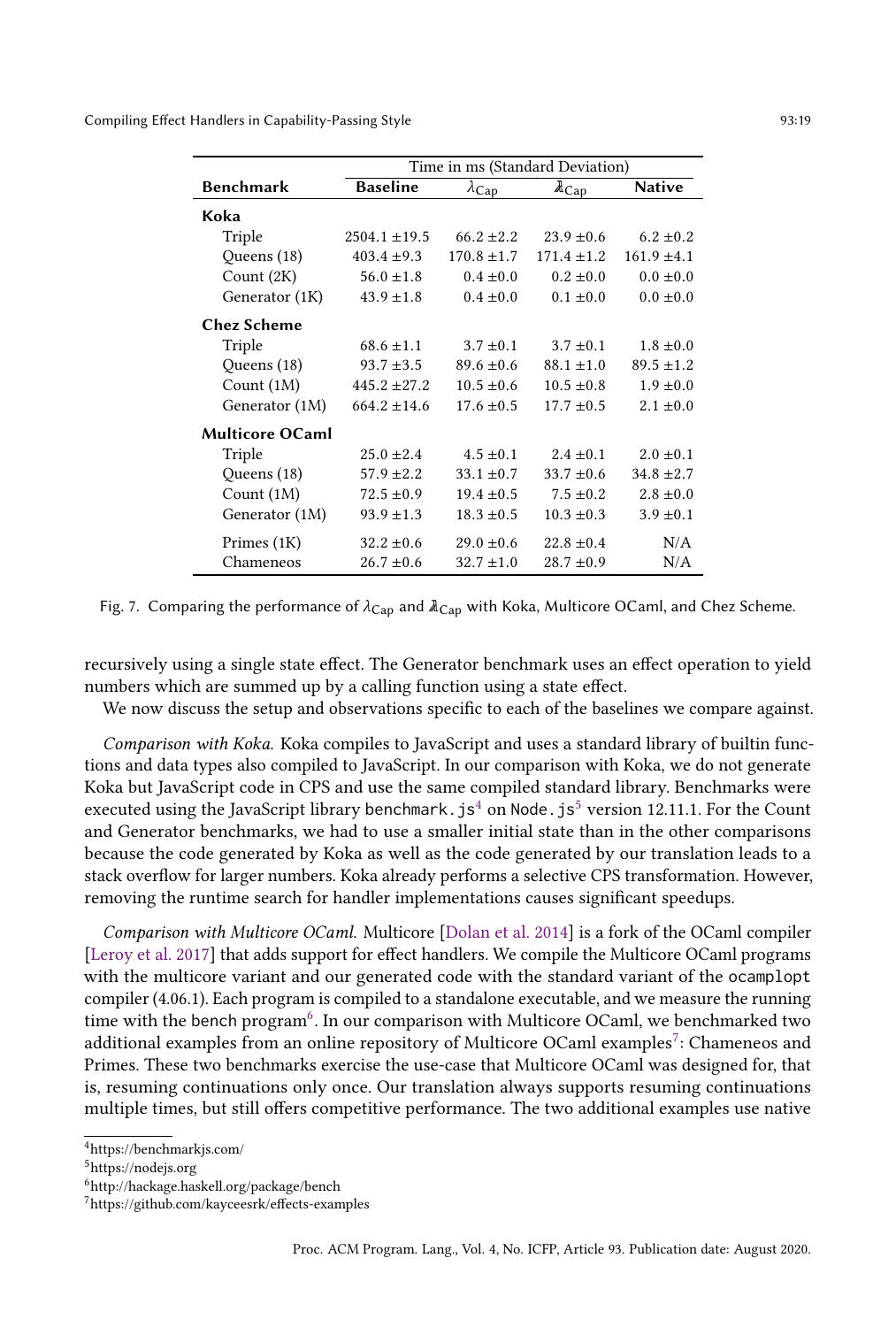side effects like for example mutating a global queue which we make execute in the right order by inserting let bindings as part of our translation.

Comparison with Monadic Delimited Control on Chez Scheme. We also assess the performance of our generated code relative to a fast implementation of delimited continuations without any effect handling code. For this comparison, we implemented the examples using ordinary functions that capture the current continuation via shift0 [\[Danvy and Filinski 1989\]](#page-25-10). We use the library described by [\[Dybvig et al.](#page-26-18) [2007\]](#page-26-18) and compile the example programs as well as our generated code with the Chez Scheme compiler [\[Dybvig 2006\]](#page-26-9). In all four benchmarks we do not observe any speedup of the code generated from the translation of  $\lambda_{\text{Cap}}$  over the code generated from the translation of  $\lambda_{\text{Cap}}$  where we eliminate redexes during translation. We have investigated Chez Scheme's intermediate representation and confirmed that, after optimization, the code is indeed the same for  $\lambda_{\text{Cap}}$  and  $\lambda_{\text{Cap}}$ , except that sometimes a subexpression is let bound. Does this make the restriction of  $\lambda_{\text{Cap}}$  and its translation in Figure [6](#page-13-0) unnecessary? No, on the contrary: the type system of  $\lambda_{\text{Cap}}$  is an important conceptual tool that guided us to a well-performing implementation where optimal compilation is guaranteed. The fact that Chez Scheme can optimize the program similar to our improved translation (Figure [6\)](#page-13-0) can be seen as additional practical evidence for Theorem [5.5.](#page-17-0)

Benchmark results. The benchmark results are generally encouraging. They indicate that the code we generate for  $\lambda_{Cap}$  (and  $\lambda_{Cap}$ ) is significantly faster than the languages we compare against. For the Triple benchmark, we can observe speedups of  $105x (\lambda_{Cap} 38x)$  compared to Koka,  $11x$  $(\lambda_{Cap}$  6x) compared to Multicore OCaml, and 19x for both implementations compared to Chez Scheme. For the Count benchmark we observe speedups of 297x ( $\lambda_{Cap}$  150x) compared to Koka, 10x ( $\lambda$ <sub>Cap</sub> 4x) compared to Multicore OCaml, and 42x ( $\lambda$ <sub>Cap</sub> 43x) compared to Chez Scheme. For the Generator benchmark we observe speedups of 409x ( $\lambda_{\text{Cap}}$  118x) compared to Koka, 9x ( $\lambda_{\text{Cap}}$  5x) compared to Multicore OCaml, and 38x ( $\lambda_{\text{Cap}}$  38x) compared to Chez Scheme. All three benchmarks extensively use control effects and yield optimization opportunities across effect operations for us to exploit. In the other benchmarks, we observe some speedups as well. Interestingly, in the Queens benchmark we do not observe any speedup between our unstaged translation and our staged translation. It uses one effect operation in a single place and handles it as a loop, which our staged translation immediately residualizes.

Comparison with hand-written code using native effects. As another point of reference, we have implemented the benchmark examples and manually restructured the programs to avoid effect handlers and use native effects instead. For example, we used native mutable state instead of effect handlers. We were careful to keep the same number of library calls (for example append on lists). The results are listed in column "Native" in Figure [7.](#page-18-0) In the benchmarks for Koka, where we compare with the generated code in JavaScript, the time for the native benchmarks is below 0.05 and thus displayed as 0.0. The results indicate that there is still an order of magnitude difference between the code we generate as the translation of  $\lambda_{Cap}$  and the hand-written code using native effects.

### 6 RELATED WORK

We combine capability passing with an implementation of control effects by iterated CPS transformation. This combination allows us to exploit static information and enables compile-time optimizations of effect handlers. Applying some restrictions in  $\lambda_{Cap}$ , we are able to guarantee that all overhead introduced by the effect handler abstraction is eliminated. In this section, we relate our approach to existing work on capability passing, on compilation of effect handlers via CPS transformation, on optimization of programs which use effect handlers, and on monad transformers.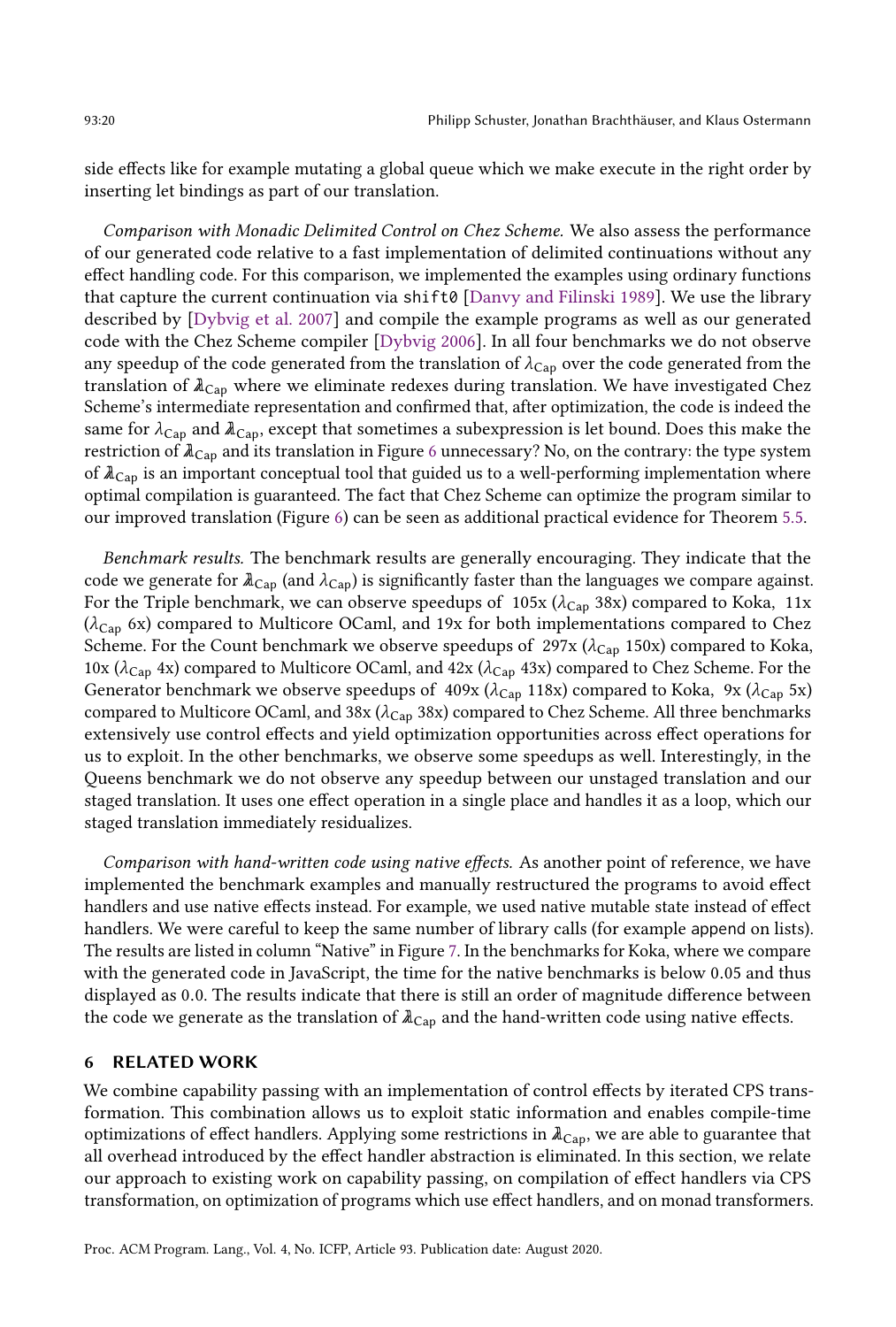# <span id="page-20-0"></span>6.1 Capability Passing

Capability passing for effect handlers is not a new idea. [Brachthäuser et al.](#page-25-3) [\[2017;](#page-25-2)[2018](#page-25-13)[;2020\]](#page-25-3) establish capability-passing style as an implementation technique for effect handlers. They do not present a formal calculus but use capability passing in their library embeddings of effect handlers. To capture the continuation, they use a monadic implementation of multi-prompt delimited continuations [\[Dybvig et al.](#page-26-18) [2007\]](#page-26-18). Their capabilities are pairs of the handler implementation and a prompt. The latter is necessary to enable capturing the part of the stack up to the corresponding delimiter. Passing capabilities explicitly facilitates optimizations by the JVM. By using iterated CPS, we go further and enable optimizations across effect calls.

Zhang and Myers [2019] present a language  $\lambda_{\theta\Omega}$  that employs capability passing (handler passing) for abstraction safety. They demonstrate modular reasoning about effect-polymorphic higher-order functions. Our calculus  $\lambda_{\text{Cap}}$  is modeled after  $\lambda_{\text{PQ}}$ . An important difference is in our treatment of effect types. Their effect types are sets of labels, where each label stands for an occurrence of a delimiter in the program. In contrast, our effect types are ordered lists of types, where each type is the answer type at an enclosing delimiter. Their primary goal is modular reasoning over effect-parametric functions, while our goal is exploiting static information for efficient compilation.

[Biernacki et al.](#page-25-1) [\[2020\]](#page-25-1) build on the work by [Brachthäuser and Schuster](#page-25-2) [\[2017\]](#page-25-2) and [Zhang and](#page-27-7) [Myers](#page-27-7) [\[2019\]](#page-27-7) and present a language with lexically scoped effects. They argue that lexically scoped effects improve reasoning. Explicitly binding effects also allows to refer to one particular effect instance in the presence of multiple copies of the same effect. Their operational semantics does not employ capability passing as they look up handler implementations based on a label when an effect operation is called. Another difference is that they use an implementation of multi-prompt delimited control to get access to the current continuation, while we translate to iterated CPS.

[Kammar et al.](#page-26-3) [\[2013\]](#page-26-3) present multiple translations of effect handlers into Haskell. They translate handler implementations to type class instances, turning handlers into dictionary parameters of effectful functions. This can be seen as some form of capability passing. Furthermore, they present a translation that uses nested applications of the continuation monad for multiple handlers. This translation is very similar to the translation of  $\lambda_{Cap}$  to iterated CPS that we present here. However, they rely on GHC to optimize the abstractions they introduce. They do not explicitly state their assumptions for efficient code generation while, with  $\lambda_{\text{Cap}}$ , we make such assumptions explicit.

#### 6.2 Implementing Control-Effects by CPS Translation

[Hillerström et al.](#page-26-7) [\[2017\]](#page-26-7) present an implementation technique for effect handlers by CPS transformation. They also use a two-level lambda calculus to remove administrative redexes of the CPS translation. An important difference is that their source language has dynamically bound handler implementations, while we support lexically bound handlers via capability passing. Therefore, in their translation of handlers, each handler matches on the effect operation at run time to decide whether it should handle it or forward it to an outer handler. In contrast, we explicitly pass handler implementations, which allows us to guarantee full inlining. Furthermore, in the translation presented by [Hillerström et al.,](#page-26-7) functions are not specialized to their calling context. In consequence, continuation capture across function boundaries still incurs significant runtime overhead, while we fully remove the overhead of the handler abstraction. They report their curried CPS translation to be a composition of an implementation of effect handlers [\[Forster et al.](#page-26-15) [2017\]](#page-26-15) and an implementation of delimited continuations in terms of a CPS transformation [\[Materzok and](#page-26-14) [Biernacki 2012\]](#page-26-14). Similarly, our type system and translation into iterated CPS is also close to the one by [Materzok and Biernacki](#page-26-14) [\[2012\]](#page-26-14). However, we simplify the type system by not supporting answer-type modification, which makes our stack shapes lists rather than trees.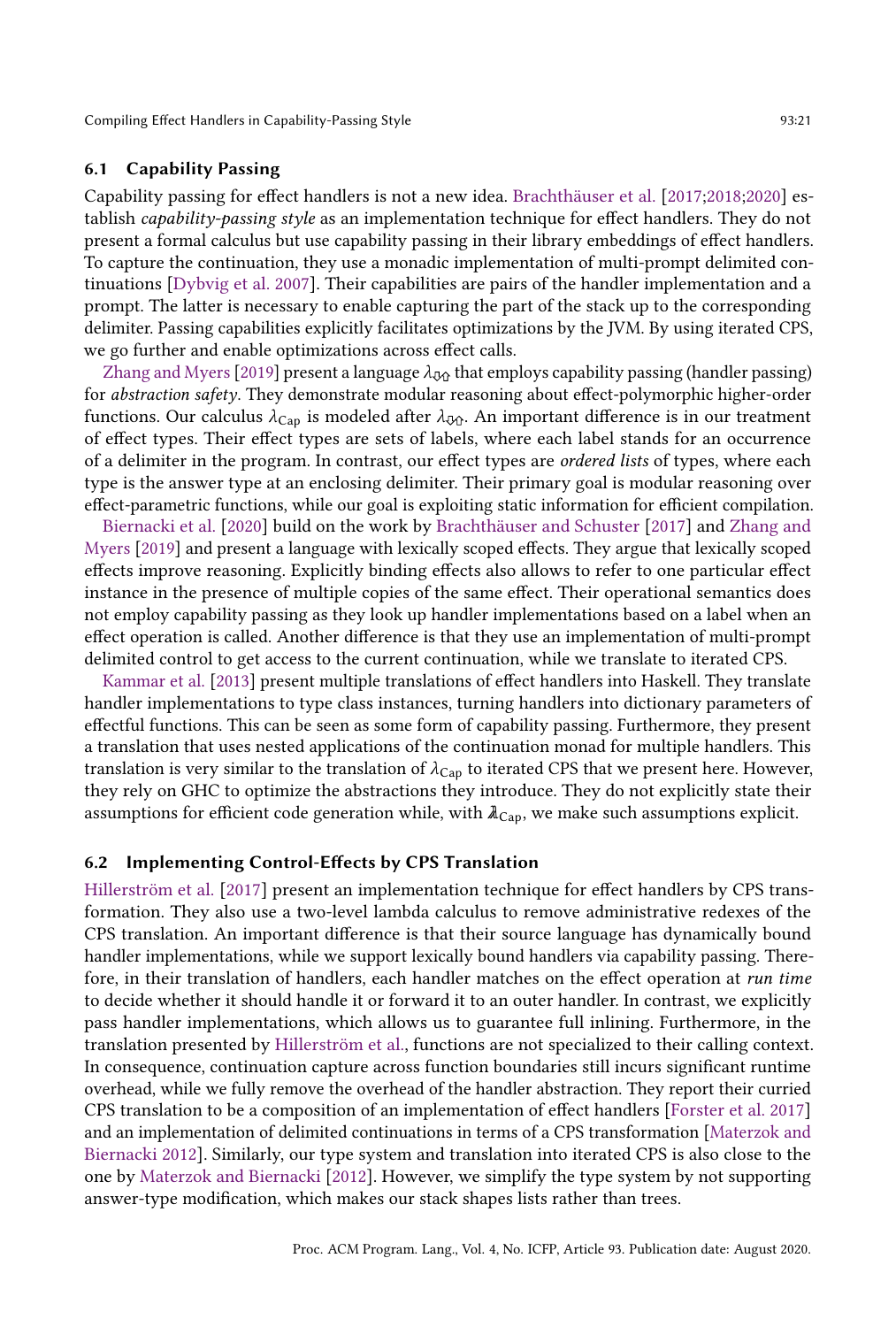[Leijen](#page-26-8) [\[2017c\]](#page-26-8) compiles algebraic effects by CPS transformation. For performance, the translation is selective: distinguishing between pure and effectful parts of the program on the type level. Guided by the types, only effectful parts of a program are CPS translated. Our work can be seen as a generalization in that we do not only distinguish pure and effectful parts of the program, but track the number of control effects in the type system. Guided by these types, we translate different parts of the program to work with different numbers of continuation arguments.

We follow [Schuster and Brachthäuser](#page-27-8) [\[2018\]](#page-27-8) and represent stack shapes as list of answer types to drive a type-directed translation into the CPS hierarchy. While their goal is to efficiently implement control operators, our goal is the elimination of overhead introduced by effect handlers.

# 6.3 Optimization of Effect Handlers

[Pretnar et al.](#page-27-4) [\[2017\]](#page-27-4) show how to reduce the overhead incurred by using effect handlers by compiletime optimizations. While their approach is to apply semantics preserving rewrite rules, we translate effect handlers to a 2-level lambda calculus in CPS and apply beta-reductions at compile time. Our approach has the advantage that our optimizations are semantics preserving by construction, while they report their rewritings to be "fragile and have been postponed" [\[Saleh et al.](#page-27-16) [2018\]](#page-27-16). As a downside, our translation might miss optimization opportunities that are specific to effect handlers and only become apparent in a language where they are explicitly represented.

[Wu and Schrijvers](#page-27-5) [\[2015\]](#page-27-5) consider effectful programs as a free monad over a signature of effect operations. They fuse multiple handlers to avoid building and then folding any intermediate free monad structure in memory. They achieve excellent performance on a number of benchmarks, which validates their optimization method. Their optimization crucially relies on inlining and function specialization. Since their implementation uses Haskell and GHC, they use Haskell type classes to trigger function specialization, but do not state the conditions for when this may or may not happen. To get access to the current continuation, they use nested layers of the codensity monad which is operationally the same as the continuation monad. This is a similarity to our translation to nested layers of CPS.

# 6.4 Monad Transformers

Our lift h construct is remindful of lifting monad transformers [\[Liang et al.](#page-26-22) [1995\]](#page-26-22). Monad transformers have been proposed as a modular way for writing interpreters for languages with different effects. Today, monad transformers are used in Haskell as a library for effectful programming. Effect handlers, similarly, can be used to modularly define interpreters with different effects and can be embedded into languages as libraries for effectful programming. Monad transformers overload monadic sequencing and returning specially for each effect and, moreover, the definition of lifting depends on the lifted effects. In contrast, our translation of sequencing and lifting is always the same (except in the pure case), regardless of the concrete effects. Practical uses of monad transformers in Haskell heavily rely on inlining and specialization to exhibit good performance. However, the conditions under which this specialization does or does not happen are not clearly stated. We precisely specify the conditions under which we guarantee full elimination of effect handlers.

# 7 CONCLUSION AND FUTURE WORK

We have presented  $\lambda_{\textsf{Cap}}$ , a language with effect handlers in explicit capability-passing style. We then presented a second language  $\lambda_{Cap}$ , whose type system restricts programs to make it possible to always statically know handler implementations. We have given a translation of  $\lambda_{\text{Cap}}$  to STLC that generates fast code. The translation of  $\lambda_{\text{Cap}}$  exploits this static knowledge to eliminate all overhead introduced by abstracting over effect operations. The crucial ingredients are capability passing and iterated CPS.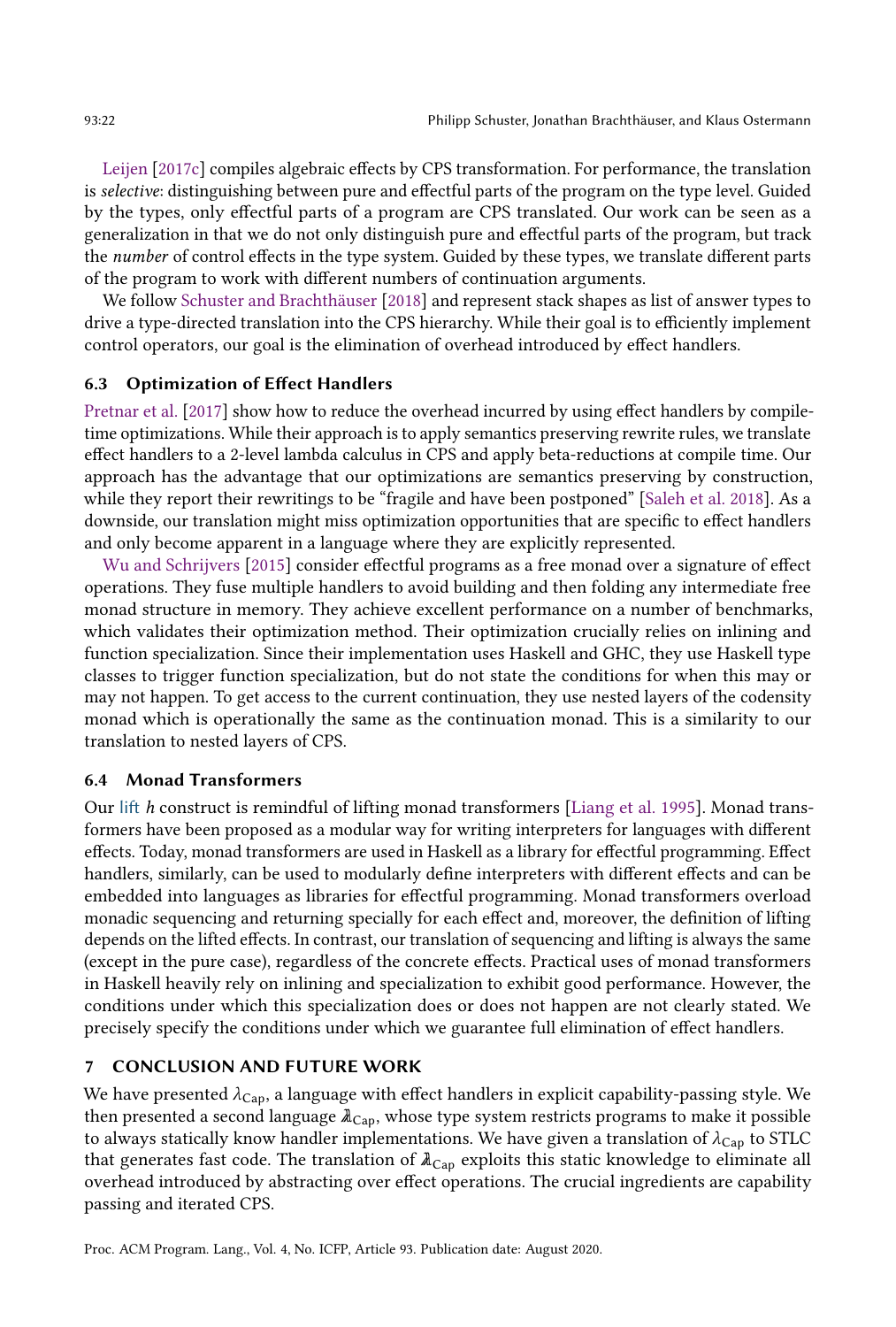Since  $\lambda_{Cap}$  and  $\lambda_{Cap}$  expose details for the efficient compilation of effect handlers, in the future we will investigate how to translate a more high-level language with effect handlers to  $\lambda_{Cap}$  and how to detect parts in the sub-language  $\lambda c_{\text{ao}}$ .

We generate code in CPS, which can be disadvantageous for some languages or virtual machines. Targeting a language with support for the delimited control operator  $\mathit{shift}_0$ , we could instead use  $\textit{shift}_0$  directly instead of translating to iterated CPS. However, implementing delimited control in terms of iterated CPS is crucial to achieve compile-time optimization. It allows us to make use of the static knowledge of the context around the invocation of effect operations.

We see potential for improvement in the future. It is common practice to compile to CPS [\[Kennedy](#page-26-23) [2007\]](#page-26-23), an explicit representation of join points [\[Maurer et al.](#page-26-24) [2017\]](#page-26-24), or both [\[Cong et al.](#page-25-14) [2019\]](#page-25-14). In the future, we want to target an intermediate language with an explicit representation of continuations and treat continuations differently from functions at compile time and run time. For example, we could extend the intermediate language presented in [\[Kennedy 2007\]](#page-26-23) generalizing from two continuations to an arbitrary number.

Implementing programming languages involves a series of tradeoffs, usually on spectrum between dynamic and static. This is no different for the implementation of effect handlers. By using capability passing, iterated CPS, and monomorphizing effect-polymorphic function, we have explored the static end of this spectrum in detail and offer two data points in the design space of effect handlers. Other tradeoffs are possible. More experimentation with different designs and implementations of languages with effect handlers will help to inform these.

# A TARGET LANGUAGE OF  $\lambda_{Cap}$  (SIMPLY-TYPED LAMBDA CALCULUS - STLC)

For easier reference, Figure [8](#page-22-0) repeats the standard syntax and typing rules of a call-by-value simply-typed lambda calculus [\[Barendregt 1992\]](#page-25-9) extended with letrec.

<span id="page-22-0"></span>Syntax of Terms: Expressions  $e ::= True | x | e @ e | \lambda x \Rightarrow e |$ letrec  $f = e$  in  $e$ Syntax of Types: Types  $\tau$  ::=  $\tau \rightarrow \tau$  | Int | Bool | ... Type Env.  $\Gamma$  ::=  $\emptyset | \Gamma, x : \tau$ Type Rules:  $\Gamma(x) = \tau$  $\Gamma(x) = \tau$ <br>  $\Gamma + x : \tau$  [T-VAR]  $\Gamma$ ,  $x : \tau_1 \vdash e : \tau_2$ <br>  $\Gamma$  +  $x : \tau$   $\Gamma$  +  $\lambda x \Rightarrow e : \tau_1 \rightarrow$  $\Gamma$ ,  $x : \tau_1 \vdash e : \tau_2$ <br>  $\Gamma \vdash \lambda x \Rightarrow e : \tau_1 \rightarrow \tau_2$  [T-LAM]  $\frac{\Gamma \vdash e_1 : \tau_1 \rightarrow \tau_2 \quad \Gamma \vdash e_2 : \tau_1}{\Gamma \vdash e_1 \otimes e_2 : \tau_2}$  $\Gamma$  +  $e_1$  ( $\overline{e}_2$  :  $\tau_2$  [T-App]  $\Gamma$ ,  $f : \tau \vdash e : \tau$  $\Gamma$  + letrec  $f = e$  in  $e : \tau$  [T-Rec]

Fig. 8. The target language of translating  $\lambda_{\text{Cap}}$  – Call-by-value simply-typed lambda calculus with letrec.

### B TARGET LANGUAGE OF  $\lambda_{\text{Cap}}$  (TWO-LEVEL LAMBDA CALCULUS)

Figure [9](#page-23-0) repeats the standard syntax and typing rules of a 2-level lambda calculus [\[Danvy et al.](#page-26-25) [1996;](#page-26-25) [Hillerström et al.](#page-26-7) [2017;](#page-26-7) [Jones et al.](#page-26-17) [1993;](#page-26-17) [Nielson and Nielson 1996\]](#page-26-16). For simplicity, and to be closer to our implementation, we only include residualized constants and only residualized letrec.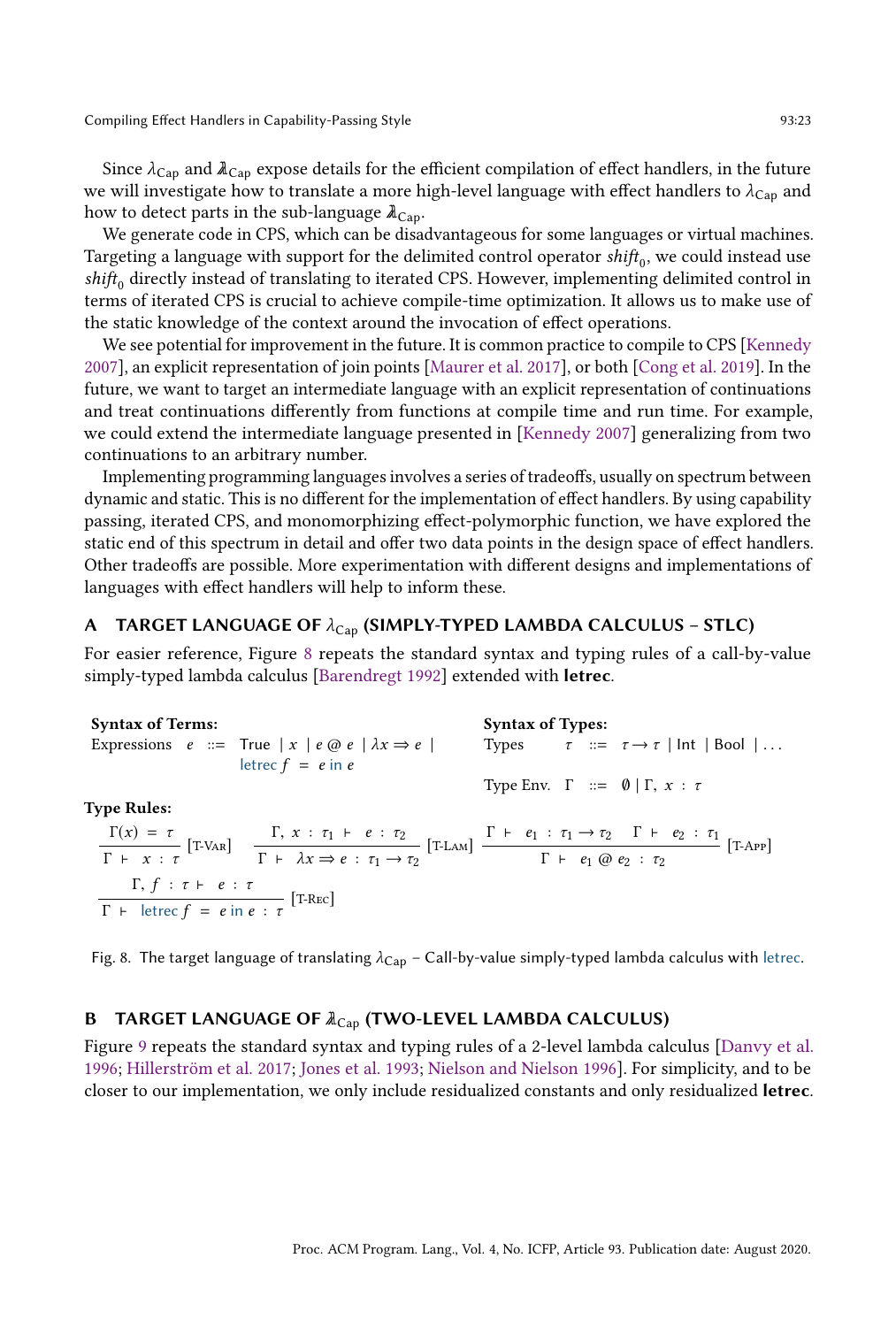93:24 Philipp Schuster, Jonathan Brachthäuser, and Klaus Ostermann

<span id="page-23-0"></span>

| <b>Syntax of Terms:</b>      |  |  |                                                                                           |                                                                                       |  |  |                                                                |
|------------------------------|--|--|-------------------------------------------------------------------------------------------|---------------------------------------------------------------------------------------|--|--|----------------------------------------------------------------|
| Expressions $e ::= True   x$ |  |  | $e \overline{Q} e  \overline{\lambda x} \Rightarrow e$                                    | <b>Syntax of Types:</b><br>Staged Types $\sigma ::= \sigma \rightarrow \sigma   \tau$ |  |  |                                                                |
|                              |  |  | $e \overline{\omega} e \overline{\lambda} x \Rightarrow e$<br>$\vert$ letrec $f = e$ in e |                                                                                       |  |  | Residual Types $\tau$ ::= $\tau \rightarrow \tau$   Int   Bool |
|                              |  |  |                                                                                           | Type Env. $\Gamma ::= \emptyset   \Gamma, x : \sigma$                                 |  |  |                                                                |

Type Rules:  $\Gamma(x) = \sigma$  $\Gamma(x) = \sigma$ <br>  $\Gamma + x : \sigma$  [T-VAR]  $\Gamma + \overline{\lambda x} \Rightarrow e : \sigma_1 \Rightarrow \overline{\Gamma}$  $\begin{array}{cc} \Gamma, \ x \, : \, \sigma_1 \, \vdash \, e \, : \, \sigma_2 \ \Gamma \, \vdash \, \overline{\lambda x \Rightarrow} \, e \, : \, \sigma_1 \overline{\rightarrow} \, \sigma_2 \end{array}$   $\begin{array}{cc} \Gamma \vdash \, e_1 \, : \, \sigma_1 \overline{\rightarrow} \, \sigma_2 \quad \Gamma \, \vdash \, e_2 \, : \, \sigma_1 \ \Gamma \vdash \, e_1 \, \overline{\omega} \, e_2 \, : \, \tau_2 \end{array}$  $\Gamma$  +  $e_1$   $\overline{\omega}$   $e_2$  :  $\tau_2$  [T-SApp] Γ,  $x$  :  $\tau_1$  ⊦ e :  $\tau_2$  $\frac{\Gamma}{\Gamma}$ ,  $x : \tau_1 \vdash e : \tau_2$ <br>  $\frac{\Gamma}{\Gamma}$  +  $\frac{\lambda x \Rightarrow e : \tau_1 \rightarrow \tau_2}{}$  [T-RLAM]  $\frac{\Gamma \vdash e_1 : \tau_1 \rightarrow \tau_2 \quad \Gamma \vdash e_2 : \tau_1}{\Gamma \vdash e_1 \circledcirc e_2 : \tau_2}$  $\frac{\tau_1 \rightarrow \tau_2 \quad \Gamma \vdash e_2 : \tau_1}{\Gamma \vdash e_1 \text{ @ } e_2 : \tau_2}$  [T-RApp]  $\frac{\Gamma, f : \tau \vdash e : \tau_1}{\Gamma \vdash \text{letterc } f = e \text{ in } e_1}$  $\Gamma$  + <u>letrec</u>  $f = e$  in  $e : \tau$  [T-RRec]

Fig. 9. The target language of translating  $\lambda_{\text{Cap}}$  – 2-level lambda calculus.

# C PROOFS

### C.1 Typability of Translated Terms ( $\lambda_{\text{Cap}}$ )

Our translation preserves typability (Theorem [5.1\)](#page-16-0). To proof this theorem, we have to assume hygiene of our translation. That is, variables in  $\mathcal{T} \llbracket \Theta \rrbracket$  and  $\mathcal{T} \llbracket \Gamma \rrbracket$  do not shadow each other, and fresh variables in Γ, introduced by the translation (that is, not present in the source term) do not shadow variables in  $\mathcal{T}$   $\Gamma$   $\parallel$ . Furthermore, we assume that for every  $\mathbb{F}$ , there exists a corresponding global signature  $\Sigma(\mathbb{F}) = \tau_1 \rightarrow \tau_2$ .

Proof. The proof proceeds by induction on the typing derivation. The cases for the typing judgement  $\vdash_{\text{exp}}$  are all straightforward. The most interesting cased in the typing judgement  $\vdash_{\text{cap}}$ are rule Cap-Lift and rule Cap-Handler. We start with rule Cap-Lift, where (following the translation) we need to make a case distinction between the singleton stack shape  $(\emptyset, \tau)$  and the stack shape with at least two elements  $(\overline{\tau}, \tau, \tau').$ 

# case CAP-LIFT – stack shape  $\emptyset$ ,  $\tau$

Given Θ Ι Γ  $\vdash_{cap}$  lift  $h : [\mathbb{F}]_{0,\tau}$  we need to show  $\mathcal{T}[\![\,\Theta\,]]$ ,  $\mathcal{T}[\![\,\Gamma\,]] \vdash \mathcal{H}[\![\,\ln\,]\!]: \mathcal{T}[\![\,[\,\mathbb{F}\,]_{0,\tau}]]$ . From the premises, we have Θ Ι Γ  $\vdash_{cap} h : [F]_{\emptyset} (1)$ . Further, we can compute:  $\mathcal{T}\llbracket [\![\mathbb{F}\!]_{0,\tau} \!] = \mathcal{T}\llbracket [\![\tau_1\!]\!] \to C\llbracket [\![\tau_2\!]\!]_{0,\tau} = \mathcal{T}\llbracket [\![\tau_1\!]\!] \to (\mathcal{T}\llbracket [\![\tau_2\!]\!] \to \mathcal{T}\llbracket [\![\tau\!]\!]\!) \to \mathcal{T}\llbracket [\![\tau\!]\rrbracket$ This lets us derive:

|                                                                                   | (1) and induction hypothesis                                                                                                                                                                                                                               |                                                                                                                     |       | T-Var |
|-----------------------------------------------------------------------------------|------------------------------------------------------------------------------------------------------------------------------------------------------------------------------------------------------------------------------------------------------------|---------------------------------------------------------------------------------------------------------------------|-------|-------|
| T-VAR                                                                             | $\ldots \vdash \mathcal{H}[[h]]_0 : \mathcal{T}[[\tau_1]] \rightarrow C[[\tau_2]]_0$                                                                                                                                                                       | , $x : \mathcal{T}[[\tau_1]], \ldots \vdash x : \mathcal{T}[[\tau_1]]$                                              |       | T-APP |
| $\ldots \vdash k : \mathcal{T}[\![\tau_2]\!] \rightarrow \mathcal{T}[\![\tau]\!]$ |                                                                                                                                                                                                                                                            | $\ldots, x : \mathcal{T}[\![\tau_1]\!], \ldots \vdash \mathcal{H}[\![h]\!]_0 \otimes x : \mathcal{T}[\![\tau_2]\!]$ | T-APP |       |
|                                                                                   | $\mathcal{T}[\![\Theta]\!],\,\mathcal{T}[\![\Gamma]\!],\,x:\mathcal{T}[\![\tau_1]\!],\,k:\mathcal{T}[\![\tau_2]\!]\!\rightarrow\!\mathcal{T}[\![\tau]\!]\vdash k \oslash (\mathcal{H}[\![h]\!]_0 \oslash x): \mathcal{T}[\![\tau]\!]$                      |                                                                                                                     |       |       |
|                                                                                   | $\mathcal{T}[\![\Theta]\!],\,\mathcal{T}[\![\Gamma]\!],\,x:\mathcal{T}[\![\tau_1]\!]\vdash \lambda k \Rightarrow k\textup{ @ }(\mathcal{H}[\![h]\!]_0\textup{ @ }x) : (\mathcal{T}[\![\tau_2]\!]\to\mathcal{T}[\![\tau]\!])\to \mathcal{T}[\![\tau]\!]\!]$ |                                                                                                                     | T-LAM |       |
|                                                                                   | $\mathcal{T}[\![\Theta]\!], \mathcal{T}[\![\Gamma]\!] \vdash \lambda x \Rightarrow \lambda k \Rightarrow k \omega (\mathcal{H}[\![h]\!]_0 \omega x) : \mathcal{T}[\![[\![\mathbb{F}]\!]_{0,\tau}]\!]$                                                      |                                                                                                                     | T-LAM |       |

# case CAP-LIFT – stack shape  $\overline{\tau}$ ,  $\tau$ ,  $\tau'$

Similar to the other case, given  $\Theta \upharpoonright \Gamma + \text{cap}$  lift  $h : [\mathbb{F}]_{\overline{\tau}, \tau, \tau'}$  we need to show  $\mathcal{T}[\![\,\Theta\,]\!]$ ,  $\mathcal{T}[\![\,\Gamma\,]\!]$  +  $\mathcal{H}[\![\,\mathsf{lift}\,h\,]\!]$  :  $\mathcal{T}[\![\,[\,\mathbb{F}\,]_{\overline{\tau},\tau,\tau'}\,]\!]$ . From the premises, we have  $\Theta \upharpoonright \Gamma +_{\text{cap}} h : [\mathbb{F}]_{\overline{\tau},\tau}$  (1). Further, we can compute:  $\mathcal{T} \llbracket [\mathbb{F} ]_{\overline{\tau},\tau,\tau'} \rrbracket = \mathcal{T} \llbracket \tau_1 \rrbracket \rightarrow C \llbracket \tau_2 \rrbracket_{\overline{\tau},\tau} \rightarrow C \llbracket \tau' \rrbracket_{\overline{\tau},\tau} \rightarrow C \llbracket \tau' \rrbracket_{\overline{\tau},\tau}$ Again, we can derive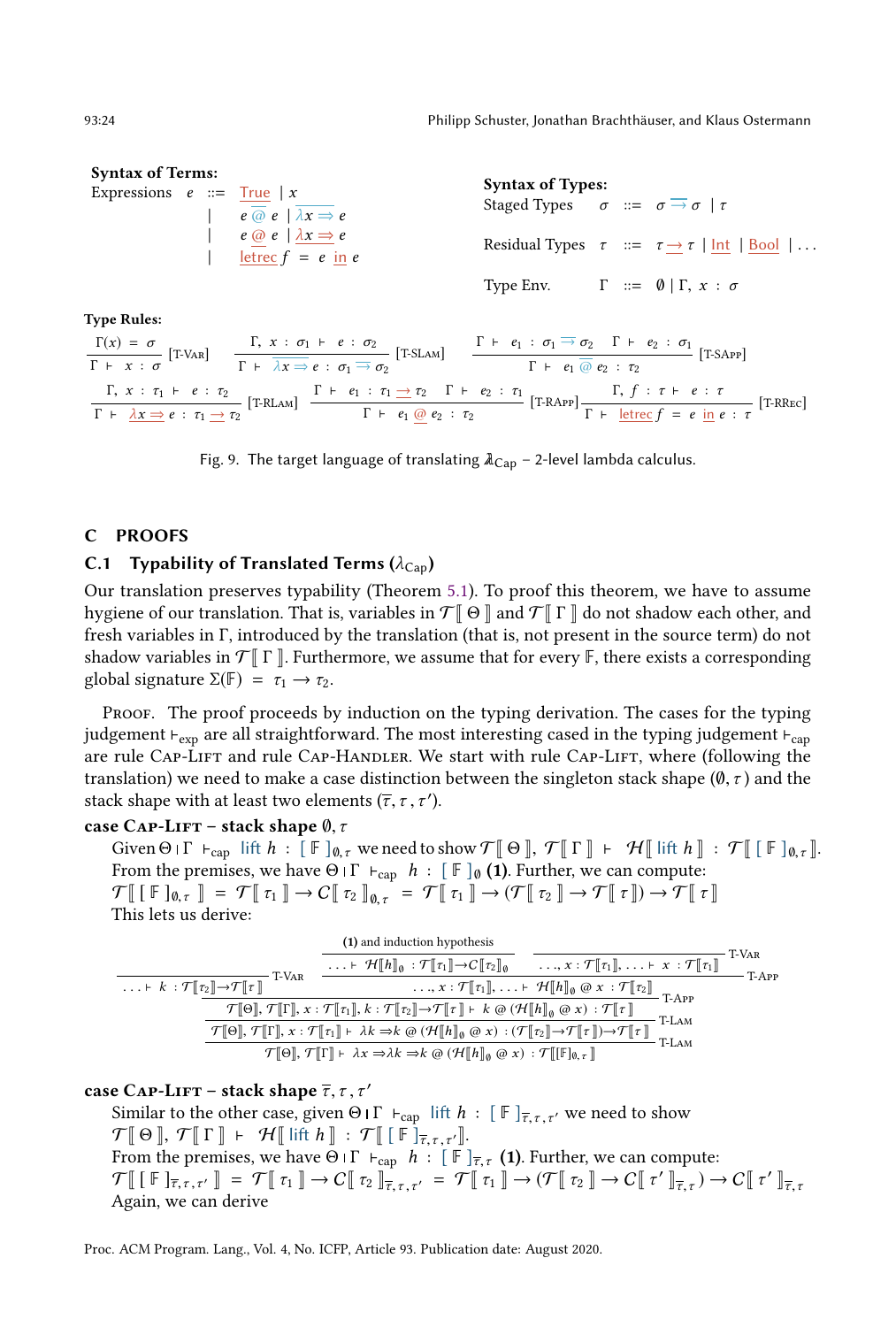| Ind. hyp., weakening, and (1)                                                                                                                                                         |                                                                                                                                                                                                                                      |                                                                                                                                                                                                                                                                                                                           |                                                                                                                                  |       |       |
|---------------------------------------------------------------------------------------------------------------------------------------------------------------------------------------|--------------------------------------------------------------------------------------------------------------------------------------------------------------------------------------------------------------------------------------|---------------------------------------------------------------------------------------------------------------------------------------------------------------------------------------------------------------------------------------------------------------------------------------------------------------------------|----------------------------------------------------------------------------------------------------------------------------------|-------|-------|
| $\dots \vdash \mathcal{H}\llbracket h \rrbracket_{\overline{\tau}, \tau} : \mathcal{T}\llbracket \tau_1 \rrbracket \rightarrow C\llbracket \tau_2 \rrbracket_{\overline{\tau}, \tau}$ |                                                                                                                                                                                                                                      | T-Var<br>$\ldots \vdash x : \mathcal{T}[\![\tau_1]\!]$<br>T-APP                                                                                                                                                                                                                                                           | (2)                                                                                                                              |       |       |
|                                                                                                                                                                                       | $\ldots \vdash \mathcal{H}\llbracket h \rrbracket_{\overline{\tau}, \tau} \otimes x : (\mathcal{T}\llbracket \tau_2 \rrbracket \to C\llbracket \tau \rrbracket_{\overline{\tau}}) \to C\llbracket \tau \rrbracket_{\overline{\tau}}$ |                                                                                                                                                                                                                                                                                                                           | $\ldots \vdash \lambda y \Rightarrow k \otimes y \otimes k' : \mathcal{T}[\![\tau_2]\!] \rightarrow C[\![\tau]\!]_{\mathcal{T}}$ |       | T-APP |
|                                                                                                                                                                                       |                                                                                                                                                                                                                                      | $\ldots, x : \mathcal{T}[\![\tau_1]\!], k : \mathcal{T}[\![\tau_2]\!]\to C[\![\tau']\!]_{\overline{\tau}, \tau}, k' : \mathcal{T}[\![\tau']\!]\to C[\![\tau]\!]_{\overline{\tau}} \vdash \ldots : C[\![\tau]\!]_{\overline{\tau}}$                                                                                        |                                                                                                                                  | T-LAM |       |
|                                                                                                                                                                                       |                                                                                                                                                                                                                                      | $\ldots, x : \mathcal{T}[\![\tau_1]\!], k : \mathcal{T}[\![\tau_2]\!]\to C[\![\tau']\!]_{\overline{\tau}, \tau} \vdash \lambda k' \Rightarrow \ldots : (\mathcal{T}[\![\tau']\!]\to C[\![\tau]\!]_{\overline{\tau}}) \to C[\![\tau]\!]_{\overline{\tau}}$                                                                 |                                                                                                                                  | T-LAM |       |
|                                                                                                                                                                                       |                                                                                                                                                                                                                                      | $\ldots, x : \mathcal{T}[\![\tau_1]\!] \vdash \lambda k \Rightarrow \lambda k' \Rightarrow \ldots : (\mathcal{T}[\![\tau_2]\!]\rightarrow C[\![\tau']\!]_{\overline{\tau}, \tau}) \rightarrow C[\![\tau']\!]_{\overline{\tau}, \tau}$                                                                                     |                                                                                                                                  |       |       |
|                                                                                                                                                                                       |                                                                                                                                                                                                                                      | $\mathcal{T}[\![\Theta]\!],\,\mathcal{T}[\![\Gamma]\!] \vdash \lambda x \Rightarrow \lambda k \Rightarrow \lambda k' \Rightarrow \mathcal{H}[\![h]\!]_{\overline{\tau},\tau} \text{ @ } x \text{ @ } (\lambda y \Rightarrow k \text{ @ } y \text{ @ } k') : \mathcal{T}[\![[\mathbb{F}]_{\overline{\tau},\tau,\tau'}]\!]$ |                                                                                                                                  | T-LAM |       |

where the typing of the composed continuation (2) is given by:

T-Var . . . ⊢ k : TJτ2K→CJτ ′ <sup>K</sup><sup>τ</sup> ,<sup>τ</sup> T-Var . . . ⊢ y : TJτ2K T-App . . . ⊢ k @ y : (TJτ ′ K→CJτ K<sup>τ</sup> )→CJτ K<sup>τ</sup> T-Var . . . ⊢ k ′ : TJτ ′ K→CJτ K<sup>τ</sup> T-App . . ., y : TJτ2K ⊢ k @ y @ k ′ : CJτ K<sup>τ</sup> T-Lam . . . ⊢ λy ⇒k @ y @ k ′ : TJτ2K→CJτ K<sup>τ</sup>

In the derivation, we implicitly expand and contract applications to the meta function  $C\llbracket \cdot \cdot \rVert$ . case CAP-HANDLER

The premises give us  $\Theta$ ,  $k$  : [ Resume<sub>i</sub> ] $_{\overline{\tau}}$  |  $\Gamma$ ,  $x$  :  $\tau'$  +  $s$  : [  $\tau$ ] $_{\overline{\tau}}$  (1), and

 $\Sigma(\text{Resume}_i) = \tau'' \to \tau$ . Using the premises (1), (3),  $\mathcal{T} \llbracket [\text{ Resume}_i]_{\overline{\tau}} = \mathcal{T} \llbracket \tau'' \rrbracket \to C \llbracket \tau \rrbracket_{\overline{\tau}},$ and the ind. hyp., we obtain:

 $\mathcal{T}[\![\,\Theta\,]\!],\ k:\ \mathcal{T}[\![\,\tau'']\!]\rightarrow C[\![\,\tau\,]\!]_{\overline{\tau}},\ \mathcal{T}[\![\,\Gamma\,]\!],\ x:\ \mathcal{T}[\![\,\tau'\,]\!]\ \vdash\ \mathcal{S}[\![\,s\,]\!]_{\overline{\tau}}\,:\ C[\![\,\tau\,]\!]_{\overline{\tau}}(3).$ Now, starting from  $\mathcal{T}[\![\Theta]\!]$ ,  $\mathcal{T}[\![\Gamma]\!]$  +  $\lambda x \Rightarrow \lambda k \Rightarrow S[\![s]\!]_{\overline{\tau}} : \mathcal{T}[\![\tau']\!] \rightarrow C[\![\tau'']\!]_{\overline{\tau},\tau}$  we apply T-Lam twice to finally reorder the typing context and apply (3).

Most cases of the typing judgement ⊢<sub>exp</sub> are straightforward and we omit them here.

Similar to rule CAP-LIFT, rules RET and VAL of judgement ⊢<sub>stm</sub> require us to consider two cases: an empty stack shape ( $\emptyset$ ) and a non-empty stack shape ( $\overline{\tau}$ ,  $\tau$ ). Otherwise, they pose no difficulty. Since handlers delimit the captured continuation, the most interesting case is for rule HANDLE.

#### case HANDLE

From the premises, we obtain  $\Theta$ ,  $c: [\mathbb{F}]_{\overline{\tau}, \tau} | \Gamma \vdash_{\text{stm}} s : [\tau]_{\overline{\tau}, \tau}$  (1) and  $\Theta$  |  $\Gamma$   $\vdash_{\text{cap}}$   $\mathcal{H}$   $\llbracket h \rrbracket_{\overline{\tau},\tau}$  :  $\llbracket \mathbb{F} \rrbracket_{\overline{\tau},\tau}$  (2). Following the syntactic abbreviation, we also assume a derived rule T-Let.  $(3)$ 

(2) and ind. hyp. . . . ⊢ HJhK<sup>τ</sup> ,<sup>τ</sup> : <sup>T</sup>J[F]<sup>τ</sup> ,<sup>τ</sup> <sup>K</sup> (1), ind. hyp., and reordering of the context . . . ⊢ SJsK<sup>τ</sup> ,<sup>τ</sup> : (TJτ K→CJτ Kτ )→CJτ Kτ . . ., x : TJτ K ⊢ SJreturn xK<sup>τ</sup> : CJτ Kτ T-Lam . . . ⊢ λx ⇒SJreturnxK<sup>τ</sup> : TJτ K→CJτ Kτ T-App <sup>J</sup>ΘK, <sup>J</sup>ΓK, <sup>c</sup> : <sup>T</sup>J[F]<sup>τ</sup> ,<sup>τ</sup> <sup>K</sup> ⊢ SJsK<sup>τ</sup> ,<sup>τ</sup> @ (λx ⇒SJreturn <sup>x</sup>K<sup>τ</sup> : CJτ Kτ T-Let <sup>J</sup>ΘK, <sup>J</sup>Γ<sup>K</sup> <sup>⊢</sup> let <sup>c</sup> <sup>=</sup> <sup>H</sup>JhK<sup>τ</sup> ,<sup>τ</sup> in <sup>S</sup>JsK<sup>τ</sup> ,<sup>τ</sup> @ (λx ⇒SJreturn <sup>x</sup>K<sup>τ</sup> )

To prove (3), we proceed as with RET, performing a case distinction on the stack shape  $\overline{\tau}$ , both times closing in application of T-Var to show . . .  $x: \mathcal{T} \llbracket \tau \rrbracket \vdash \mathcal{E} \llbracket x \rrbracket : \mathcal{T} \llbracket \tau \rrbracket$ .

□

# C.2 Typability of Translated Terms ( $\lambda_{Cap}$ )

The proof for Theorem [5.3](#page-16-2) is structurally similar to the one of Theorem [5.1.](#page-16-0) Differences are: (a) it uses the typing judgements of  $2\lambda$  instead of STLC and (b) the translation of lambda abstraction, application and recursive definitions differs.

PROOF. We give the case for lambda abstraction, the other cases are similar.

### case Lam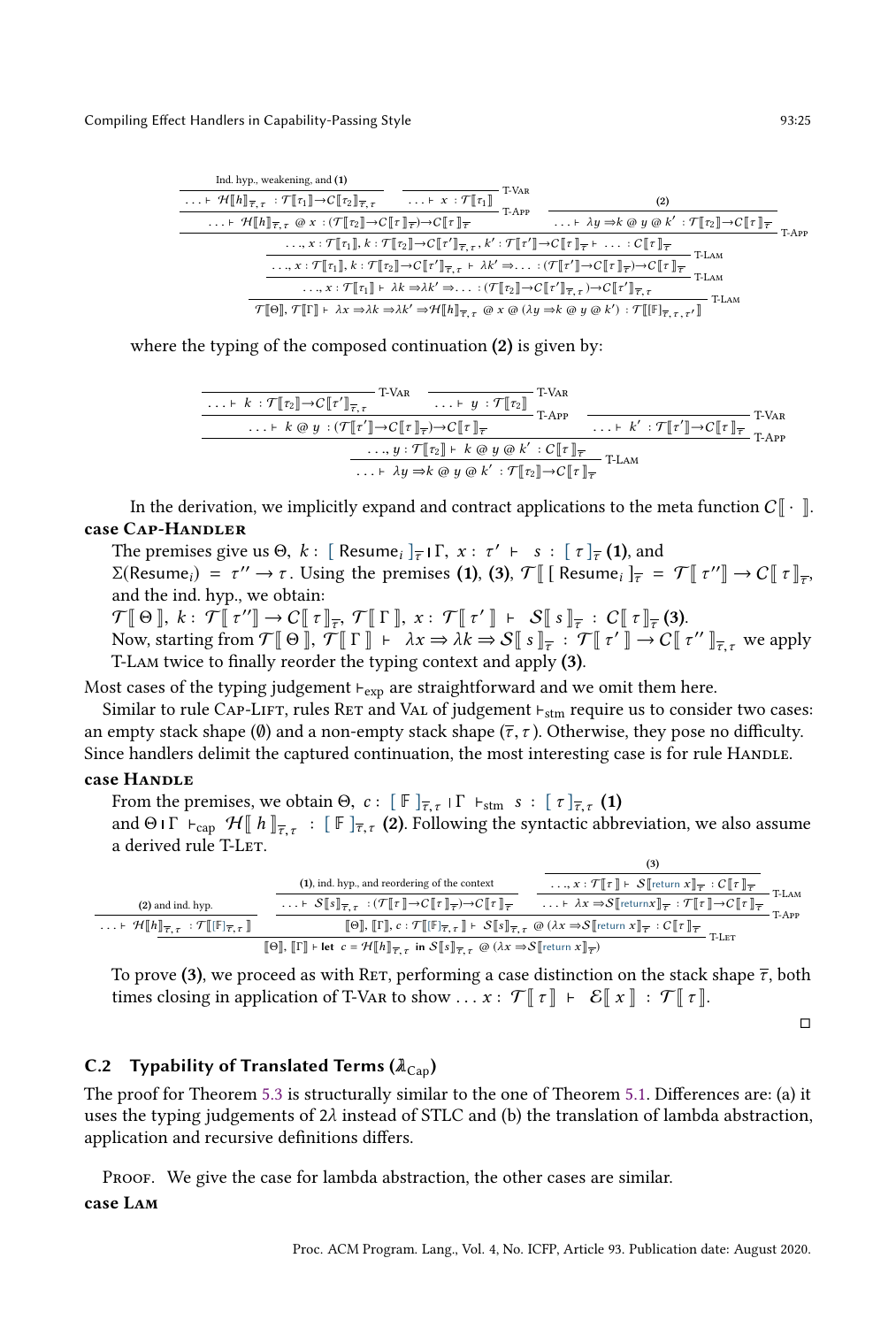From the premise, we obtain Θ  $\Gamma$ ,  $x$  :  $\tau$   $\vdash_{\text{stm}} s$  : [  $\tau'$  ] $_{\overline{\tau}}$  (1). Like for  $\lambda_{\text{Cap}}$ , we can derive:

| Ind. hyp. and $(1)$                                                                                                                                                                                                                        |        |
|--------------------------------------------------------------------------------------------------------------------------------------------------------------------------------------------------------------------------------------------|--------|
| $\mathcal{T}[\![\Theta]\!],\,\mathcal{T}[\![\Gamma]\!],x:\mathcal{T}[\![\tau]\!]\vdash\,\mathcal{S}[\![s]\!]_{\overline{\tau}}\,:\mathcal{C}[\![\tau']\!]_{\overline{\tau}}$                                                               | REIFY  |
| $\overline{\mathcal{T}[\![\Theta]\!],\, \mathcal{T}[\![\Gamma]\!],\, x : \mathcal{T}[\![\tau]\!] \vdash \overline{\mathrm{REIFY}_\tau}\ \mathcal{S}[\![s]\!]_{\overline{\tau}} \ : \underline{\mathcal{C}}[\![\tau']\!]_{\overline{\tau}}$ | T-RLAM |
| $\boxed{\mathcal{T}[\![\Theta]\!], \mathcal{T}[\![\Gamma]\!] \vdash \lambda x \Rightarrow \text{REIFY}_{\overline{\tau}} \mathcal{S}[\![s]\!]_{\overline{\tau}} : \mathcal{T}[\![\tau]\!] \rightarrow C[\![\tau']\!]_{\overline{\tau}}$    |        |

We apply the typing rules for residualized abstractions T-RLam followed by Lemma [10.1.](#page-25-15) We use a lemma that the translation of a dynamic type  $\mathcal{T} \upharpoonright \tau \upharpoonright \tau$  results in a residual type in 2 $\lambda$ .

□

Since the staged translation uses REIFY and REFLECT, we need to adjust our proof accordingly. In particular, we require the following lemma:

<span id="page-25-15"></span>LEMMA C.1 (REIFY / REFLECT).

$$
\frac{\mathcal{T}[\Theta], \mathcal{T}[\Gamma] \vdash e : \overline{C}[\tau]]}{\mathcal{T}[\Theta], \mathcal{T}[\Gamma] \vdash \text{REF}_{\overline{\tau}} e : \underline{C}[\tau]]} [\text{Rerly}]\n\frac{\mathcal{T}[\Theta], \mathcal{T}[\Gamma] \vdash e : \underline{C}[\tau]]}{\mathcal{T}[\Theta], \mathcal{T}[\Gamma] \vdash \text{REFLECT}_{\overline{\tau}} e : \overline{C}[\tau]]} [\text{Rerlect}]
$$

#### REFERENCES

<span id="page-25-5"></span>Andrei Alexandrescu. 2010. The D Programming Language (1st ed.). Addison-Wesley Professional.

- <span id="page-25-6"></span>Brian Anderson, Lars Bergstrom, Manish Goregaokar, Josh Matthews, Keegan McAllister, Jack Moffitt, and Simon Sapin. 2016. Engineering the Servo Web Browser Engine Using Rust. In Proceedings of the 38th International Conference on Software Engineering Companion (Austin, Texas) (ICSE '16). Association for Computing Machinery, New York, NY, USA, 81-89. <https://doi.org/10.1145/2889160.2889229>
- <span id="page-25-9"></span>Henk P. Barendregt. 1992. Lambda Calculi with Types. In Handbook of Logic in Computer Science (vol. 2): Background: Computational Structures. Oxford University Press, New York, NY, USA, 117-309.
- <span id="page-25-8"></span>Dariusz Biernacki, Maciej Piróg, Piotr Polesiuk, and Filip Sieczkowski. 2019. Abstracting Algebraic Effects. Proc. ACM Program. Lang. 3, POPL, Article 6 (Jan. 2019), 28 pages.
- <span id="page-25-1"></span>Dariusz Biernacki, Maciej Piróg, Piotr Polesiuk, and Filip Sieczkowski. 2020. Binders by Day, Labels by Night: Effect Instances via Lexically Scoped Handlers. In Proceedings of the Symposium on Principles of Programming Languages (to appear). ACM, New York, NY, USA.
- <span id="page-25-2"></span>Jonathan Immanuel Brachthäuser and Philipp Schuster. 2017. Effekt: Extensible Algebraic Effects in Scala (Short Paper). In Proceedings of the International Symposium on Scala (Vancouver, BC, Canada). ACM, New York, NY, USA. [https:](https://doi.org/10.1145/3136000.3136007) [//doi.org/10.1145/3136000.3136007](https://doi.org/10.1145/3136000.3136007)
- <span id="page-25-13"></span>Jonathan Immanuel Brachthäuser, Philipp Schuster, and Klaus Ostermann. 2018. Effect Handlers for the Masses. Proc. ACM Program. Lang. 2, OOPSLA, Article 111 (Oct. 2018), 27 pages. <https://doi.org/10.1145/3276481>
- <span id="page-25-3"></span>Jonathan Immanuel Brachthäuser, Philipp Schuster, and Klaus Ostermann. 2020. Effekt: Capability-Passing Style for Typeand Effect-safe, Extensible Effect Handlers in Scala. Journal of Functional Programming (2020). [https://doi.org/10.1017/](https://doi.org/10.1017/S0956796820000027) [S0956796820000027](https://doi.org/10.1017/S0956796820000027)
- <span id="page-25-12"></span>Edwin Brady. 2013. Idris, a general-purpose dependently typed programming language: Design and implementation. Journal of Functional Programming 23, 5 (2013), 552-593.
- <span id="page-25-0"></span>Oliver Bračevac, Nada Amin, Guido Salvaneschi, Sebastian Erdweg, Patrick Eugster, and Mira Mezini. 2018. Versatile Event Correlation with Algebraic Effects. Proc. ACM Program. Lang. 2, ICFP, Article 67 (July 2018), 31 pages.
- <span id="page-25-14"></span>Youyou Cong, Leo Osvald, Grégory M. Essertel, and Tiark Rompf. 2019. Compiling with Continuations, or Without? Whatever. Proc. ACM Program. Lang. 3, ICFP, Article 79 (July 2019), 28 pages. <https://doi.org/10.1145/3341643>
- <span id="page-25-7"></span>Lukas Convent, Sam Lindley, Conor McBride, and Craig McLaughlin. 2020. Doo Bee Doo Bee Doo. Journal of Functional Programming 30 (2020), e9. <https://doi.org/10.1017/S0956796820000039>
- <span id="page-25-10"></span>Olivier Danvy and Andrzej Filinski. 1989. A functional abstraction of typed contexts. DIKU Rapport 89/12, DIKU, University of Copenhagen (1989).
- <span id="page-25-4"></span>Olivier Danvy and Andrzej Filinski. 1990. Abstracting Control. In Proceedings of the Conference on LISP and Functional Programming (Nice, France). ACM, New York, NY, USA, 151-160.
- <span id="page-25-11"></span>Oliver Danvy and Andrzej Filinski. 1992. Representing control: A study of the CPS transformation. Mathematical Structures in Computer Science 2, 4 (1992), 361-391.

Proc. ACM Program. Lang., Vol. 4, No. ICFP, Article 93. Publication date: August 2020.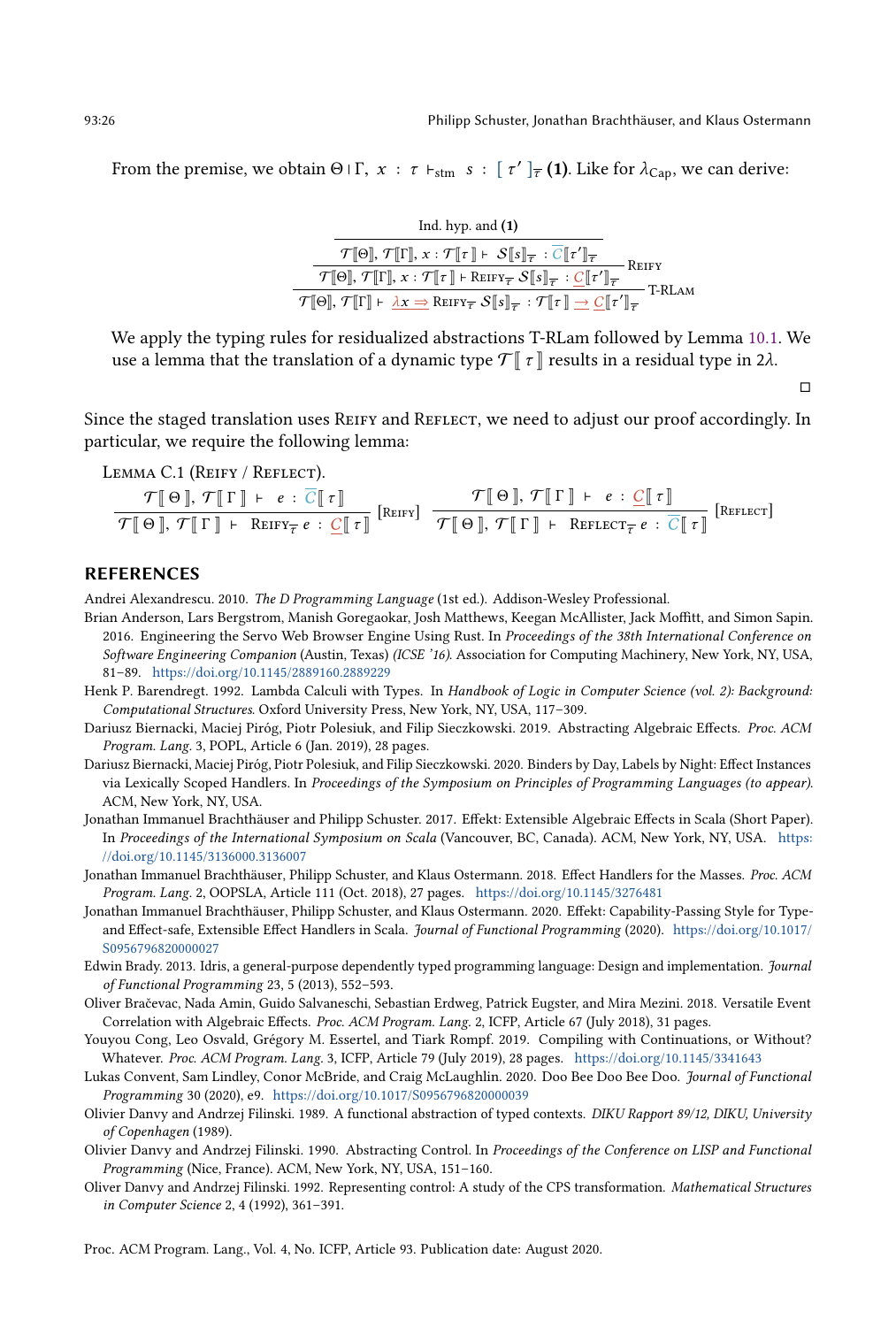<span id="page-26-25"></span>Olivier Danvy, Karoline Malmkjær, and Jens Palsberg. 1996. Eta-expansion Does The Trick. ACM Trans. Program. Lang. Syst. 18, 6 (Nov. 1996), 730-751.

<span id="page-26-0"></span>Stephen Dolan, Spiros Eliopoulos, Daniel Hillerström, Anil Madhavapeddy, KC Sivaramakrishnan, and Leo White. 2017. Concurrent system programming with effect handlers. In Proceedings of the Symposium on Trends in Functional Programming. Springer LNCS 10788.

<span id="page-26-6"></span>Stephen Dolan, Leo White, and Anil Madhavapeddy. 2014. Multicore OCaml. In OCaml Workshop.

- <span id="page-26-1"></span>Stephen Dolan, Leo White, KC Sivaramakrishnan, Jeremy Yallop, and Anil Madhavapeddy. 2015. Effective concurrency through algebraic effects. In OCaml Workshop.
- <span id="page-26-9"></span>R. Kent Dybvig. 2006. The Development of Chez Scheme. In Proceedings of the Eleventh ACM SIGPLAN International Conference on Functional Programming (Portland, Oregon, USA) (ICFP '06). ACM, New York, NY, USA, 1-12. [https:](https://doi.org/10.1145/1159803.1159805) [//doi.org/10.1145/1159803.1159805](https://doi.org/10.1145/1159803.1159805)
- <span id="page-26-18"></span>R. Kent Dybvig, Simon L. Peyton Jones, and Amr Sabry. 2007. A monadic framework for delimited continuations. Journal of Functional Programming 17, 6 (2007), 687-730.
- <span id="page-26-15"></span>Yannick Forster, Ohad Kammar, Sam Lindley, and Matija Pretnar. 2017. On the Expressive Power of User-defined Effects: Effect Handlers, Monadic Reflection, Delimited Control. Proc. ACM Program. Lang. 1, ICFP, Article 13 (Aug. 2017), 29 pages.
- <span id="page-26-2"></span>Daniel Hillerström and Sam Lindley. 2016. Liberating Effects with Rows and Handlers. In Proceedings of the Workshop on Type-Driven Development (Nara, Japan). ACM, New York, NY, USA.
- <span id="page-26-7"></span>Daniel Hillerström, Sam Lindley, Bob Atkey, and KC Sivaramakrishnan. 2017. Continuation Passing Style for Effect Handlers. In Formal Structures for Computation and Deduction (LIPIcs), Vol. 84. Schloss Dagstuhl-Leibniz-Zentrum für Informatik.
- <span id="page-26-17"></span>Neil D. Jones, Carsten K. Gomard, and Peter Sestoft. 1993. Partial Evaluation and Automatic Program Generation. Prentice-Hall, Inc., Upper Saddle River, New Jersey, USA.
- <span id="page-26-3"></span>Ohad Kammar, Sam Lindley, and Nicolas Oury. 2013. Handlers in Action. In Proceedings of the International Conference on Functional Programming (Boston, Massachusetts, USA). ACM, New York, NY, USA, 145-158.
- <span id="page-26-11"></span>Ohad Kammar and Matija Pretnar. 2017. No value restriction is needed for algebraic effects and handlers. Journal of Functional Programming 27, 1 (Jan. 2017).
- <span id="page-26-23"></span>Andrew Kennedy. 2007. Compiling with Continuations, Continued. In Proceedings of the International Conference on Functional Programming (Freiburg, Germany). ACM, New York, NY, USA, 177-190.
- <span id="page-26-20"></span>Oleg Kiselyov and Hiromi Ishii. 2015. Freer Monads, More Extensible Effects. In Proceedings of the Haskell Symposium (Vancouver, BC, Canada). ACM, New York, NY, USA, 94-105.
- <span id="page-26-19"></span>Oleg Kiselyov and KC Sivaramakrishnan. 2018. Eff Directly in OCaml. In Proceedings of the ML Family Workshop / OCaml Users and Developers workshops (Electronic Proceedings in Theoretical Computer Science), Kenichi Asai and Mark Shinwell (Eds.), Vol. 285. Open Publishing Association, 23-58. <https://doi.org/10.4204/EPTCS.285.2>
- <span id="page-26-5"></span>Daan Leijen. 2017a. Implementing Algebraic Effects in C. In Proceedings of the Asian Symposium on Programming Languages and Systems. Springer International Publishing, Cham, Switzerland, 339-363.
- <span id="page-26-4"></span>Daan Leijen. 2017b. Structured Asynchrony with Algebraic Effects. In Proceedings of the Workshop on Type-Driven Development (Oxford, UK). ACM, New York, NY, USA, 16-29.
- <span id="page-26-8"></span>Daan Leijen. 2017c. Type directed compilation of row-typed algebraic effects. In Proceedings of the Symposium on Principles of Programming Languages. ACM, New York, NY, USA, 486-499.
- <span id="page-26-13"></span>Daan Leijen. 2018. First Class Dynamic Effect Handlers: Or, Polymorphic Heaps with Dynamic Effect Handlers. In Proceedings of the Workshop on Type-Driven Development (St. Louis, Missouri, USA). ACM, New York, NY, USA, 51-64.
- <span id="page-26-21"></span>Xavier Leroy, Damien Doligez, Alain Frisch, Jacques Garrigue, Didier Rémy, and Jérôme Vouillon. 2017. The OCaml system release 4.06. Institut National de Recherche en Informatique et en Automatique (2017).
- <span id="page-26-12"></span>Paul Blain Levy, John Power, and Hayo Thielecke. 2003. Modelling environments in call-by-value programming languages. Information and Computation 185, 2 (2003), 182-210.
- <span id="page-26-22"></span>Sheng Liang, Paul Hudak, and Mark Jones. 1995. Monad Transformers and Modular Interpreters. In Proceedings of the Symposium on Principles of Programming Languages (San Francisco, California, USA). ACM, New York, NY, USA, 333-343.
- <span id="page-26-10"></span>Sam Lindley, Conor McBride, and Craig McLaughlin. 2017. Do Be Do Be Do. In Proceedings of the Symposium on Principles of Programming Languages (Paris, France). ACM, New York, NY, USA, 500-514.
- <span id="page-26-14"></span>Marek Materzok and Dariusz Biernacki. 2012. A dynamic interpretation of the CPS hierarchy. In Proceedings of the Asian Symposium on Programming Languages and Systems. Springer, 296-311.
- <span id="page-26-24"></span>Luke Maurer, Paul Downen, Zena M. Ariola, and Simon L. Peyton Jones. 2017. Compiling Without Continuations. In Proceedings of the 38th ACM SIGPLAN Conference on Programming Language Design and Implementation (Barcelona, Spain) (PLDI 2017). ACM, New York, NY, USA, 482-494. <https://doi.org/10.1145/3062341.3062380>
- <span id="page-26-16"></span>Flemming Nielson and Hanne Riis Nielson. 1996. Multi-level lambda-calculi: an algebraic description. In Partial evaluation. Springer, 338-354.